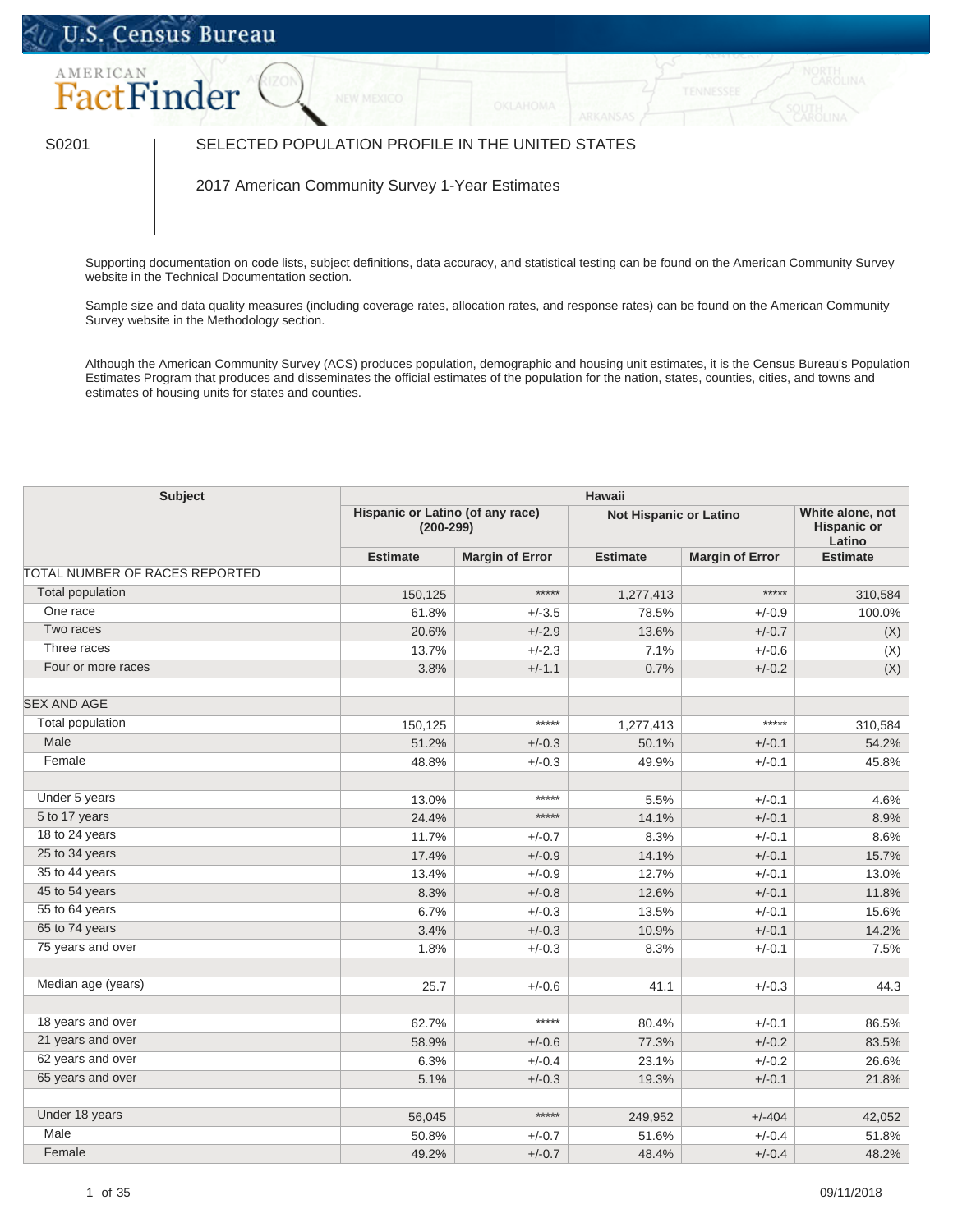| <b>Subject</b>                                          | Hawaii                                          |                        |                        |                        |                                                  |  |  |
|---------------------------------------------------------|-------------------------------------------------|------------------------|------------------------|------------------------|--------------------------------------------------|--|--|
|                                                         | Hispanic or Latino (of any race)<br>$(200-299)$ |                        | Not Hispanic or Latino |                        | White alone, not<br><b>Hispanic or</b><br>Latino |  |  |
|                                                         | <b>Estimate</b>                                 | <b>Margin of Error</b> | <b>Estimate</b>        | <b>Margin of Error</b> | <b>Estimate</b>                                  |  |  |
|                                                         |                                                 |                        |                        |                        |                                                  |  |  |
| 18 years and over                                       | 94,080                                          | *****                  | 1,027,461              | $+/-404$               | 268,532                                          |  |  |
| Male                                                    | 51.4%                                           | *****                  | 49.7%                  | $+/-0.1$               | 54.6%                                            |  |  |
| Female                                                  | 48.6%                                           | *****                  | 50.3%                  | $+/-0.1$               | 45.4%                                            |  |  |
|                                                         |                                                 |                        |                        |                        |                                                  |  |  |
| 18 to 34 years                                          | 43,689                                          | $+/-701$               | 286,172                | $+/-865$               | 75,514                                           |  |  |
| Male                                                    | 53.3%                                           | $+/-0.6$               | 53.2%                  | $+/-0.2$               | 57.7%                                            |  |  |
| Female                                                  | 46.7%                                           | $+/-0.6$               | 46.8%                  | $+/-0.2$               | 42.3%                                            |  |  |
| 35 to 64 years                                          | 42,707                                          | $+/-784$               | 495,223                | $+/-1,166$             | 125,420                                          |  |  |
| Male                                                    | 50.6%                                           | $+/-0.8$               | 50.0%                  | $+/-0.1$               | 54.5%                                            |  |  |
| Female                                                  | 49.4%                                           | $+/-0.8$               | 50.0%                  | $+/-0.1$               | 45.5%                                            |  |  |
|                                                         |                                                 |                        |                        |                        |                                                  |  |  |
| 65 years and over                                       | 7,684                                           | $+/-386$               | 246,066                | $+/-688$               | 67,598                                           |  |  |
| Male                                                    | 44.6%                                           | $+/-2.8$               | 45.0%                  | $+/-0.2$               | 51.3%                                            |  |  |
| Female                                                  | 55.4%                                           | $+/-2.8$               | 55.0%                  | $+/-0.2$               | 48.7%                                            |  |  |
|                                                         |                                                 |                        |                        |                        |                                                  |  |  |
| <b>RELATIONSHIP</b>                                     |                                                 |                        |                        |                        |                                                  |  |  |
| Population in households                                | 143,382                                         | $+/-1,240$             | 1,239,721              | $+/-1,240$             | 295,531                                          |  |  |
| Householder or spouse                                   | 37.0%                                           | $+/-1.4$               | 51.5%                  | $+/-0.6$               | 67.7%                                            |  |  |
| Child                                                   | 41.7%                                           | $+/-1.9$               | 26.5%                  | $+/-0.6$               | 16.9%                                            |  |  |
| Other relatives                                         | 16.0%                                           | $+/-2.4$               | 15.2%                  | $+/-0.7$               | 5.6%                                             |  |  |
| Nonrelatives                                            | 5.2%                                            | $+/-1.1$               | 6.8%                   | $+/-0.5$               | 9.7%                                             |  |  |
| Unmarried partner                                       | 1.4%                                            | $+/-0.5$               | 1.9%                   | $+/-0.2$               | 1.8%                                             |  |  |
| <b>HOUSEHOLDS BY TYPE</b>                               |                                                 |                        |                        |                        |                                                  |  |  |
| Households                                              |                                                 |                        |                        |                        |                                                  |  |  |
| Family households                                       | 36,909                                          | $+/-1,964$             | 421,169                | $+/-4,017$             | 137,585                                          |  |  |
| With own children of the householder under 18           | 76.5%                                           | $+/-3.7$               | 69.4%                  | $+/-1.0$               | 63.6%                                            |  |  |
| years                                                   | 43.8%                                           | $+/-4.0$               | 24.5%                  | $+/-1.1$               | 23.4%                                            |  |  |
| Married-couple family                                   | 50.3%                                           | $+/-4.6$               | 51.0%                  | $+/-1.1$               | 52.6%                                            |  |  |
| With own children of the householder under 18           | 30.6%                                           | $+/-3.6$               | 18.0%                  | $+/-0.9$               | 18.3%                                            |  |  |
| years<br>Female householder, no husband present, family | 17.9%                                           | $+/-3.4$               | 12.3%                  | $+/-0.7$               | 6.8%                                             |  |  |
|                                                         |                                                 |                        |                        |                        |                                                  |  |  |
| With own children of the householder under 18           | 9.6%                                            | $+/-2.7$               | 4.5%                   | $+/-0.5$               | 3.0%                                             |  |  |
| years<br>Nonfamily households                           | 23.5%                                           | $+/-3.7$               | 30.6%                  | $+/-1.0$               | 36.4%                                            |  |  |
| Male householder                                        | 12.0%                                           | $+/-2.9$               | 15.7%                  | $+/-0.8$               | 20.9%                                            |  |  |
| Living alone                                            | 7.1%                                            | $+/-2.5$               | 12.8%                  | $+/-0.8$               | 15.9%                                            |  |  |
| Not living alone                                        | 4.9%                                            | $+/-1.8$               | 2.9%                   | $+/-0.5$               | 5.0%                                             |  |  |
| Female householder                                      | 11.5%                                           | $+/-2.6$               | 15.0%                  | $+/-0.7$               | 15.5%                                            |  |  |
| Living alone                                            | 9.2%                                            | $+/-2.3$               | 12.4%                  | $+/-0.6$               | 12.1%                                            |  |  |
| Not living alone                                        | 2.3%                                            | $+/-1.3$               | 2.6%                   | $+/-0.3$               | 3.4%                                             |  |  |
|                                                         |                                                 |                        |                        |                        |                                                  |  |  |
| Average household size                                  | 3.36                                            | $+/-0.18$              | 2.99                   | $+/-0.03$              | 2.50                                             |  |  |
| Average family size                                     | 3.79                                            | $+/-0.21$              | 3.58                   | $+/-0.05$              | 3.02                                             |  |  |
|                                                         |                                                 |                        |                        |                        |                                                  |  |  |
| <b>MARITAL STATUS</b>                                   |                                                 |                        |                        |                        |                                                  |  |  |
| Population 15 years and over                            | 100,777                                         | *****                  | 1,067,043              | $+/-761$               | 273,252                                          |  |  |
| Now married, except separated                           | 41.9%                                           | $+/-3.1$               | 50.0%                  | $+/-0.8$               | 55.3%                                            |  |  |
| Widowed<br>Divorced                                     | 2.7%                                            | $+/-0.7$               | 6.6%                   | $+/-0.4$               | 5.0%                                             |  |  |
| Separated                                               | 9.0%                                            | $+/-1.8$               | 9.7%                   | $+/-0.5$               | 12.3%                                            |  |  |
| Never married                                           | 1.8%                                            | $+/-0.8$               | 1.1%                   | $+/-0.2$               | 1.0%                                             |  |  |
|                                                         | 44.5%                                           | $+/-2.5$               | 32.5%                  | $+/-0.6$               | 26.4%                                            |  |  |
| Male 15 years and over                                  |                                                 |                        |                        |                        |                                                  |  |  |
| Now married, except separated                           | 51,799<br>40.7%                                 | $+/-300$<br>$+/-3.8$   | 531,194<br>50.6%       | $+/-1,016$<br>$+/-1.0$ | 149,097<br>54.6%                                 |  |  |
| Widowed                                                 | 1.1%                                            | $+/-0.7$               | 2.6%                   | $+/-0.3$               | 2.3%                                             |  |  |
|                                                         |                                                 |                        |                        |                        |                                                  |  |  |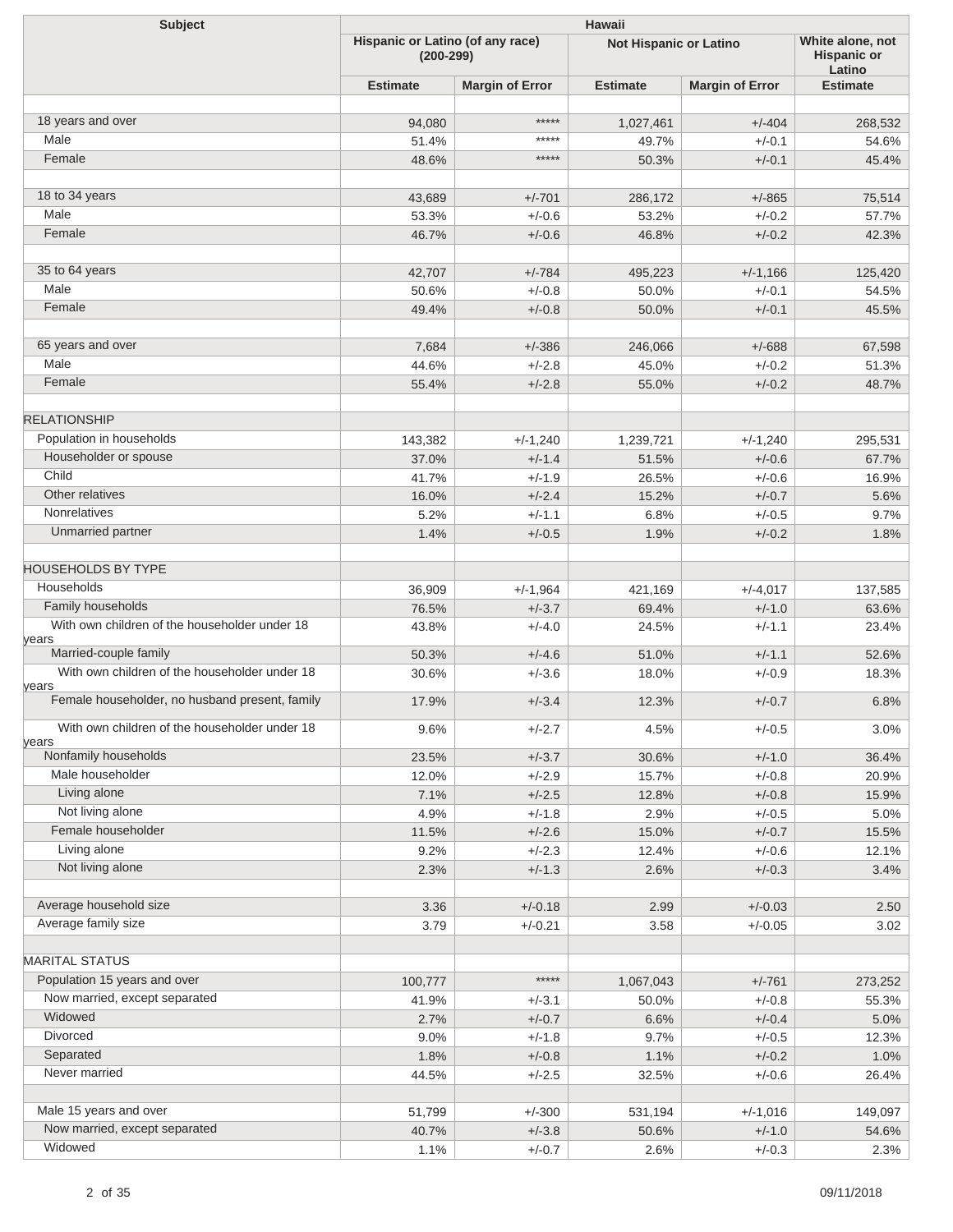| <b>Subject</b>                                                                             | <b>Hawaii</b>                                   |                        |                               |                        |                                                  |  |  |
|--------------------------------------------------------------------------------------------|-------------------------------------------------|------------------------|-------------------------------|------------------------|--------------------------------------------------|--|--|
|                                                                                            | Hispanic or Latino (of any race)<br>$(200-299)$ |                        | <b>Not Hispanic or Latino</b> |                        | White alone, not<br><b>Hispanic or</b><br>Latino |  |  |
|                                                                                            | <b>Estimate</b>                                 | <b>Margin of Error</b> | <b>Estimate</b>               | <b>Margin of Error</b> | <b>Estimate</b>                                  |  |  |
| <b>Divorced</b>                                                                            | 7.6%                                            | $+/-2.2$               | 8.4%                          | $+/-0.6$               | 11.2%                                            |  |  |
| Separated                                                                                  | 0.9%                                            | $+/-0.7$               | 1.0%                          | $+/-0.2$               | 1.1%                                             |  |  |
| Never married                                                                              | 49.7%                                           | $+/-3.2$               | 37.4%                         | $+/-1.0$               | 30.8%                                            |  |  |
| Female 15 years and over                                                                   | 48,978                                          | $+/-299$               | 535,849                       | $+/-841$               | 124,155                                          |  |  |
| Now married, except separated                                                              | 43.3%                                           | $+/-4.1$               | 49.5%                         | $+/-1.0$               | 56.1%                                            |  |  |
| Widowed                                                                                    | 4.4%                                            | $+/-1.2$               | 10.6%                         | $+/-0.6$               | 8.2%                                             |  |  |
| <b>Divorced</b>                                                                            | 10.5%                                           | $+/-2.5$               | 11.0%                         | $+/-0.7$               | 13.7%                                            |  |  |
| Separated                                                                                  | 2.8%                                            | $+/-1.5$               | 1.2%                          | $+/-0.2$               | 0.7%                                             |  |  |
| Never married                                                                              | 39.0%                                           | $+/-3.1$               | 27.7%                         | $+/-0.7$               | 21.2%                                            |  |  |
| <b>SCHOOL ENROLLMENT</b>                                                                   |                                                 |                        |                               |                        |                                                  |  |  |
| Population 3 years and over enrolled in school                                             | 49,723                                          | $+/-2,366$             | 274,885                       | $+/-5,469$             | 51,394                                           |  |  |
| Nursery school, preschool                                                                  | 9.0%                                            | $+/-1.9$               | 6.9%                          | $+/-0.8$               | 6.8%                                             |  |  |
| Kindergarten                                                                               | 6.2%                                            | $+/-1.9$               | 5.1%                          | $+/-0.7$               | 6.4%                                             |  |  |
| Elementary school (grades 1-8)                                                             | 45.6%                                           | $+/-3.1$               | 39.1%                         | $+/-1.2$               | 33.0%                                            |  |  |
| High school (grades 9-12)                                                                  | 16.3%                                           | $+/-1.5$               | 19.5%                         | $+/-0.8$               | 12.9%                                            |  |  |
| College or graduate school                                                                 | 22.9%                                           | $+/-3.1$               | 29.5%                         | $+/-1.2$               | 40.9%                                            |  |  |
| Male 3 years and over enrolled in school                                                   | 25,105                                          | $+/-1,403$             | 139,569                       | $+/-3,507$             | 26,060                                           |  |  |
| Percent enrolled in kindergarten to grade 12                                               | 69.4%                                           | $+/-3.8$               | 64.2%                         | $+/-1.5$               | 52.1%                                            |  |  |
| Percent enrolled in college or graduate school                                             | 23.2%                                           | $+/-3.7$               | 28.3%                         | $+/-1.7$               | 42.2%                                            |  |  |
| Female 3 years and over enrolled in school                                                 | 24,618                                          | $+/-1,992$             | 135,316                       | $+/-3,474$             | 25,334                                           |  |  |
| Percent enrolled in kindergarten to grade 12                                               | 66.7%                                           | $+/-5.2$               | 63.0%                         | $+/-1.9$               | 52.4%                                            |  |  |
| Percent enrolled in college or graduate school                                             | 22.6%                                           | $+/-5.0$               | 30.8%                         | $+/-1.6$               | 39.6%                                            |  |  |
| <b>EDUCATIONAL ATTAINMENT</b>                                                              |                                                 |                        |                               |                        |                                                  |  |  |
| Population 25 years and over                                                               | 76,514                                          | $+/-1,115$             | 921,230                       | $+/-923$               | 241,798                                          |  |  |
| Less than high school diploma                                                              | 9.7%                                            | $+/-1.9$               | 7.6%                          | $+/-0.5$               | 2.8%                                             |  |  |
| High school graduate (includes equivalency)                                                | 32.6%                                           | $+/-3.0$               | 27.7%                         | $+/-0.8$               | 18.9%                                            |  |  |
| Some college or associate's degree                                                         | 37.5%                                           | $+/-2.9$               | 30.7%                         | $+/-0.8$               | 31.6%                                            |  |  |
| Bachelor's degree                                                                          | 13.8%                                           | $+/-2.1$               | 22.4%                         | $+/-0.7$               | 27.1%                                            |  |  |
| Graduate or professional degree                                                            | 6.5%                                            | $+/-1.4$               | 11.6%                         | $+/-0.6$               | 19.5%                                            |  |  |
| High school graduate or higher                                                             | 90.3%                                           | $+/-1.9$               | 92.4%                         | $+/-0.5$               | 97.2%                                            |  |  |
| Male, high school graduate or higher                                                       | 90.1%                                           | $+/-2.7$               | 93.2%                         | $+/-0.6$               | 97.5%                                            |  |  |
| Female, high school graduate or higher                                                     | 90.6%                                           | $+/-2.1$               | 91.7%                         | $+/-0.7$               | 96.9%                                            |  |  |
| Bachelor's degree or higher                                                                | 20.3%                                           | $+/-2.3$               | 34.0%                         | $+/-0.9$               | 46.7%                                            |  |  |
| Male, bachelor's degree or higher                                                          | 18.1%                                           | $+/-3.3$               | 32.8%                         | $+/-0.9$               | 45.6%                                            |  |  |
| Female, bachelor's degree or higher                                                        | 22.5%                                           | $+/-3.3$               | 35.2%                         | $+/-1.3$               | 48.0%                                            |  |  |
| <b>FERTILITY</b>                                                                           |                                                 |                        |                               |                        |                                                  |  |  |
| Women 15 to 50 years                                                                       | 37,161                                          | $+/-522$               | 281,171                       | $+/-1,684$             | 61,541                                           |  |  |
| Women 15 to 50 years who had a birth in the past 12<br>months                              | 3,140                                           | $+/-823$               | 16,532                        | $+/-1,686$             | 4,677                                            |  |  |
| Unmarried women 15 to 50 years who had a birth in<br>the past 12 months                    | 340                                             | $+/-223$               | 4,817                         | $+/-1,216$             | 442                                              |  |  |
| As a percent of all women with a birth in the past<br>12 months                            | 10.8%                                           | $+/-7.5$               | 29.1%                         | $+/-6.6$               | 9.5%                                             |  |  |
|                                                                                            |                                                 |                        |                               |                        |                                                  |  |  |
| RESPONSIBILITY FOR GRANDCHILDREN UNDER 18<br><b>YEARS</b>                                  |                                                 |                        |                               |                        |                                                  |  |  |
| Population 30 years and over                                                               | 62,690                                          | $+/-248$               | 830,084                       | $+/-653$               | 216,964                                          |  |  |
| Grandparents living with grandchild(ren)                                                   | 6.5%                                            | $+/-1.6$               | 6.4%                          | $+/-0.5$               | 3.7%                                             |  |  |
| Grandparents responsible for grandchildren as a<br>percentage of living with grandchildren | 26.9%                                           | $+/-12.7$              | 17.2%                         | $+/-2.9$               | 26.5%                                            |  |  |
| <b>VETERAN STATUS</b>                                                                      |                                                 |                        |                               |                        |                                                  |  |  |
| Civilian population 18 years and over                                                      | 86,182                                          | $+/-1,243$             | 992,286                       | $+/-2,066$             | 243,558                                          |  |  |
| Civilian veteran                                                                           | 11.3%                                           | $+/-1.8$               | 9.7%                          | $+/-0.4$               | 15.3%                                            |  |  |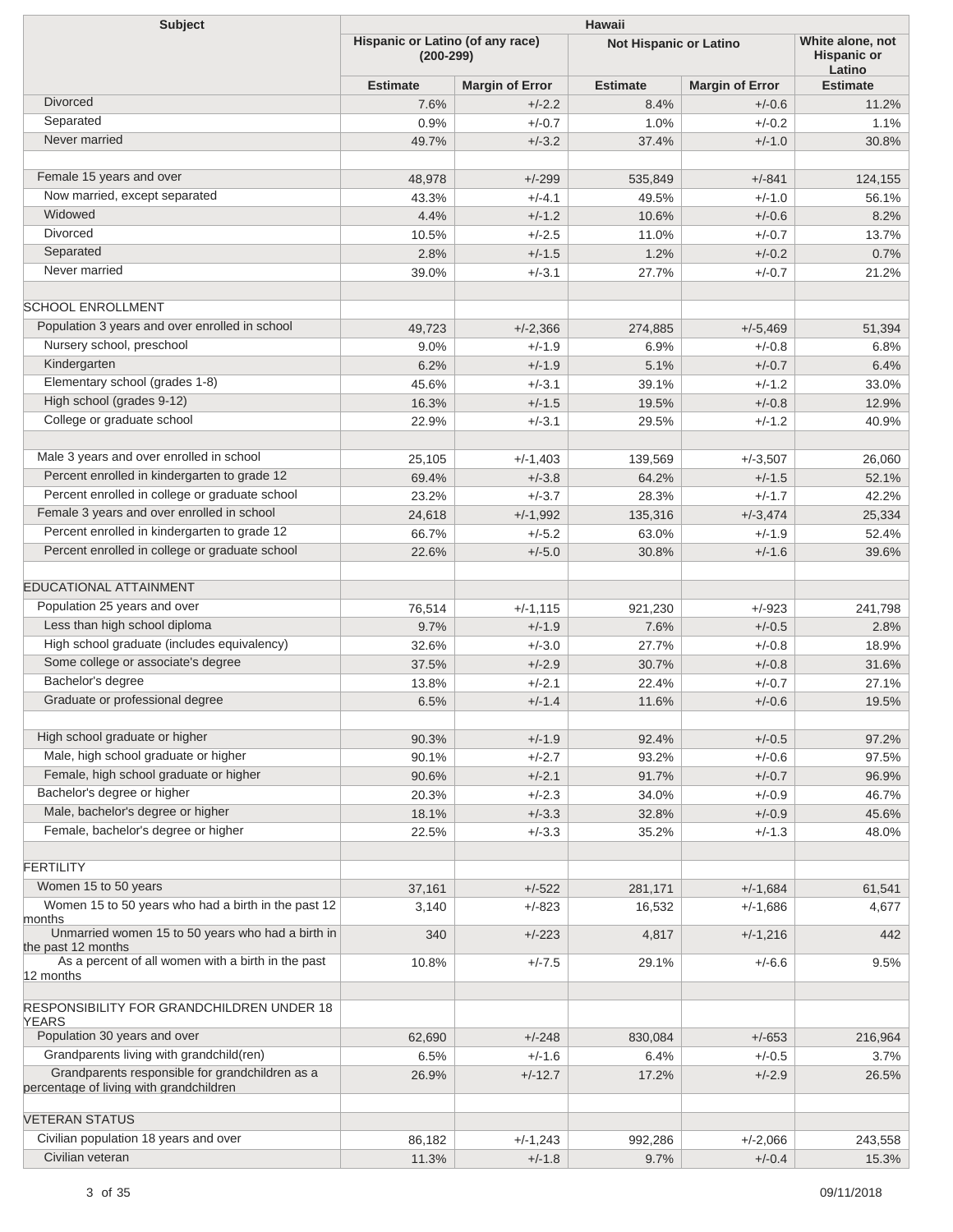| <b>Subject</b>                                                             | Hawaii                                          |                        |                               |                                                  |                 |  |  |
|----------------------------------------------------------------------------|-------------------------------------------------|------------------------|-------------------------------|--------------------------------------------------|-----------------|--|--|
|                                                                            | Hispanic or Latino (of any race)<br>$(200-299)$ |                        | <b>Not Hispanic or Latino</b> | White alone, not<br><b>Hispanic or</b><br>Latino |                 |  |  |
|                                                                            | <b>Estimate</b>                                 | <b>Margin of Error</b> | <b>Estimate</b>               | <b>Margin of Error</b>                           | <b>Estimate</b> |  |  |
|                                                                            |                                                 |                        |                               |                                                  |                 |  |  |
| <b>DISABILITY STATUS</b><br>Total civilian noninstitutionalized population |                                                 |                        |                               |                                                  |                 |  |  |
| With a disability                                                          | 140,968                                         | $+/-1,383$             | 1,232,234                     | $+/-2,030$                                       | 283,473         |  |  |
|                                                                            | 7.1%                                            | $+/-1.2$               | 11.3%                         | $+/-0.5$                                         | 11.9%           |  |  |
| Civilian noninstitutionalized population under 18 years                    | 55,868                                          | $+/-144$               | 249,783                       | $+/-441$                                         | 41,975          |  |  |
| With a disability                                                          | 2.3%                                            | $+/-0.9$               | 2.8%                          | $+/-0.5$                                         | 3.1%            |  |  |
| Civilian noninstitutionalized population 18 to 64 years                    | 77,441                                          | $+/-1,420$             | 740,683                       | $+/-2,283$                                       | 174,720         |  |  |
| With a disability                                                          | 8.1%                                            | $+/-1.7$               | 7.2%                          | $+/-0.6$                                         | 8.4%            |  |  |
| Civilian noninstitutionalized population 65 years and                      | 7,659                                           | $+/-383$               | 241,768                       | $+/-827$                                         | 66,778          |  |  |
| older<br>With a disability                                                 | 32.1%                                           | $+/-8.1$               | 32.6%                         | $+/-1.3$                                         | 26.5%           |  |  |
|                                                                            |                                                 |                        |                               |                                                  |                 |  |  |
| <b>RESIDENCE 1 YEAR AGO</b>                                                |                                                 |                        |                               |                                                  |                 |  |  |
| Population 1 year and over                                                 | 146,581                                         | $+/-908$               | 1,264,169                     | $+/-1,458$                                       | 306,822         |  |  |
| Same house                                                                 | 81.0%                                           | $+/-2.9$               | 88.0%                         | $+/-0.7$                                         | 81.2%           |  |  |
| Different house in the U.S.                                                | 17.5%                                           | $+/-2.8$               | 10.8%                         | $+/-0.7$                                         | 17.7%           |  |  |
| Same county                                                                | 12.6%                                           | $+/-2.6$               | 7.1%                          | $+/-0.6$                                         | 8.9%            |  |  |
| Different county                                                           | 4.9%                                            | $+/-1.4$               | 3.7%                          | $+/-0.4$                                         | 8.9%            |  |  |
| Same state                                                                 | 0.9%                                            | $+/-0.4$               | 0.5%                          | $+/-0.1$                                         | 0.7%            |  |  |
| Different state                                                            | 4.0%                                            | $+/-1.4$               | 3.2%                          | $+/-0.4$                                         | 8.2%            |  |  |
| Abroad                                                                     | 1.6%                                            | $+/-0.8$               | 1.2%                          | $+/-0.3$                                         | 1.1%            |  |  |
| PLACE OF BIRTH, CITIZENSHIP STATUS AND YEAR<br>OF ENTRY                    |                                                 |                        |                               |                                                  |                 |  |  |
| <b>Native</b><br>Male                                                      | 136,847                                         | $+/-2,396$             | 1,025,126                     | $+/-10,261$                                      | 291,875         |  |  |
| Female                                                                     | 51.5%                                           | $+/-0.7$               | 52.4%                         | $+/-0.3$                                         | 54.6%           |  |  |
|                                                                            | 48.5%                                           | $+/-0.7$               | 47.6%                         | $+/-0.3$                                         | 45.4%           |  |  |
| Foreign born                                                               | 13,278                                          | $+/-2,396$             | 252,287                       | $+/-10,261$                                      | 18,709          |  |  |
| Male                                                                       | 47.4%                                           | $+/-6.7$               | 40.8%                         | $+/-1.3$                                         | 48.9%           |  |  |
| Female                                                                     | 52.6%                                           | $+/-6.7$               | 59.2%                         | $+/-1.3$                                         | 51.1%           |  |  |
| Foreign born; naturalized U.S. citizen                                     | 7,390                                           | $+/-1,526$             | 153,673                       | $+/-6,473$                                       | 10,616          |  |  |
| Male                                                                       | 49.2%                                           | $+/-7.8$               | 40.2%                         | $+/-1.5$                                         | 49.4%           |  |  |
| Female                                                                     | 50.8%                                           | $+/-7.8$               | 59.8%                         | $+/-1.5$                                         | 50.6%           |  |  |
| Foreign born; not a U.S. citizen                                           |                                                 |                        |                               |                                                  |                 |  |  |
| Male                                                                       | 5,888                                           | $+/-1,688$             | 98,614                        | $+/-8,529$                                       | 8,093           |  |  |
| Female                                                                     | 45.1%<br>54.9%                                  | $+/-13.8$<br>$+/-13.8$ | 41.6%<br>58.4%                | $+/-2.4$<br>$+/-2.4$                             | 48.1%<br>51.9%  |  |  |
|                                                                            |                                                 |                        |                               |                                                  |                 |  |  |
| Population born outside the United States                                  | 13,278                                          | $+/-2,396$             | 252,287                       | $+/-10,261$                                      | 18,709          |  |  |
| Entered 2010 or later                                                      | 16.0%                                           | $+/-7.6$               | 19.9%                         | $+/-2.2$                                         | 24.7%           |  |  |
| Entered 2000 to 2009                                                       | 27.3%                                           | $+/-6.3$               | 20.3%                         | $+/-1.6$                                         | 16.4%           |  |  |
| Entered before 2000                                                        | 56.7%                                           | $+/-6.8$               | 59.9%                         | $+/-2.5$                                         | 58.9%           |  |  |
| WORLD REGION OF BIRTH OF FOREIGN BORN                                      |                                                 |                        |                               |                                                  |                 |  |  |
| Foreign-born population excluding population born at                       | 13,278                                          | $+/-2,396$             | 252,287                       | $+/-10,261$                                      | 18,709          |  |  |
| sea<br>Europe                                                              | N                                               | N                      | 4.0%                          | $+/-0.6$                                         | 48.6%           |  |  |
| Asia                                                                       | N                                               | N                      | 83.1%                         | $+/-1.6$                                         | 5.7%            |  |  |
| Africa                                                                     | N                                               | N                      | 0.6%                          | $+/-0.3$                                         | 5.3%            |  |  |
| Oceania                                                                    | N                                               | N                      | 9.1%                          | $+/-1.5$                                         | 9.7%            |  |  |
| Latin America                                                              | N                                               | N                      | 0.9%                          | $+/-0.4$                                         | 5.5%            |  |  |
| Northern America                                                           | ${\sf N}$                                       | N                      | 2.2%                          | $+/-0.5$                                         | 25.2%           |  |  |
|                                                                            |                                                 |                        |                               |                                                  |                 |  |  |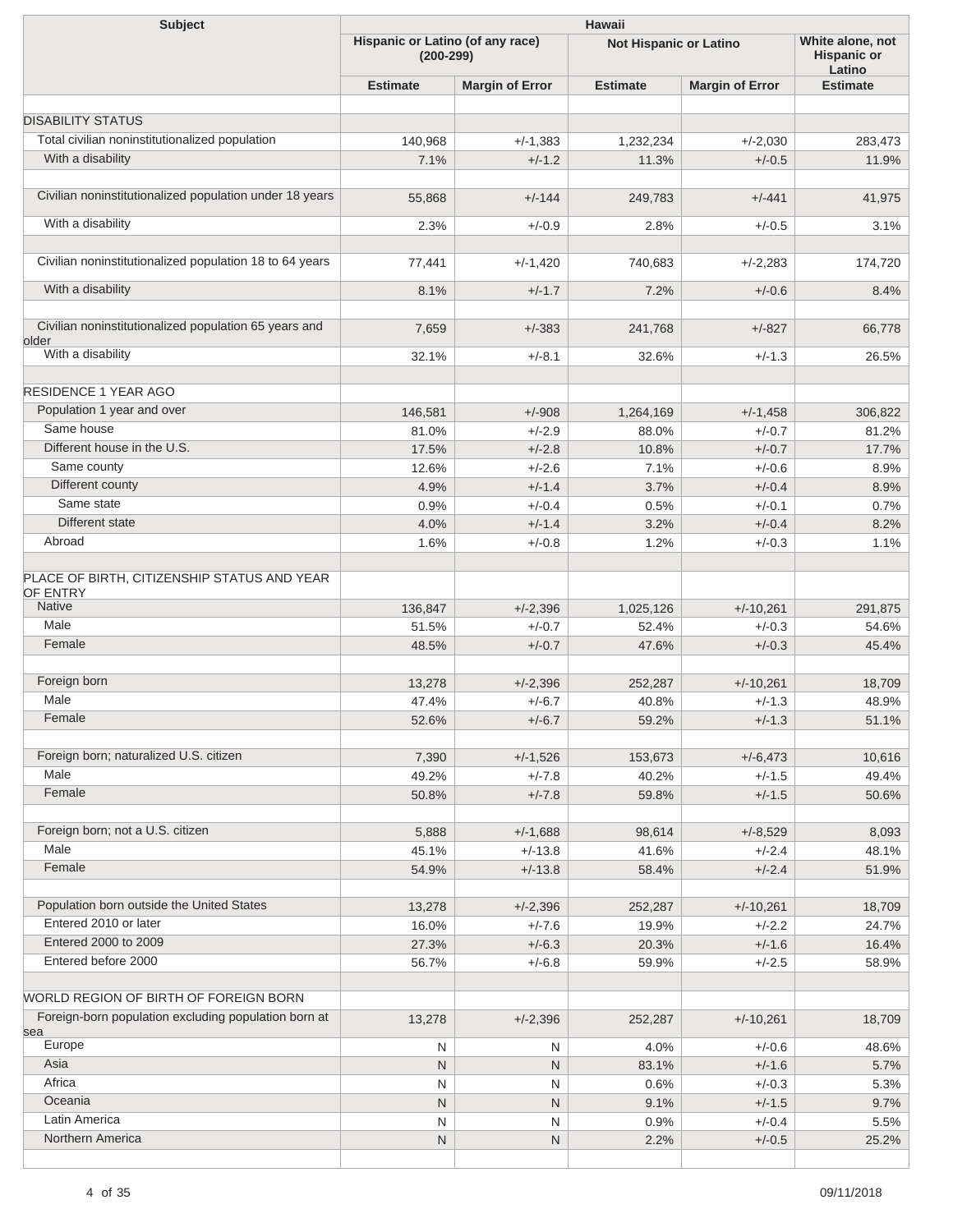| <b>Subject</b>                                                  | <b>Hawaii</b>                                   |                        |                               |                                                  |                 |  |  |
|-----------------------------------------------------------------|-------------------------------------------------|------------------------|-------------------------------|--------------------------------------------------|-----------------|--|--|
|                                                                 | Hispanic or Latino (of any race)<br>$(200-299)$ |                        | <b>Not Hispanic or Latino</b> | White alone, not<br><b>Hispanic or</b><br>Latino |                 |  |  |
|                                                                 | <b>Estimate</b>                                 | <b>Margin of Error</b> | <b>Estimate</b>               | <b>Margin of Error</b>                           | <b>Estimate</b> |  |  |
| LANGUAGE SPOKEN AT HOME AND ABILITY TO<br><b>SPEAK ENGLISH</b>  |                                                 |                        |                               |                                                  |                 |  |  |
| Population 5 years and over                                     | 130,650                                         | *****                  | 1,207,315                     | $+/-223$                                         | 296,266         |  |  |
| English only                                                    | 74.4%                                           | $+/-2.7$               | 74.2%                         | $+/-1.0$                                         | 93.3%           |  |  |
| Language other than English                                     | 25.6%                                           | $+/-2.7$               | 25.8%                         | $+/-1.0$                                         | 6.7%            |  |  |
| Speak English less than "very well"                             | 7.5%                                            | $+/-1.6$               | 11.8%                         | $+/-0.7$                                         | 1.0%            |  |  |
| <b>EMPLOYMENT STATUS</b>                                        |                                                 |                        |                               |                                                  |                 |  |  |
| Population 16 years and over                                    | 98,800                                          | $+/-600$               | 1,054,657                     | $+/-1,464$                                       | 271,846         |  |  |
| In labor force                                                  | 71.3%                                           | $+/-2.2$               | 64.8%                         | $+/-0.7$                                         | 65.7%           |  |  |
| Civilian labor force                                            | 63.3%                                           | $+/-2.7$               | 61.4%                         | $+/-0.7$                                         | 56.5%           |  |  |
| Employed                                                        | 58.3%                                           | $+/-2.8$               | 59.1%                         | $+/-0.8$                                         | 54.3%           |  |  |
| Unemployed                                                      | 5.0%                                            | $+/-1.2$               | 2.4%                          | $+/-0.2$                                         | 2.3%            |  |  |
| <b>Unemployment Rate</b>                                        | 7.8%                                            | $+/-1.9$               | 3.8%                          | $+/-0.4$                                         | 4.0%            |  |  |
| <b>Armed Forces</b>                                             | 8.0%                                            | $+/-1.3$               | 3.3%                          | $+/-0.2$                                         | 9.2%            |  |  |
| Not in labor force                                              | 28.7%                                           | $+/-2.2$               | 35.2%                         | $+/-0.7$                                         | 34.3%           |  |  |
| Females 16 years and over                                       | 48,197                                          | $+/-410$               | 529,558                       | $+/-1,118$                                       | 123,235         |  |  |
| In labor force                                                  | 65.8%                                           | $+/-3.1$               | 59.6%                         | $+/-0.9$                                         | 58.5%           |  |  |
| Civilian labor force                                            | 63.7%                                           | $+/-3.2$               | 58.8%                         | $+/-0.9$                                         | 56.6%           |  |  |
| Employed                                                        | 57.8%                                           | $+/-3.6$               | 56.7%                         | $+/-0.9$                                         | 54.1%           |  |  |
| Unemployed                                                      | 6.0%                                            | $+/-2.3$               | 2.2%                          | $+/-0.3$                                         | 2.5%            |  |  |
| <b>Unemployment Rate</b>                                        | 9.4%                                            | $+/-3.6$               | 3.7%                          | $+/-0.6$                                         | 4.5%            |  |  |
| <b>COMMUTING TO WORK</b>                                        |                                                 |                        |                               |                                                  |                 |  |  |
| Workers 16 years and over                                       | 63,824                                          | $+/-2,418$             | 640,115                       | $+/-7,279$                                       | 167,468         |  |  |
| Car, truck, or van - drove alone                                | 70.9%                                           | $+/-3.4$               | 67.2%                         | $+/-1.1$                                         | 68.3%           |  |  |
| Car, truck, or van - carpooled                                  | 15.9%                                           | $+/-3.2$               | 13.0%                         | $+/-0.8$                                         | 8.7%            |  |  |
| Public transportation (excluding taxicab)                       | 4.2%                                            | $+/-1.4$               | 6.3%                          | $+/-0.5$                                         | 1.8%            |  |  |
| Walked                                                          | 4.2%                                            | $+/-1.3$               | 5.6%                          | $+/-0.5$                                         | 8.1%            |  |  |
| Other means                                                     | 2.0%                                            | $+/-1.1$               | 3.3%                          | $+/-0.4$                                         | 5.3%            |  |  |
| Worked at home                                                  | 2.7%                                            | $+/-1.1$               | 4.5%                          | $+/-0.4$                                         | 7.9%            |  |  |
| Mean travel time to work (minutes)                              | 26.7                                            | $+/-1.6$               | 27.0                          | $+/-0.4$                                         | 23.9            |  |  |
| <b>OCCUPATION</b>                                               |                                                 |                        |                               |                                                  |                 |  |  |
| Civilian employed population 16 years and over                  | 57,606                                          | $+/-2,740$             | 622,899                       | $+/-8,035$                                       | 147,483         |  |  |
| Management, business, science, and arts<br>occupations          | 26.2%                                           | $+/-3.6$               | 34.8%                         | $+/-1.0$                                         | 47.1%           |  |  |
| Service occupations                                             | 25.6%                                           | $+/-3.0$               | 23.7%                         | $+/-1.0$                                         | 19.3%           |  |  |
| Sales and office occupations                                    | 27.2%                                           | $+/-3.6$               | 24.4%                         | $+/-1.0$                                         | 19.5%           |  |  |
| Natural resources, construction, and maintenance<br>occupations | 14.0%                                           | $+/-2.7$               | 9.2%                          | $+/-0.7$                                         | 8.1%            |  |  |
| Production, transportation, and material moving<br>occupations  | 6.9%                                            | $+/-1.9$               | 7.9%                          | $+/-0.5$                                         | 6.0%            |  |  |
| Male civilian employed population 16 years and over             | 29,767                                          | $+/-1,978$             | 322,756                       | $+/-5,615$                                       | 80,805          |  |  |
| Management, business, science, and arts<br>occupations          | 23.9%                                           | $+/-4.0$               | 32.2%                         | $+/-1.2$                                         | 44.1%           |  |  |
| Service occupations                                             | 24.2%                                           | $+/-4.2$               | 24.5%                         | $+/-1.3$                                         | 18.5%           |  |  |
| Sales and office occupations                                    | 16.6%                                           | $+/-4.5$               | 15.3%                         | $+/-1.1$                                         | 15.2%           |  |  |
| Natural resources, construction, and maintenance<br>occupations | 24.9%                                           | $+/-4.6$               | 16.8%                         | $+/-1.2$                                         | 14.1%           |  |  |
| Production, transportation, and material moving<br>occupations  | 10.5%                                           | $+/-2.9$               | 11.2%                         | $+/-0.9$                                         | 8.2%            |  |  |
| Female civilian employed population 16 years and<br>over        | 27,839                                          | $+/-1,726$             | 300,143                       | $+/-4,724$                                       | 66,678          |  |  |
| Management, business, science, and arts<br>occupations          | 28.7%                                           | $+/-4.7$               | 37.6%                         | $+/-1.4$                                         | 50.8%           |  |  |
| Service occupations                                             | 27.2%                                           | $+/-4.8$               | 22.8%                         | $+/-1.3$                                         | 20.2%           |  |  |
| Sales and office occupations                                    | 38.5%                                           | $+/-5.7$               | 34.2%                         | $+/-1.4$                                         | 24.9%           |  |  |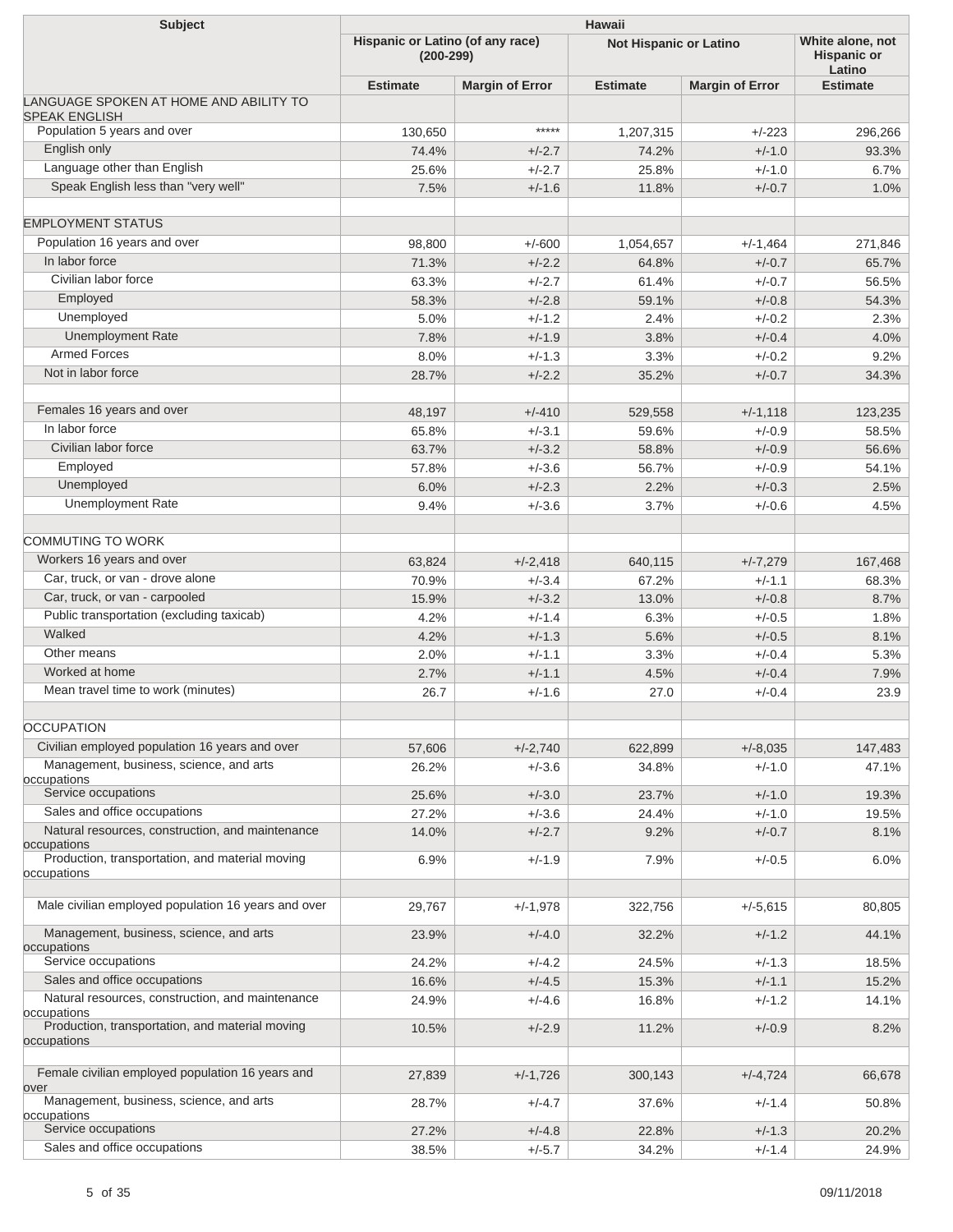| <b>Subject</b>                                                                                |                                                 |                        |                               |                        |                                           |
|-----------------------------------------------------------------------------------------------|-------------------------------------------------|------------------------|-------------------------------|------------------------|-------------------------------------------|
|                                                                                               | Hispanic or Latino (of any race)<br>$(200-299)$ |                        | <b>Not Hispanic or Latino</b> |                        | White alone, not<br>Hispanic or<br>Latino |
|                                                                                               | <b>Estimate</b>                                 | <b>Margin of Error</b> | <b>Estimate</b>               | <b>Margin of Error</b> | <b>Estimate</b>                           |
| Natural resources, construction, and maintenance<br>occupations                               | 2.4%                                            | $+/-1.8$               | 1.0%                          | $+/-0.3$               | 0.7%                                      |
| Production, transportation, and material moving<br>occupations                                | 3.2%                                            | $+/-1.7$               | 4.4%                          | $+/-0.6$               | 3.4%                                      |
| <b>INDUSTRY</b>                                                                               |                                                 |                        |                               |                        |                                           |
| Civilian employed population 16 years and over                                                |                                                 |                        |                               |                        |                                           |
| Agriculture, forestry, fishing and hunting, and mining                                        | 57,606<br>2.3%                                  | $+/-2,740$<br>$+/-1.5$ | 622,899<br>1.7%               | $+/-8,035$<br>$+/-0.3$ | 147,483<br>2.2%                           |
| Construction                                                                                  | 10.2%                                           | $+/-2.1$               | 7.0%                          | $+/-0.6$               | 6.9%                                      |
| Manufacturing                                                                                 | 2.2%                                            | $+/-1.2$               | 3.2%                          | $+/-0.4$               | 2.7%                                      |
| Wholesale trade                                                                               | 3.7%                                            | $+/-2.7$               | 2.2%                          | $+/-0.3$               | 2.2%                                      |
| Retail trade                                                                                  | 12.8%                                           | $+/-2.7$               | 11.1%                         | $+/-0.7$               | 8.6%                                      |
| Transportation and warehousing, and utilities                                                 | 4.3%                                            | $+/-1.5$               | 5.5%                          | $+/-0.6$               | 4.8%                                      |
| Information                                                                                   | 1.4%                                            | $+/-0.9$               | 1.5%                          | $+/-0.3$               | 1.8%                                      |
| Finance and insurance, and real estate and rental                                             | 4.5%                                            | $+/-1.2$               | 6.6%                          | $+/-0.5$               | 6.9%                                      |
| and leasing                                                                                   |                                                 |                        |                               |                        |                                           |
| Professional, scientific, and management, and<br>administrative and waste management services | 10.2%                                           | $+/-2.3$               | 10.1%                         | $+/-0.6$               | 13.4%                                     |
| Educational services, and health care and social<br>assistance                                | 18.8%                                           | $+/-2.8$               | 20.3%                         | $+/-0.9$               | 21.4%                                     |
| Arts, entertainment, and recreation, and<br>accommodation and food services                   | 14.9%                                           | $+/-2.3$               | 17.5%                         | $+/-1.0$               | 15.7%                                     |
| Other services (except public administration)                                                 | 4.7%                                            | $+/-1.6$               | 4.3%                          | $+/-0.5$               | 4.8%                                      |
| Public administration                                                                         | 10.1%                                           | $+/-2.7$               | 8.9%                          | $+/-0.6$               | 8.6%                                      |
| <b>CLASS OF WORKER</b>                                                                        |                                                 |                        |                               |                        |                                           |
| Civilian employed population 16 years and over                                                | 57,606                                          | $+/-2,740$             | 622,899                       | $+/-8,035$             | 147,483                                   |
| Private wage and salary workers                                                               | 75.9%                                           | $+/-3.8$               | 72.9%                         | $+/-1.0$               | 68.4%                                     |
| Government workers                                                                            | 17.7%                                           | $+/-3.5$               | 20.5%                         | $+/-0.9$               | 19.4%                                     |
| Self-employed workers in own not incorporated                                                 | 6.4%                                            | $+/-2.0$               | 6.4%                          | $+/-0.5$               | 12.1%                                     |
| business<br>Unpaid family workers                                                             |                                                 |                        |                               |                        |                                           |
| INCOME IN THE PAST 12 MONTHS (IN 2017                                                         | 0.0%                                            | $+/-0.1$               | 0.1%                          | $+/-0.1$               | 0.2%                                      |
| <b>INFLATION-ADJUSTED DOLLARS)</b><br><b>Households</b>                                       |                                                 |                        |                               |                        |                                           |
| Median household income (dollars)                                                             | 36,909                                          | $+/-1,964$             | 421,169                       | $+/-4,017$             | 137,585                                   |
| With earnings                                                                                 | 72,888                                          | $+/-7,549$             | 78,409                        | $+/-2,007$             | 77,472                                    |
| Mean earnings (dollars)                                                                       | 88.3%                                           | $+/-2.5$               | 79.1%                         | $+/-0.8$               | 78.1%                                     |
| With Social Security income                                                                   | 83,449                                          | $+/-7,029$             | 95,499                        | $+/-2,039$             | 95,365                                    |
| Mean Social Security income (dollars)                                                         | 19.0%                                           | $+/-2.5$               | 37.9%                         | $+/-0.9$               | 34.7%                                     |
| With Supplemental Security Income                                                             | 15,663                                          | $+/-1,388$             | 19,179                        | $+/-386$               | 20,061                                    |
| Mean Supplemental Security Income (dollars)                                                   | 4.6%                                            | $+/-1.7$               | 4.2%                          | $+/-0.5$               | 3.2%                                      |
| With cash public assistance income                                                            | 9,126                                           | $+/-2,084$             | 9,077                         | $+/-702$               | 10,258                                    |
| Mean cash public assistance income (dollars)                                                  | 4.8%                                            | $+/-2.0$               | 2.7%                          | $+/-0.3$               | 1.9%                                      |
| With retirement income                                                                        | 3,663                                           | $+/-1,268$             | 3,848                         | $+/-446$               | 4,133                                     |
|                                                                                               | 13.7%                                           | $+/-2.5$               | 24.7%                         | $+/-0.8$               | 22.0%                                     |
| Mean retirement income (dollars)                                                              | 21,475                                          | $+/-3,042$             | 30,421                        | $+/-1,753$             | 32,024                                    |
| With Food Stamp/SNAP benefits                                                                 | 16.9%                                           | $+/-2.9$               | 10.1%                         | $+/-0.8$               | 7.3%                                      |
| Families                                                                                      | 28,234                                          | $+/-1,870$             | 292,102                       | $+/-4,821$             | 87,559                                    |
| Median family income (dollars)                                                                | 75,481                                          | $+/-8,520$             | 93,009                        | $+/-2,068$             | 95,439                                    |
| Married-couple family                                                                         | 65.7%                                           | $+/-5.3$               | 73.5%                         | $+/-1.2$               | 82.7%                                     |
| Median income (dollars)                                                                       | 89,205                                          | $+/-7,278$             | 103,158                       | $+/-3,051$             | 101,472                                   |
| Male householder, no spouse present, family                                                   | 10.9%                                           | $+/-3.5$               | 8.7%                          | $+/-0.7$               | 6.6%                                      |
| Median income (dollars)                                                                       | 62,015                                          | $+/-47,470$            | 74,172                        | $+/-4,669$             | 78,474                                    |
| Female householder, no husband present, family                                                | 23.4%                                           | $+/-4.1$               | 17.7%                         | $+/-1.0$               | 10.7%                                     |
| Median income (dollars)                                                                       | 30,050                                          | $+/-15,316$            | 57,966                        | $+/-5,370$             | 56,240                                    |
| Individuals                                                                                   | 150,125                                         | $***$ ***              | 1,277,413                     | *****                  | 310,584                                   |
| Per capita income (dollars)<br>With earnings for full-time, year-round workers:               | 22,079                                          | $+/-1,366$             | 35,269                        | $+/-702$               | 46,912                                    |
| Male                                                                                          | 28,999                                          | $+/-1,751$             | 276,552                       | $+/-6,217$             | 82,109                                    |
| Female                                                                                        | 17,806                                          | $+/-1,749$             | 212,313                       | $+/-5,240$             | 43,721                                    |
|                                                                                               |                                                 |                        |                               |                        |                                           |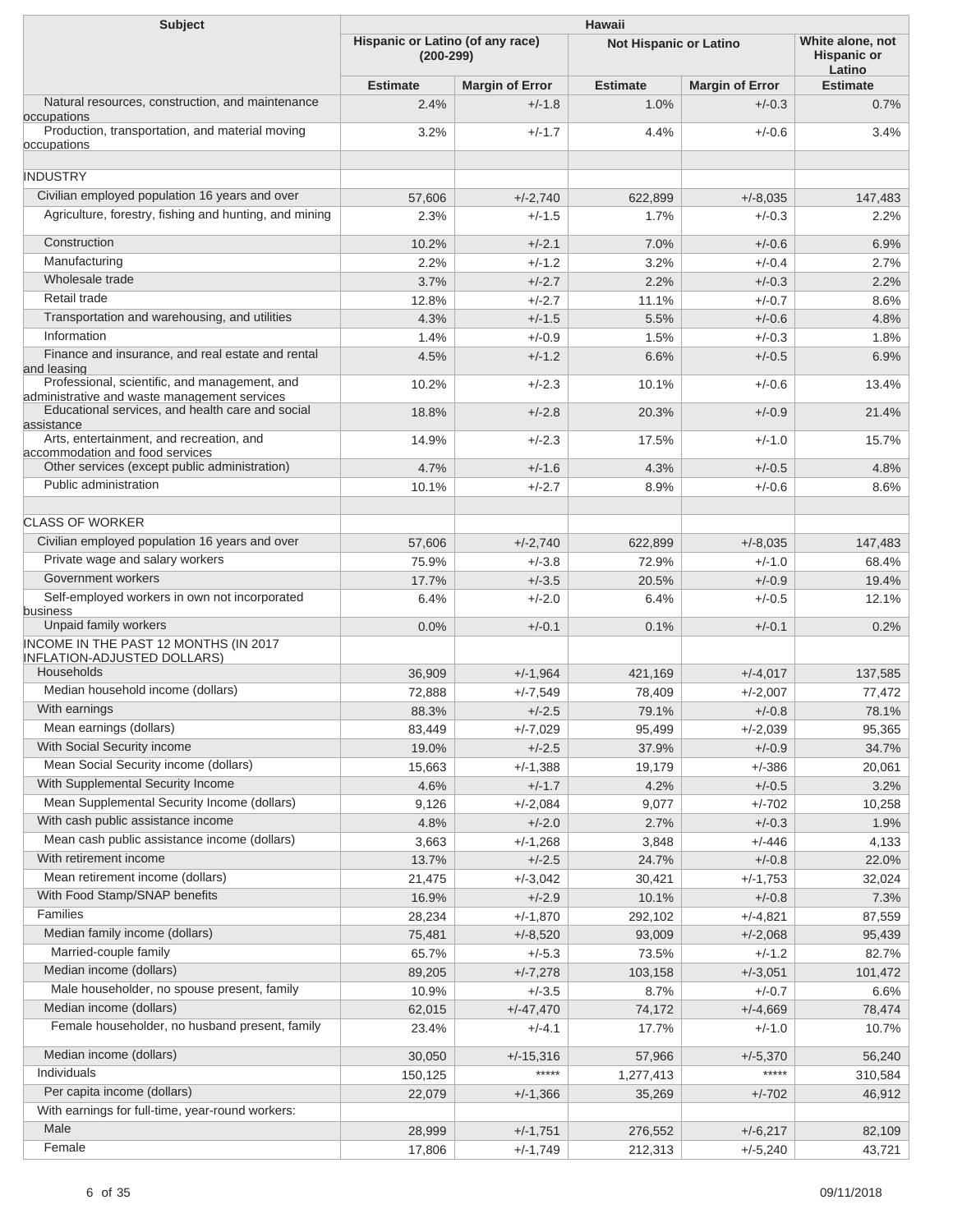| <b>Subject</b>                                                                                 | Hawaii<br>White alone, not                      |                        |                 |                               |                 |  |  |
|------------------------------------------------------------------------------------------------|-------------------------------------------------|------------------------|-----------------|-------------------------------|-----------------|--|--|
|                                                                                                | Hispanic or Latino (of any race)<br>$(200-299)$ |                        |                 | <b>Not Hispanic or Latino</b> |                 |  |  |
|                                                                                                | <b>Estimate</b>                                 | <b>Margin of Error</b> | <b>Estimate</b> | <b>Margin of Error</b>        | <b>Estimate</b> |  |  |
| Mean earnings (dollars) for full-time, year-round                                              |                                                 |                        |                 |                               |                 |  |  |
| workers:<br>Male                                                                               | 55,596                                          | $+/-3,001$             | 66,223          | $+/-1,966$                    | 76,002          |  |  |
| Female                                                                                         | 46,421                                          | $+/-4,489$             | 52,236          | $+/-1,702$                    | 66,410          |  |  |
| Median earnings (dollars) full-time, year-round                                                |                                                 |                        |                 |                               |                 |  |  |
| workers:                                                                                       |                                                 |                        |                 |                               |                 |  |  |
| Male                                                                                           | 49,950                                          | $+/-3,372$             | 51,679          | $+/-748$                      | 60,449          |  |  |
| Female                                                                                         | 36,516                                          | $+/-2,315$             | 41,871          | $+/-489$                      | 50,627          |  |  |
| HEALTH INSURANCE COVERAGE                                                                      |                                                 |                        |                 |                               |                 |  |  |
| Civilian noninstitutionalized population                                                       | 140,968                                         | $+/-1,383$             | 1,232,234       | $+/-2,030$                    | 283,473         |  |  |
| With private health insurance                                                                  | 69.4%                                           | $+/-3.0$               | 77.8%           | $+/-0.9$                      | 79.4%           |  |  |
| With public coverage                                                                           | 34.2%                                           | $+/-3.0$               | 35.3%           | $+/-0.7$                      | 35.7%           |  |  |
| No health insurance coverage                                                                   | 4.5%                                            | $+/-1.2$               | 3.8%            | $+/-0.4$                      | 4.1%            |  |  |
| POVERTY RATES FOR FAMILIES AND PEOPLE FOR<br>WHOM POVERTY STATUS IS DETERMINED<br>All families |                                                 |                        |                 |                               |                 |  |  |
| With related children of the householder under 18                                              | 12.5%                                           | $+/-3.5$               | 6.9%            | $+/-0.8$                      | 6.0%            |  |  |
| vears<br>With related children of the householder under 5                                      | 15.7%<br>25.6%                                  | $+/-5.0$<br>$+/-10.4$  | 9.3%<br>12.4%   | $+/-1.4$<br>$+/-3.5$          | 9.4%<br>13.5%   |  |  |
| vears only                                                                                     |                                                 |                        |                 |                               |                 |  |  |
| Married-couple family                                                                          | 4.1%                                            | $+/-2.2$               | 3.9%            | $+/-0.6$                      | 3.2%            |  |  |
| With related children of the householder under 18<br>vears                                     | 3.0%                                            | $+/-2.3$               | 3.7%            | $+/-1.0$                      | 2.9%            |  |  |
| With related children of the householder under 5<br>vears only                                 | N                                               | N                      | 3.4%            | $+/-1.9$                      | 4.0%            |  |  |
| Female householder, no husband present, family                                                 | 36.9%                                           | $+/-10.0$              | 18.3%           | $+/-2.7$                      | 23.2%           |  |  |
| With related children of the householder under 18                                              | 49.4%                                           | $+/-12.7$              | 26.2%           | $+/-4.2$                      | 35.2%           |  |  |
| vears<br>With related children of the householder under 5<br>vears only                        | 86.7%                                           | $+/-14.7$              | 44.8%           | $+/-12.0$                     | 65.2%           |  |  |
| All people                                                                                     | 15.0%                                           | $+/-2.7$               | 8.9%            | $+/-0.6$                      | 9.4%            |  |  |
| Under 18 years                                                                                 | 17.5%                                           | $+/-4.6$               | 10.2%           | $+/-1.6$                      | 8.5%            |  |  |
| Related children of the householder under 18 years                                             | 17.3%                                           | $+/-4.6$               | 9.6%            | $+/-1.7$                      | 7.6%            |  |  |
| Related children of the householder under 5 years                                              | 22.2%                                           | $+/-7.4$               | 11.1%           | $+/-2.5$                      | 11.3%           |  |  |
| Related children of the householder 5 to 17 years                                              | 14.8%                                           | $+/-4.3$               | 9.0%            | $+/-1.8$                      | 5.7%            |  |  |
| 18 years and over                                                                              | 13.4%                                           | $+/-2.4$               | 8.6%            | $+/-0.5$                      | 9.5%            |  |  |
| 18 to 64 years                                                                                 | 13.5%                                           | $+/-2.4$               | 8.4%            | $+/-0.6$                      | 10.1%           |  |  |
| 65 years and over                                                                              | 12.8%                                           | $+/-5.1$               | 9.1%            | $+/-0.9$                      | 7.9%            |  |  |
| People in families                                                                             | 13.0%                                           | $+/-3.0$               | 5.9%            | $+/-0.7$                      | 4.9%            |  |  |
| Unrelated individuals 15 years and over                                                        | 29.4%                                           | $+/-5.5$               | 22.9%           | $+/-1.3$                      | 21.6%           |  |  |
| <b>HOUSING TENURE</b>                                                                          |                                                 |                        |                 |                               |                 |  |  |
| Occupied housing units                                                                         | 36,909                                          | $+/-1,964$             | 421,169         | $+/-4,017$                    | 137,585         |  |  |
| Owner-occupied housing units                                                                   | 35.7%                                           | $+/-3.8$               | 60.5%           | $+/-1.0$                      | 55.7%           |  |  |
| Renter-occupied housing units                                                                  | 64.3%                                           | $+/-3.8$               | 39.5%           | $+/-1.0$                      | 44.3%           |  |  |
| Average household size of owner-occupied unit                                                  | 3.49                                            | $+/-0.33$              | 3.18            | $+/-0.05$                     | 2.56            |  |  |
| Average household size of renter-occupied unit                                                 | 3.29                                            | $+/-0.23$              | 2.70            | $+/-0.06$                     | 2.41            |  |  |
| UNITS IN STRUCTURE                                                                             |                                                 |                        |                 |                               |                 |  |  |
| Occupied housing units                                                                         | 36,909                                          | $+/-1,964$             | 421,169         | $+/-4,017$                    | 137,585         |  |  |
| 1-unit, detached or attached                                                                   | 63.7%                                           | $+/-4.3$               | 65.8%           | $+/-1.1$                      | 68.5%           |  |  |
| 2 to 4 units                                                                                   | 7.5%                                            | $+/-2.3$               | 5.8%            | $+/-0.6$                      | 5.9%            |  |  |
| 5 or more units                                                                                | 28.8%                                           | $+/-4.2$               | 28.1%           | $+/-1.0$                      | 25.3%           |  |  |
| Mobile home, boat, RV, van, etc.                                                               | 0.0%                                            | $+/-0.4$               | 0.3%            | $+/-0.1$                      | 0.2%            |  |  |
| YEAR STRUCTURE BUILT                                                                           |                                                 |                        |                 |                               |                 |  |  |
| Occupied housing units                                                                         | 36,909                                          | $+/-1,964$             | 421,169         | $+/-4,017$                    | 137,585         |  |  |
| Built 2014 or later                                                                            | 1.6%                                            | $+/-1.1$               | 1.7%            | $+/-0.3$                      | 1.9%            |  |  |
| Built 2010 to 2013                                                                             | 5.0%                                            | $+/-2.1$               | 3.2%            | $+/-0.4$                      | 4.5%            |  |  |
| Built 2000 to 2009                                                                             | 18.3%                                           | $+/-3.8$               | 12.5%           | $+/-0.8$                      | 17.1%           |  |  |
| Built 1980 to 1999                                                                             | 26.5%                                           | $+/-3.7$               | 29.3%           | $+/-1.1$                      | 30.8%           |  |  |
| Built 1960 to 1979                                                                             | 33.9%                                           | $+/-4.0$               | 36.5%           | $+/-1.2$                      | 31.3%           |  |  |
| Built 1940 to 1959                                                                             | 11.5%                                           | $+/-2.9$               | 13.4%           | $+/-0.8$                      | 11.0%           |  |  |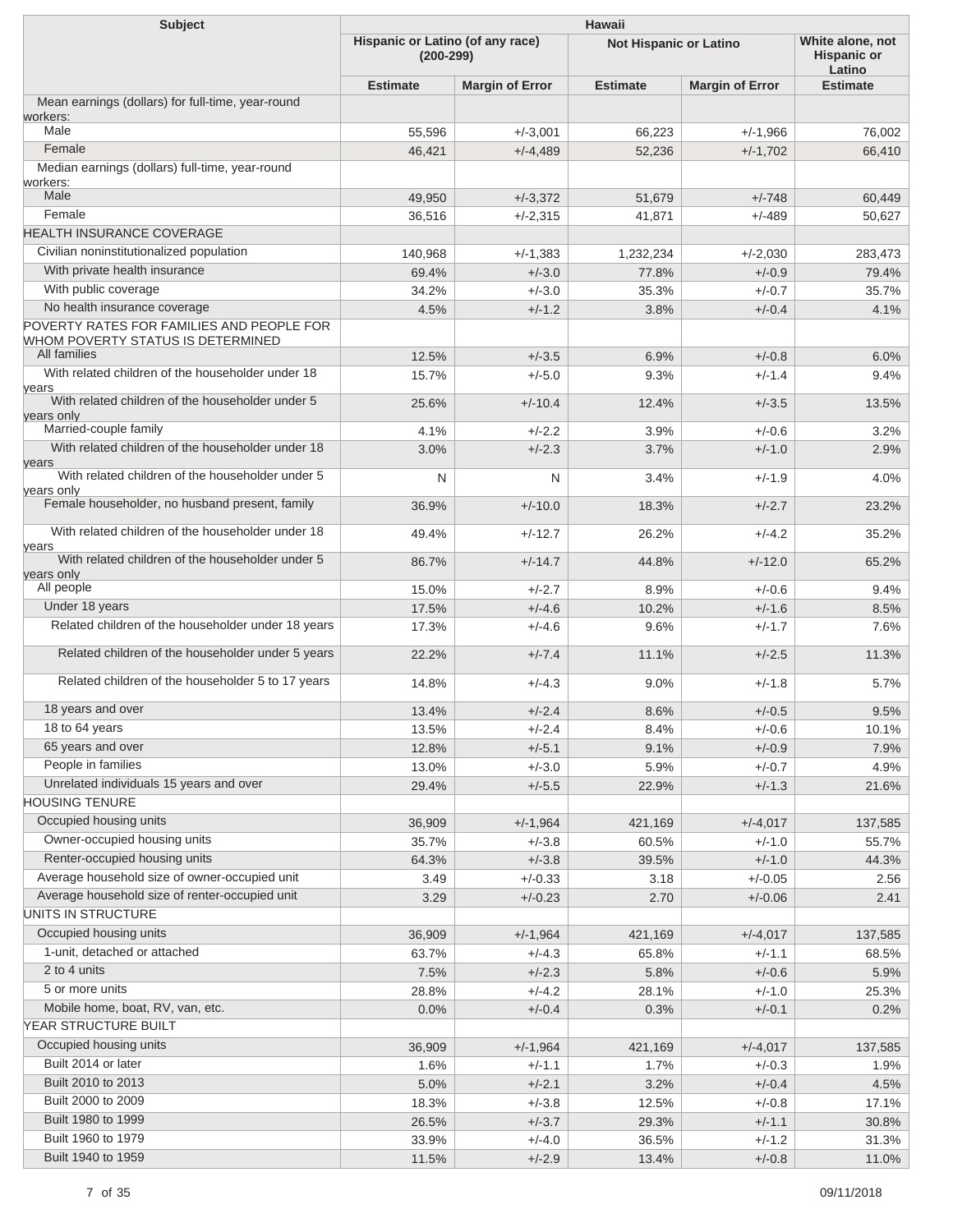| <b>Subject</b>                                                                               | <b>Hawaii</b>                                   |                        |                               |                        |                                                  |  |  |
|----------------------------------------------------------------------------------------------|-------------------------------------------------|------------------------|-------------------------------|------------------------|--------------------------------------------------|--|--|
|                                                                                              | Hispanic or Latino (of any race)<br>$(200-299)$ |                        | <b>Not Hispanic or Latino</b> |                        | White alone, not<br><b>Hispanic or</b><br>Latino |  |  |
|                                                                                              | <b>Estimate</b>                                 | <b>Margin of Error</b> | <b>Estimate</b>               | <b>Margin of Error</b> | <b>Estimate</b>                                  |  |  |
| Built 1939 or earlier                                                                        | 3.2%                                            | $+/-1.5$               | 3.4%                          | $+/-0.4$               | 3.6%                                             |  |  |
| <b>VEHICLES AVAILABLE</b>                                                                    |                                                 |                        |                               |                        |                                                  |  |  |
| Occupied housing units                                                                       | 36,909                                          | $+/-1.964$             | 421,169                       | $+/-4.017$             | 137.585                                          |  |  |
| None                                                                                         | 6.5%                                            | $+/-2.1$               | 8.0%                          | $+/-0.6$               | 6.8%                                             |  |  |
| 1 or more                                                                                    | 93.5%                                           | $+/-2.1$               | 92.0%                         | $+/-0.6$               | 93.2%                                            |  |  |
| <b>HOUSE HEATING FUEL</b>                                                                    |                                                 |                        |                               |                        |                                                  |  |  |
| Occupied housing units                                                                       | 36,909                                          | $+/-1,964$             | 421,169                       | $+/-4,017$             | 137,585                                          |  |  |
| Gas                                                                                          | 4.5%                                            | $+/-1.6$               | 3.6%                          | $+/-0.4$               | 2.8%                                             |  |  |
| Electricity                                                                                  | 23.7%                                           | $+/-3.6$               | 28.9%                         | $+/-1.0$               | 21.6%                                            |  |  |
| All other fuels                                                                              | 3.4%                                            | $+/-1.3$               | 4.2%                          | $+/-0.3$               | 4.5%                                             |  |  |
| No fuel used                                                                                 | 68.4%                                           | $+/-3.9$               | 63.3%                         | $+/-1.1$               | 71.1%                                            |  |  |
| <b>SELECTED CHARACTERISTICS</b>                                                              |                                                 |                        |                               |                        |                                                  |  |  |
| Occupied housing units                                                                       | 36,909                                          | $+/-1.964$             | 421,169                       | $+/-4.017$             | 137,585                                          |  |  |
| No telephone service available                                                               | 3.3%                                            | $+/-2.1$               | 1.4%                          | $+/-0.3$               | 1.7%                                             |  |  |
| 1.01 or more occupants per room                                                              | 12.2%                                           | $+/-2.9$               | 8.6%                          | $+/-0.7$               | 3.6%                                             |  |  |
| SELECTED MONTHLY OWNER COSTS AS A<br>PERCENTAGE OF HOUSEHOLD INCOME IN THE<br>PAST 12 MONTHS |                                                 |                        |                               |                        |                                                  |  |  |
| Housing units with a mortgage (excluding units where<br>SMOC cannot be computed)             | 10,415                                          | $+/-1.446$             | 160,625                       | $+/-4,469$             | 47,217                                           |  |  |
| Less than 30 percent                                                                         | 57.7%                                           | $+/-7.8$               | 61.2%                         | $+/-2.0$               | 56.9%                                            |  |  |
| 30 percent or more                                                                           | 42.3%                                           | $+/-7.8$               | 38.8%                         | $+/-2.0$               | 43.1%                                            |  |  |
| <b>OWNER CHARACTERISTICS</b>                                                                 |                                                 |                        |                               |                        |                                                  |  |  |
| Owner-occupied housing units                                                                 | 13,173                                          | $+/-1,461$             | 254,905                       | $+/-4,778$             | 76,654                                           |  |  |
| Median value (dollars)                                                                       | 544,700                                         | $+/-52,559$            | 621,200                       | $+/-9.518$             | 639,200                                          |  |  |
| Median selected monthly owner costs with a<br>mortgage (dollars)                             | 2,277                                           | $+/-212$               | 2,342                         | $+/-53$                | 2,444                                            |  |  |
| Median selected monthly owner costs without a<br>mortgage (dollars)                          | 445                                             | $+/-37$                | 500                           | $+/-19$                | 535                                              |  |  |
| GROSS RENT AS A PERCENTAGE OF HOUSEHOLD<br><b>INCOME IN THE PAST 12 MONTHS</b>               |                                                 |                        |                               |                        |                                                  |  |  |
| Occupied units paying rent (excluding units where<br><b>GRAPI</b> cannot be computed)        | 22,394                                          | $+/-2,059$             | 152,484                       | $+/-4,219$             | 56,709                                           |  |  |
| Less than 30 percent                                                                         | 37.2%                                           | $+/-6.1$               | 44.8%                         | $+/-2.3$               | 37.4%                                            |  |  |
| 30 percent or more                                                                           | 62.8%                                           | $+/-6.1$               | 55.2%                         | $+/-2.3$               | 62.6%                                            |  |  |
| <b>GROSS RENT</b>                                                                            |                                                 |                        |                               |                        |                                                  |  |  |
| Occupied units paying rent                                                                   | 22,637                                          | $+/-2,085$             | 154,875                       | $+/-4,295$             | 57,445                                           |  |  |
| Median gross rent (dollars)                                                                  | 1,866                                           | $+/-143$               | 1,527                         | $+/-38$                | 1,891                                            |  |  |
| <b>COMPUTERS AND INTERNET USE</b>                                                            |                                                 |                        |                               |                        |                                                  |  |  |
| <b>Total households</b>                                                                      | 36,909                                          | $+/-1.964$             | 421.169                       | $+/-4.017$             | 137,585                                          |  |  |
| With a computer                                                                              | 94.6%                                           | $+/-1.6$               | 91.0%                         | $+/-0.8$               | 94.3%                                            |  |  |
| With a broadband Internet subscription                                                       | 88.8%                                           | $+/-2.4$               | 84.1%                         | $+/-0.9$               | 88.1%                                            |  |  |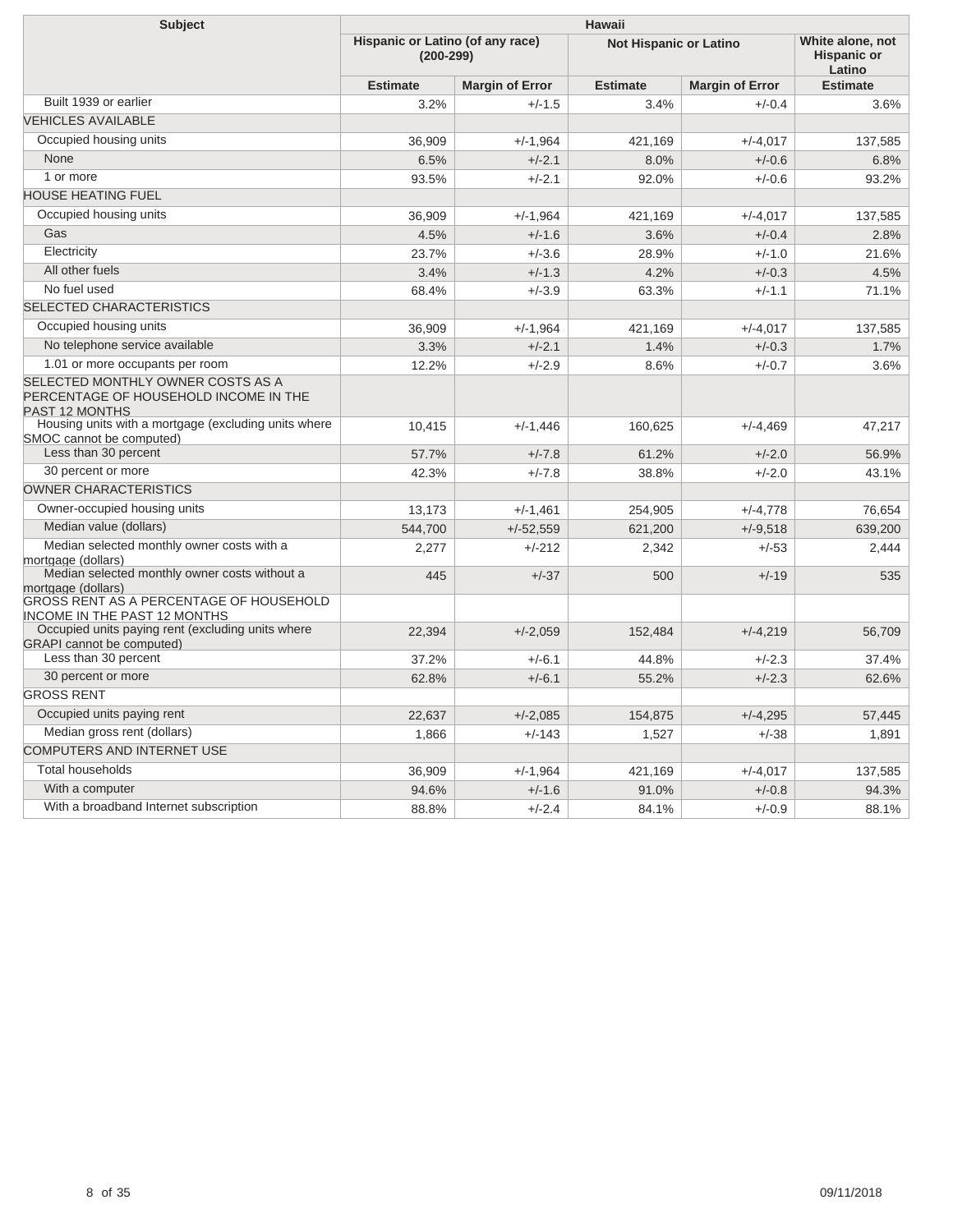| Subject                        | White alone, not<br><b>Hispanic or</b><br>Latino | <b>Hawaii</b><br>White alone or in combination with<br>one or more other races, not<br><b>Hispanic or Latino</b> |                        |                 | Asian alone, not Hispanic or Latino |  |
|--------------------------------|--------------------------------------------------|------------------------------------------------------------------------------------------------------------------|------------------------|-----------------|-------------------------------------|--|
|                                | <b>Margin of Error</b>                           | <b>Estimate</b>                                                                                                  | <b>Margin of Error</b> | <b>Estimate</b> | <b>Margin of Error</b>              |  |
| TOTAL NUMBER OF RACES REPORTED |                                                  |                                                                                                                  |                        |                 |                                     |  |
| <b>Total population</b>        | $+/-971$                                         | 521,522                                                                                                          | $+/-10,514$            | 532,881         | $+/-8,970$                          |  |
| One race                       | $+/-0.1$                                         | 59.6%                                                                                                            | $+/-1.2$               | 100.0%          | $+/-0.1$                            |  |
| Two races                      | (X)                                              | 21.9%                                                                                                            | $+/-1.0$               | (X)             | (X)                                 |  |
| Three races                    | (X)                                              | 16.8%                                                                                                            | $+/-1.2$               | (X)             | (X)                                 |  |
| Four or more races             | (X)                                              | 1.8%                                                                                                             | $+/-0.6$               | (X)             | (X)                                 |  |
| <b>SEX AND AGE</b>             |                                                  |                                                                                                                  |                        |                 |                                     |  |
| Total population               | $+/-971$                                         | 521,522                                                                                                          | $+/-10,514$            | 532,881         | $+/-8,970$                          |  |
| Male                           | $+/-0.3$                                         | 52.9%                                                                                                            | $+/-0.5$               | 46.3%           | $+/-0.5$                            |  |
| Female                         | $+/-0.3$                                         | 47.1%                                                                                                            | $+/-0.5$               | 53.7%           | $+/-0.5$                            |  |
| Under 5 years                  | $+/-0.1$                                         | 7.1%                                                                                                             | $+/-0.4$               | 3.5%            | $+/-0.3$                            |  |
| 5 to 17 years                  | $+/-0.2$                                         | 15.9%                                                                                                            | $+/-0.6$               | 10.2%           | $+/-0.5$                            |  |
| 18 to 24 years                 | $+/-0.2$                                         | 9.6%                                                                                                             | $+/-0.4$               | 6.4%            | $+/-0.4$                            |  |
| 25 to 34 years                 | $+/-0.2$                                         | 15.7%                                                                                                            | $+/-0.5$               | 11.5%           | $+/-0.5$                            |  |
| 35 to 44 years                 | $+/-0.2$                                         | 12.6%                                                                                                            | $+/-0.4$               | 12.3%           | $+/-0.4$                            |  |
| 45 to 54 years                 | $+/-0.2$                                         | 10.8%                                                                                                            | $+/-0.4$               | 14.7%           | $+/-0.4$                            |  |
| 55 to 64 years                 | $+/-0.2$                                         | 12.2%                                                                                                            | $+/-0.4$               | 15.7%           | $+/-0.4$                            |  |
| 65 to 74 years                 | $+/-0.1$                                         | 10.6%                                                                                                            | $+/-0.3$               | 12.9%           | $+/-0.3$                            |  |
| 75 years and over              | $+/-0.1$                                         | 5.6%                                                                                                             | $+/-0.2$               | 12.8%           | $+/-0.2$                            |  |
| Median age (years)             | $+/-0.3$                                         | 36.2                                                                                                             | $+/-0.5$               | 49.2            | $+/-0.7$                            |  |
| 18 years and over              | $+/-0.1$                                         | 77.0%                                                                                                            | $+/-0.7$               | 86.3%           | $+/-0.6$                            |  |
| 21 years and over              | $+/-0.4$                                         | 73.5%                                                                                                            | $+/-0.8$               | 83.9%           | $+/-0.7$                            |  |
| 62 years and over              | $+/-0.5$                                         | 19.8%                                                                                                            | $+/-0.5$               | 30.2%           | $+/-0.6$                            |  |
| 65 years and over              | $+/-0.1$                                         | 16.1%                                                                                                            | $+/-0.3$               | 25.7%           | $+/-0.4$                            |  |
| Under 18 years                 | $+/-551$                                         | 119,927                                                                                                          | $+/-5,093$             | 73,021          | $+/-4,353$                          |  |
| Male                           | $+/-1.9$                                         | 51.2%                                                                                                            | $+/-1.6$               | 51.6%           | $+/-2.0$                            |  |
| Female                         | $+/-1.9$                                         | 48.8%                                                                                                            | $+/-1.6$               | 48.4%           | $+/-2.0$                            |  |
|                                |                                                  |                                                                                                                  |                        |                 |                                     |  |
| 18 years and over              | $+/-687$                                         | 401,595                                                                                                          | $+/-7,397$             | 459,860         | $+/-6,061$                          |  |
| Male                           | $+/-0.1$                                         | 53.4%                                                                                                            | $+/-0.6$               | 45.5%           | $+/-0.5$                            |  |
| Female                         | $+/-0.1$                                         | 46.6%                                                                                                            | $+/-0.6$               | 54.5%           | $+/-0.5$                            |  |
| 18 to 34 years                 | $+/-396$                                         | 131,895                                                                                                          | $+/-4,524$             | 95,303          | $+/-3,861$                          |  |
| Male                           | $+/-0.2$                                         | 55.7%                                                                                                            | $+/-1.4$               | 50.0%           | $+/-1.8$                            |  |
| Female                         | $+/-0.2$                                         | 44.3%                                                                                                            | $+/-1.4$               | 50.0%           | $+/-1.8$                            |  |
| 35 to 64 years                 | $+/-726$                                         | 185,586                                                                                                          | $+/-3,671$             | 227,570         | $+/-3,132$                          |  |
| Male                           | $+/-0.2$                                         | 54.1%                                                                                                            | $+/-0.8$               | 45.5%           | $+/-0.6$                            |  |
| Female                         | $+/-0.2$                                         | 45.9%                                                                                                            | $+/-0.8$               | 54.5%           | $+/-0.6$                            |  |
| 65 years and over              | $+/-195$                                         | 84,114                                                                                                           | $+/-1,702$             | 136,987         | $+/-1,526$                          |  |
| Male                           | $+/-0.1$                                         | 48.3%                                                                                                            | $+/-1.1$               | 42.3%           | $+/-0.6$                            |  |
| Female                         | $+/-0.1$                                         | 51.7%                                                                                                            | $+/-1.1$               | 57.7%           | $+/-0.6$                            |  |
| <b>RELATIONSHIP</b>            |                                                  |                                                                                                                  |                        |                 |                                     |  |
| Population in households       | $+/-1,803$                                       | 502,134                                                                                                          | $+/-10,508$            | 523,452         | $+/-9,011$                          |  |
| Householder or spouse          | $+/-1.3$                                         | 53.4%                                                                                                            | $+/-1.2$               | 53.3%           | $+/-1.1$                            |  |
| Child                          | $+/-0.7$                                         | 27.8%                                                                                                            | $+/-1.0$               | 23.4%           | $+/-1.0$                            |  |
| Other relatives                | $+/-0.9$                                         | 10.6%                                                                                                            | $+/-1.0$               | 18.0%           | $+/-1.3$                            |  |
| Nonrelatives                   | $+/-1.0$                                         | 8.3%                                                                                                             | $+/-0.7$               | 5.3%            | $+/-0.7$                            |  |
| Unmarried partner              | $+/-0.4$                                         | 2.2%                                                                                                             | $+/-0.3$               | 1.3%            | $+/-0.2$                            |  |
|                                |                                                  |                                                                                                                  |                        |                 |                                     |  |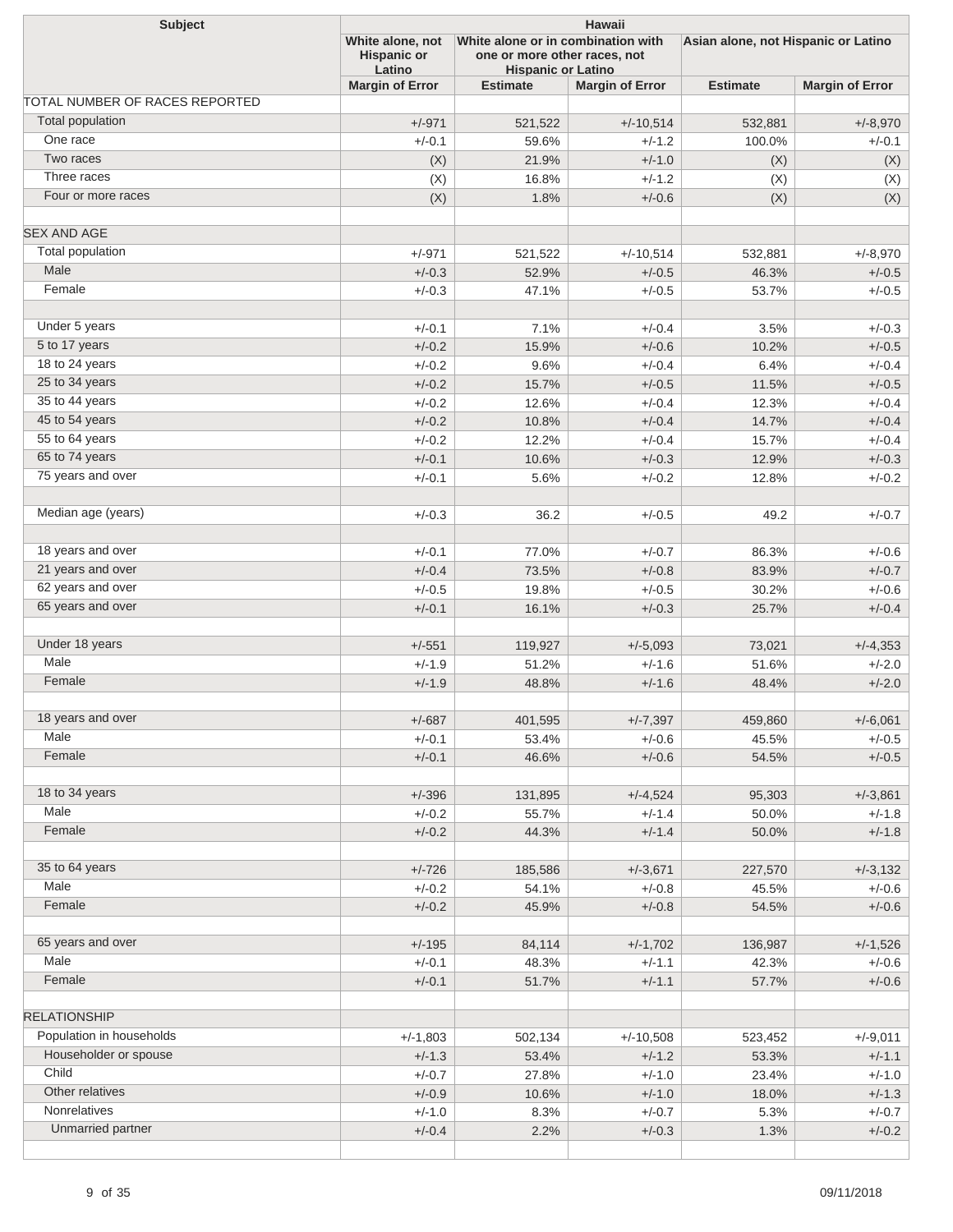| <b>Subject</b>                                          | <b>Hawaii</b>                                                                                                                                       |                 |                        |                                     |                        |  |
|---------------------------------------------------------|-----------------------------------------------------------------------------------------------------------------------------------------------------|-----------------|------------------------|-------------------------------------|------------------------|--|
|                                                         | White alone, not<br>White alone or in combination with<br><b>Hispanic or</b><br>one or more other races, not<br>Latino<br><b>Hispanic or Latino</b> |                 |                        | Asian alone, not Hispanic or Latino |                        |  |
|                                                         | <b>Margin of Error</b>                                                                                                                              | <b>Estimate</b> | <b>Margin of Error</b> | <b>Estimate</b>                     | <b>Margin of Error</b> |  |
| <b>HOUSEHOLDS BY TYPE</b>                               |                                                                                                                                                     |                 |                        |                                     |                        |  |
| Households                                              | $+/-3,254$                                                                                                                                          | 184,534         | $+/-3,849$             | 175,134                             | $+/-3,584$             |  |
| Family households                                       | $+/-1.9$                                                                                                                                            | 65.7%           | $+/-1.7$               | 71.2%                               | $+/-1.4$               |  |
| With own children of the householder under 18<br>years  | $+/-1.7$                                                                                                                                            | 25.9%           | $+/-1.6$               | 20.5%                               | $+/-1.5$               |  |
| Married-couple family                                   | $+/-2.1$                                                                                                                                            | 51.4%           | $+/-1.9$               | 52.5%                               | $+/-1.8$               |  |
| With own children of the householder under 18           | $+/-1.4$                                                                                                                                            | 19.5%           | $+/-1.4$               | 16.4%                               | $+/-1.4$               |  |
| years<br>Female householder, no husband present, family | $+/-1.0$                                                                                                                                            | 9.2%            | $+/-1.0$               | 13.3%                               | $+/-1.3$               |  |
| With own children of the householder under 18           | $+/-0.7$                                                                                                                                            | 4.2%            | $+/-0.8$               | 3.0%                                | $+/-0.6$               |  |
| years<br>Nonfamily households                           | $+/-1.9$                                                                                                                                            | 34.3%           | $+/-1.7$               | 28.8%                               | $+/-1.4$               |  |
| Male householder                                        | $+/-1.6$                                                                                                                                            | 19.5%           | $+/-1.5$               | 12.5%                               | $+/-1.0$               |  |
| Living alone                                            | $+/-1.5$                                                                                                                                            | 14.8%           | $+/-1.5$               | 11.1%                               | $+/-0.9$               |  |
| Not living alone                                        | $+/-1.1$                                                                                                                                            | 4.7%            | $+/-0.9$               | 1.4%                                | $+/-0.4$               |  |
| Female householder                                      | $+/-1.2$                                                                                                                                            | 14.8%           | $+/-1.0$               | 16.2%                               | $+/-1.3$               |  |
| Living alone                                            | $+/-1.2$                                                                                                                                            | 11.5%           | $+/-0.9$               | 14.2%                               | $+/-1.2$               |  |
| Not living alone                                        | $+/-0.7$                                                                                                                                            |                 | $+/-0.6$               |                                     | $+/-0.6$               |  |
|                                                         |                                                                                                                                                     | 3.3%            |                        | 2.1%                                |                        |  |
| Average household size                                  | $+/-0.06$                                                                                                                                           | 2.70            | $+/-0.06$              | 3.15                                | $+/-0.07$              |  |
| Average family size                                     | $+/-0.09$                                                                                                                                           | 3.24            | $+/-0.08$              | 3.77                                | $+/-0.09$              |  |
|                                                         |                                                                                                                                                     |                 |                        |                                     |                        |  |
| <b>MARITAL STATUS</b>                                   |                                                                                                                                                     |                 |                        |                                     |                        |  |
| Population 15 years and over                            | $+/-995$                                                                                                                                            | 417,736         | $+/-7,781$             | 474,463                             | $+/-6,331$             |  |
| Now married, except separated                           | $+/-1.8$                                                                                                                                            | 49.6%           | $+/-1.4$               | 52.4%                               | $+/-1.4$               |  |
| Widowed                                                 | $+/-0.5$                                                                                                                                            | 4.5%            | $+/-0.4$               | 9.0%                                | $+/-0.6$               |  |
| <b>Divorced</b>                                         | $+/-1.1$                                                                                                                                            | 11.4%           | $+/-0.9$               | 8.5%                                | $+/-0.7$               |  |
| Separated                                               | $+/-0.3$                                                                                                                                            | 1.1%            | $+/-0.2$               | 0.8%                                | $+/-0.2$               |  |
| Never married                                           | $+/-1.4$                                                                                                                                            | 33.4%           | $+/-1.2$               | 29.3%                               | $+/-0.9$               |  |
| Male 15 years and over                                  | $+/-686$                                                                                                                                            | 223,153         | $+/-4,508$             | 216,573                             | $+/-4,078$             |  |
| Now married, except separated                           | $+/-2.4$                                                                                                                                            | 49.6%           | $+/-2.0$               | 53.1%                               | $+/-1.7$               |  |
| Widowed                                                 | $+/-0.5$                                                                                                                                            | 1.9%            | $+/-0.4$               | 3.6%                                | $+/-0.5$               |  |
| <b>Divorced</b>                                         | $+/-1.4$                                                                                                                                            | 9.8%            | $+/-1.0$               | 7.4%                                | $+/-0.8$               |  |
| Separated                                               | $+/-0.4$                                                                                                                                            | 1.1%            | $+/-0.3$               | 0.6%                                | $+/-0.3$               |  |
| Never married                                           | $+/-2.0$                                                                                                                                            | 37.6%           | $+/-1.7$               | 35.4%                               | $+/-1.5$               |  |
|                                                         |                                                                                                                                                     |                 |                        |                                     |                        |  |
| Female 15 years and over                                | $+/-692$                                                                                                                                            | 194,583         | $+/-4,605$             | 257,890                             | $+/-4,120$             |  |
| Now married, except separated                           | $+/-2.0$                                                                                                                                            | 49.5%           | $+/-1.7$               | 51.9%                               | $+/-1.6$               |  |
| Widowed                                                 | $+/-1.0$                                                                                                                                            | 7.5%            | $+/-0.8$               | 13.6%                               | $+/-1.0$               |  |
| Divorced                                                | $+/-1.6$                                                                                                                                            | 13.3%           | $+/-1.3$               | 9.4%                                | $+/-1.0$               |  |
| Separated                                               | $+/-0.3$                                                                                                                                            | 1.0%            | $+/-0.3$               | 1.0%                                | $+/-0.3$               |  |
| Never married                                           | $+/-1.6$                                                                                                                                            | 28.7%           | $+/-1.4$               | 24.1%                               | $+/-1.0$               |  |
| <b>SCHOOL ENROLLMENT</b>                                |                                                                                                                                                     |                 |                        |                                     |                        |  |
| Population 3 years and over enrolled in school          | $+/-2,537$                                                                                                                                          | 126,441         | $+/-5,675$             | 89,831                              | $+/-5,047$             |  |
| Nursery school, preschool                               | $+/-1.4$                                                                                                                                            | 8.3%            | $+/-1.3$               | 5.1%                                | $+/-1.1$               |  |
| Kindergarten                                            | $+/-1.5$                                                                                                                                            | 6.0%            | $+/-1.0$               | 4.4%                                | $+/-1.2$               |  |
| Elementary school (grades 1-8)                          | $+/-2.7$                                                                                                                                            | 40.4%           | $+/-2.0$               | 33.5%                               | $+/-2.7$               |  |
| High school (grades 9-12)                               | $+/-1.7$                                                                                                                                            | 16.6%           | $+/-1.3$               | 23.1%                               | $+/-2.0$               |  |
| College or graduate school                              |                                                                                                                                                     |                 |                        |                                     |                        |  |
|                                                         | $+/-2.8$                                                                                                                                            | 28.7%           | $+/-2.3$               | 33.8%                               | $+/-2.7$               |  |
| Male 3 years and over enrolled in school                | $+/-1,930$                                                                                                                                          | 64,549          | $+/-3,819$             | 45,270                              | $+/-3,228$             |  |
| Percent enrolled in kindergarten to grade 12            | $+/-3.4$                                                                                                                                            | 62.2%           | $+/-2.8$               | 62.3%                               | $+/-3.1$               |  |
| Percent enrolled in college or graduate school          | $+/-4.2$                                                                                                                                            | 28.9%           | $+/-2.7$               | 32.4%                               | $+/-3.3$               |  |
| Female 3 years and over enrolled in school              | $+/-1,885$                                                                                                                                          | 61,892          | $+/-3,373$             | 44,561                              | $+/-3,058$             |  |
| Percent enrolled in kindergarten to grade 12            | $+/-4.1$                                                                                                                                            | 63.9%           | $+/-3.2$               | 59.7%                               | $+/-3.9$               |  |
| Percent enrolled in college or graduate school          | $+/-4.3$                                                                                                                                            | 28.4%           | $+/-3.2$               | 35.3%                               | $+/-3.6$               |  |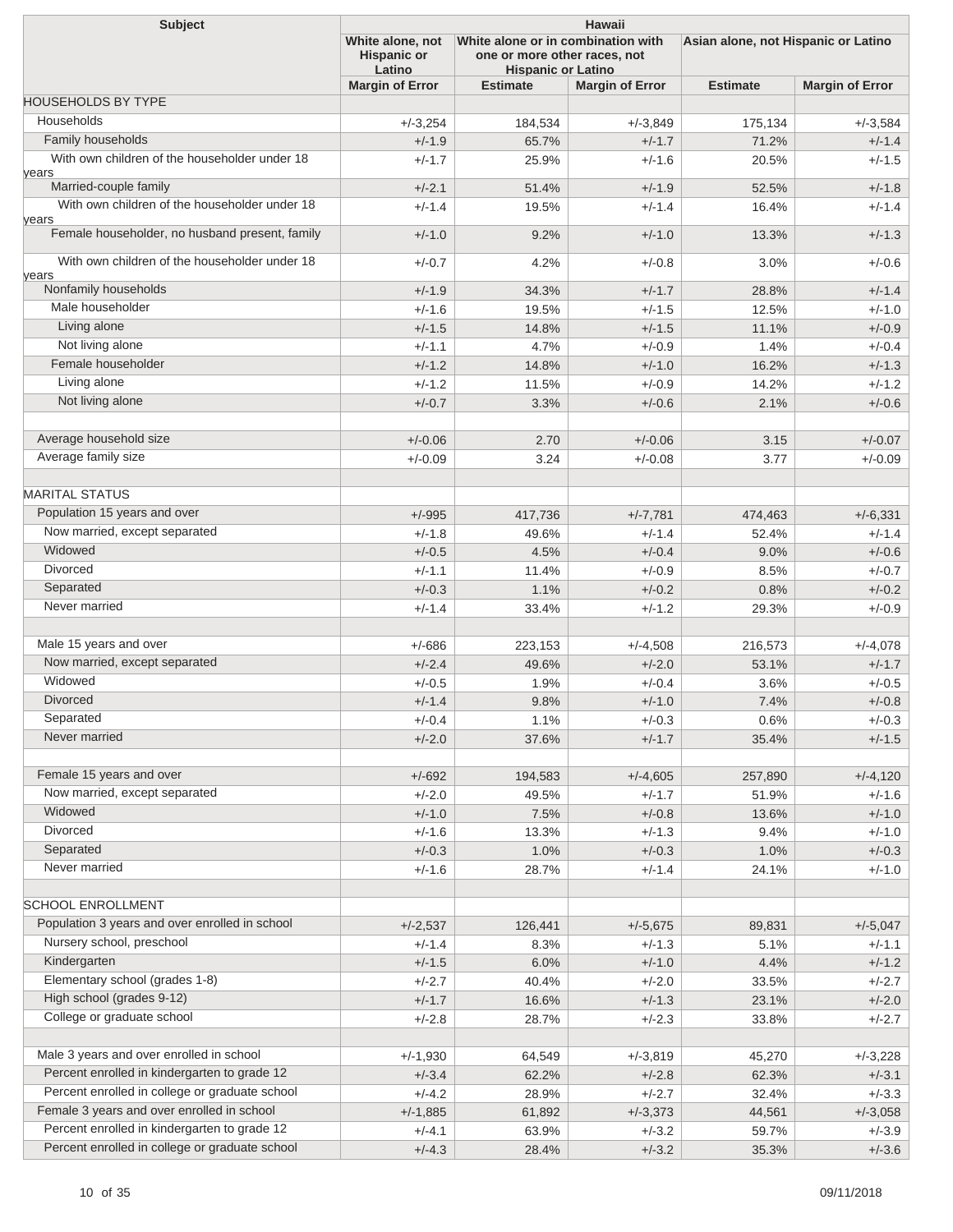| <b>Subject</b>                                                                             | <b>Hawaii</b>                                                                                                                                       |                 |                        |                                     |                        |  |  |
|--------------------------------------------------------------------------------------------|-----------------------------------------------------------------------------------------------------------------------------------------------------|-----------------|------------------------|-------------------------------------|------------------------|--|--|
|                                                                                            | White alone or in combination with<br>White alone, not<br><b>Hispanic or</b><br>one or more other races, not<br>Latino<br><b>Hispanic or Latino</b> |                 |                        | Asian alone, not Hispanic or Latino |                        |  |  |
|                                                                                            | <b>Margin of Error</b>                                                                                                                              | <b>Estimate</b> | <b>Margin of Error</b> | <b>Estimate</b>                     | <b>Margin of Error</b> |  |  |
|                                                                                            |                                                                                                                                                     |                 |                        |                                     |                        |  |  |
| <b>EDUCATIONAL ATTAINMENT</b>                                                              |                                                                                                                                                     |                 |                        |                                     |                        |  |  |
| Population 25 years and over                                                               | $+/-897$                                                                                                                                            | 351,784         | $+/-6,195$             | 425,799                             | $+/-5,410$             |  |  |
| Less than high school diploma                                                              | $+/-0.5$                                                                                                                                            | 3.7%            | $+/-0.5$               | 10.1%                               | $+/-0.9$               |  |  |
| High school graduate (includes equivalency)                                                | $+/-1.3$                                                                                                                                            | 24.0%           | $+/-1.3$               | 26.7%                               | $+/-1.1$               |  |  |
| Some college or associate's degree                                                         | $+/-1.5$                                                                                                                                            | 32.2%           | $+/-1.3$               | 29.0%                               | $+/-1.2$               |  |  |
| Bachelor's degree                                                                          | $+/-1.5$                                                                                                                                            | 24.1%           | $+/-1.2$               | 24.3%                               | $+/-1.0$               |  |  |
| Graduate or professional degree                                                            | $+/-1.4$                                                                                                                                            | 16.1%           | $+/-1.1$               | 9.9%                                | $+/-0.7$               |  |  |
| High school graduate or higher                                                             | $+/-0.5$                                                                                                                                            | 96.3%           | $+/-0.5$               | 89.9%                               | $+/-0.9$               |  |  |
| Male, high school graduate or higher                                                       | $+/-0.6$                                                                                                                                            | 96.9%           | $+/-0.6$               | 90.9%                               | $+/-1.0$               |  |  |
| Female, high school graduate or higher                                                     | $+/-0.7$                                                                                                                                            | 95.8%           | $+/-0.7$               | 89.1%                               | $+/-1.0$               |  |  |
| Bachelor's degree or higher                                                                | $+/-1.7$                                                                                                                                            | 40.2%           | $+/-1.3$               | 34.2%                               | $+/-1.2$               |  |  |
| Male, bachelor's degree or higher                                                          | $+/-2.1$                                                                                                                                            | 38.7%           | $+/-1.7$               | 33.1%                               | $+/-1.5$               |  |  |
| Female, bachelor's degree or higher                                                        | $+/-2.2$                                                                                                                                            | 41.9%           | $+/-1.7$               | 35.1%                               | $+/-1.7$               |  |  |
| <b>FERTILITY</b>                                                                           |                                                                                                                                                     |                 |                        |                                     |                        |  |  |
| Women 15 to 50 years                                                                       | $+/-679$                                                                                                                                            | 110,604         | $+/-3,818$             | 116,832                             | $+/-3,549$             |  |  |
| Women 15 to 50 years who had a birth in the past 12                                        | $+/-1,026$                                                                                                                                          | 7,011           | $+/-1,220$             | 5,872                               | $+/-1,087$             |  |  |
| months<br>Unmarried women 15 to 50 years who had a birth in                                | $+/-247$                                                                                                                                            | 1,377           | $+/-511$               | 1,593                               | $+/-804$               |  |  |
| the past 12 months                                                                         |                                                                                                                                                     |                 |                        |                                     |                        |  |  |
| As a percent of all women with a birth in the past<br>12 months                            | $+/-5.0$                                                                                                                                            | 19.6%           | $+/-6.4$               | 27.1%                               | $+/-11.4$              |  |  |
| <b>RESPONSIBILITY FOR GRANDCHILDREN UNDER 18</b><br><b>YEARS</b>                           |                                                                                                                                                     |                 |                        |                                     |                        |  |  |
| Population 30 years and over                                                               | $+/-686$                                                                                                                                            | 309,378         | $+/-5,215$             | 395,692                             | $+/-4,366$             |  |  |
| Grandparents living with grandchild(ren)                                                   | $+/-0.6$                                                                                                                                            | 4.2%            | $+/-0.5$               | 7.0%                                | $+/-0.8$               |  |  |
| Grandparents responsible for grandchildren as a<br>percentage of living with grandchildren | $+/-7.6$                                                                                                                                            | 23.1%           | $+/-5.8$               | 11.0%                               | $+/-2.8$               |  |  |
| <b>VETERAN STATUS</b>                                                                      |                                                                                                                                                     |                 |                        |                                     |                        |  |  |
| Civilian population 18 years and over                                                      | $+/-1.802$                                                                                                                                          | 374,921         | $+/-7.400$             | 457,278                             | $+/-5.969$             |  |  |
| Civilian veteran                                                                           | $+/-1.0$                                                                                                                                            | 12.2%           | $+/-0.7$               | 7.3%                                | $+/-0.5$               |  |  |
| <b>DISABILITY STATUS</b>                                                                   |                                                                                                                                                     |                 |                        |                                     |                        |  |  |
| Total civilian noninstitutionalized population                                             | $+/-1,973$                                                                                                                                          | 491,962         | $+/-10,521$            | 525,709                             | $+/-8,725$             |  |  |
| With a disability                                                                          | $+/-0.8$                                                                                                                                            | 10.2%           | $+/-0.7$               | 12.5%                               | $+/-0.7$               |  |  |
| Civilian noninstitutionalized population under 18 years                                    | $+/-565$                                                                                                                                            | 119,842         | $+/-5,100$             | 72,945                              | $+/-4,326$             |  |  |
| With a disability                                                                          | $+/-2.1$                                                                                                                                            | 3.1%            | $+/-0.9$               | 2.3%                                | $+/-0.8$               |  |  |
| Civilian noninstitutionalized population 18 to 64 years                                    | $+/-1,789$                                                                                                                                          | 288,826         | $+/-6,770$             | 318,635                             | $+/-5,503$             |  |  |
| With a disability                                                                          | $+/-1.0$                                                                                                                                            | 8.3%            | $+/-0.9$               | 5.3%                                | $+/-0.7$               |  |  |
|                                                                                            |                                                                                                                                                     |                 |                        |                                     |                        |  |  |
| Civilian noninstitutionalized population 65 years and<br>older                             | $+/-398$                                                                                                                                            | 83,294          | $+/-1,735$             | 134,129                             | $+/-1,590$             |  |  |
| With a disability                                                                          | $+/-2.7$                                                                                                                                            | 27.0%           | $+/-2.5$               | 35.3%                               | $+/-1.7$               |  |  |
| <b>RESIDENCE 1 YEAR AGO</b>                                                                |                                                                                                                                                     |                 |                        |                                     |                        |  |  |
| Population 1 year and over                                                                 | $+/-1,220$                                                                                                                                          | 513,755         | $+/-10,332$            | 529,424                             | $+/-8,834$             |  |  |
| Same house                                                                                 | $+/-1.5$                                                                                                                                            | 84.1%           | $+/-1.1$               | 91.8%                               | $+/-0.9$               |  |  |
| Different house in the U.S.                                                                | $+/-1.6$                                                                                                                                            | 15.1%           | $+/-1.1$               | 6.7%                                | $+/-0.8$               |  |  |
| Same county                                                                                | $+/-1.1$                                                                                                                                            | 8.3%            | $+/-0.8$               | 5.6%                                | $+/-0.8$               |  |  |
| Different county                                                                           | $+/-1.2$                                                                                                                                            | 6.8%            | $+/-0.9$               | 1.1%                                | $+/-0.3$               |  |  |
| Same state                                                                                 | $+/-0.3$                                                                                                                                            | 0.7%            | $+/-0.2$               | 0.2%                                | $+/-0.1$               |  |  |
| Different state                                                                            | $+/-1.2$                                                                                                                                            | 6.2%            | $+/-0.9$               | 0.9%                                | $+/-0.2$               |  |  |
| Abroad                                                                                     | $+/-0.4$                                                                                                                                            | 0.8%            | $+/-0.2$               | 1.5%                                | $+/-0.4$               |  |  |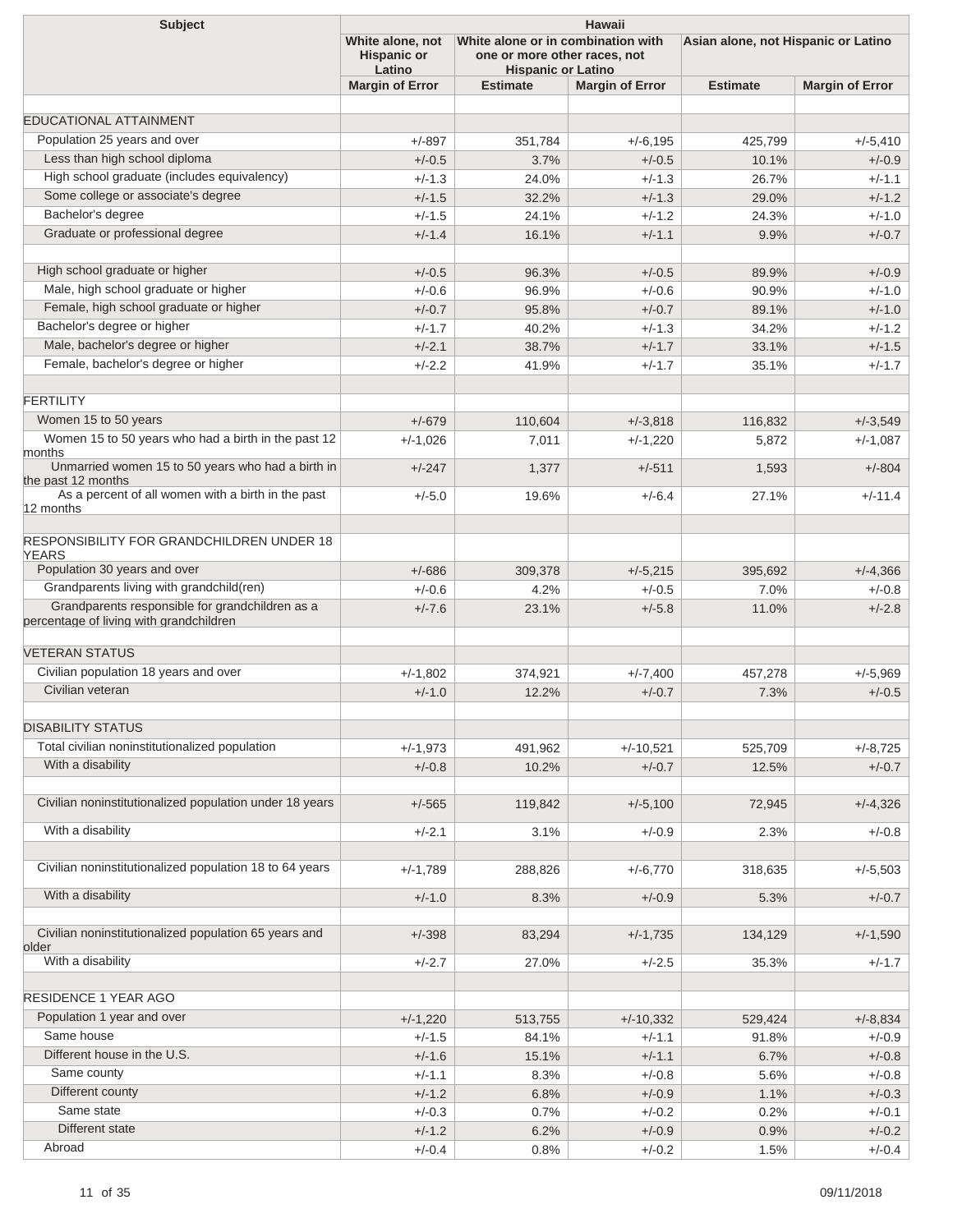| <b>Subject</b>                                       | <b>Hawaii</b>                          |                                                                    |                        |                                     |                        |  |  |
|------------------------------------------------------|----------------------------------------|--------------------------------------------------------------------|------------------------|-------------------------------------|------------------------|--|--|
|                                                      | White alone, not<br><b>Hispanic or</b> | White alone or in combination with<br>one or more other races, not |                        | Asian alone, not Hispanic or Latino |                        |  |  |
|                                                      | Latino<br><b>Margin of Error</b>       | <b>Hispanic or Latino</b><br><b>Estimate</b>                       | <b>Margin of Error</b> | <b>Estimate</b>                     | <b>Margin of Error</b> |  |  |
|                                                      |                                        |                                                                    |                        |                                     |                        |  |  |
| PLACE OF BIRTH, CITIZENSHIP STATUS AND YEAR          |                                        |                                                                    |                        |                                     |                        |  |  |
| <b>OF ENTRY</b>                                      |                                        |                                                                    |                        |                                     |                        |  |  |
| <b>Native</b>                                        | $+/-2,358$                             | 499,400                                                            | $+/-10,930$            | 325,927                             | $+/-8,268$             |  |  |
| Male                                                 | $+/-0.4$                               | 53.0%                                                              | $+/-0.5$               | 51.2%                               | $+/-0.9$               |  |  |
| Female                                               | $+/-0.4$                               | 47.0%                                                              | $+/-0.5$               | 48.8%                               | $+/-0.9$               |  |  |
|                                                      |                                        |                                                                    |                        |                                     |                        |  |  |
| Foreign born                                         | $+/-2.201$                             | 22,122                                                             | $+/-2,560$             | 206,954                             | $+/-9,307$             |  |  |
| Male                                                 | $+/-4.8$                               | 50.2%                                                              | $+/-4.9$               | 38.7%                               | $+/-1.2$               |  |  |
| Female                                               | $+/-4.8$                               | 49.8%                                                              | $+/-4.9$               | 61.3%                               | $+/-1.2$               |  |  |
|                                                      |                                        |                                                                    |                        |                                     |                        |  |  |
| Foreign born; naturalized U.S. citizen               | $+/-1,810$                             | 12,491                                                             | $+/-2,035$             | 134,156                             | $+/-5,732$             |  |  |
| Male                                                 | $+/-6.8$                               | 50.7%                                                              | $+/-6.7$               | 38.7%                               | $+/-1.6$               |  |  |
| Female                                               | $+/-6.8$                               | 49.3%                                                              | $+/-6.7$               | 61.3%                               | $+/-1.6$               |  |  |
|                                                      |                                        |                                                                    |                        |                                     |                        |  |  |
| Foreign born; not a U.S. citizen                     | $+/-1,501$                             | 9,631                                                              | $+/-1,627$             | 72,798                              | $+/-7,351$             |  |  |
| Male                                                 | $+/-8.9$                               | 49.6%                                                              | $+/-7.4$               | 38.8%                               | $+/-2.7$               |  |  |
| Female                                               | $+/-8.9$                               | 50.4%                                                              | $+/-7.4$               | 61.2%                               | $+/-2.7$               |  |  |
|                                                      |                                        |                                                                    |                        |                                     |                        |  |  |
| Population born outside the United States            | $+/-2,201$                             | 22,122                                                             | $+/-2.560$             | 206,954                             | $+/-9,307$             |  |  |
| Entered 2010 or later                                | $+/-6.5$                               | 25.7%                                                              | $+/-6.1$               | 19.0%                               | $+/-2.6$               |  |  |
| Entered 2000 to 2009                                 | $+/-4.3$                               | 16.3%                                                              | $+/-4.1$               | 19.0%                               | $+/-1.9$               |  |  |
| Entered before 2000                                  | $+/-6.8$                               | 58.0%                                                              | $+/-6.6$               | 62.0%                               | $+/-2.8$               |  |  |
|                                                      |                                        |                                                                    |                        |                                     |                        |  |  |
| WORLD REGION OF BIRTH OF FOREIGN BORN                |                                        |                                                                    |                        |                                     |                        |  |  |
| Foreign-born population excluding population born at | $+/-2,201$                             | 22,122                                                             | $+/-2,560$             | 206,954                             | $+/-9,307$             |  |  |
| sea<br>Europe                                        | $+/-5.8$                               | 42.9%                                                              | $+/-5.2$               | 0.2%                                | $+/-0.2$               |  |  |
| Asia                                                 | $+/-2.5$                               | 14.2%                                                              | $+/-4.4$               | 99.3%                               | $+/-0.3$               |  |  |
| Africa                                               | $+/-2.8$                               | 4.8%                                                               | $+/-2.4$               | 0.0%                                | $+/-0.1$               |  |  |
| Oceania                                              | $+/-2.9$                               | 10.3%                                                              | $+/-3.0$               | 0.2%                                | $+/-0.2$               |  |  |
| Latin America                                        | $+/-4.1$                               | 5.3%                                                               | $+/-3.6$               | 0.1%                                | $+/-0.1$               |  |  |
| Northern America                                     | $+/-5.8$                               | 22.5%                                                              | $+/-5.4$               | 0.2%                                | $+/-0.2$               |  |  |
|                                                      |                                        |                                                                    |                        |                                     |                        |  |  |
| LANGUAGE SPOKEN AT HOME AND ABILITY TO               |                                        |                                                                    |                        |                                     |                        |  |  |
| <b>SPEAK ENGLISH</b>                                 |                                        |                                                                    |                        |                                     |                        |  |  |
| Population 5 years and over                          | $+/-954$                               | 484,743                                                            | $+/-9,338$             | 513,997                             | $+/-7,888$             |  |  |
| English only                                         | $+/-0.9$                               | 92.3%                                                              | $+/-0.8$               | 56.2%                               | $+/-1.8$               |  |  |
| Language other than English                          | $+/-0.9$                               | 7.7%                                                               | $+/-0.8$               | 43.8%                               | $+/-1.8$               |  |  |
| Speak English less than "very well"                  | $+/-0.4$                               | 1.1%                                                               | $+/-0.4$               | 23.2%                               | $+/-1.4$               |  |  |
|                                                      |                                        |                                                                    |                        |                                     |                        |  |  |
| <b>EMPLOYMENT STATUS</b>                             |                                        |                                                                    |                        |                                     |                        |  |  |
| Population 16 years and over                         | $+/-1,013$                             | 412,526                                                            | $+/-7,743$             | 470,210                             | $+/-6,217$             |  |  |
| In labor force                                       | $+/-1.2$                               | 67.2%                                                              | $+/-1.2$               | 61.9%                               | $+/-1.0$               |  |  |
| Civilian labor force                                 | $+/-1.3$                               | 60.7%                                                              | $+/-1.2$               | 61.3%                               | $+/-1.0$               |  |  |
| Employed                                             | $+/-1.4$                               | 58.3%                                                              | $+/-1.3$               | 59.7%                               | $+/-1.0$               |  |  |
| Unemployed                                           | $+/-0.3$                               | 2.4%                                                               | $+/-0.3$               | 1.6%                                | $+/-0.3$               |  |  |
| <b>Unemployment Rate</b>                             | $+/-0.6$                               | 4.0%                                                               | $+/-0.6$               | 2.6%                                | $+/-0.5$               |  |  |
| <b>Armed Forces</b>                                  | $+/-0.6$                               | 6.5%                                                               | $+/-0.5$               | 0.5%                                | $+/-0.1$               |  |  |
| Not in labor force                                   | $+/-1.2$                               | 32.8%                                                              | $+/-1.2$               | 38.1%                               | $+/-1.0$               |  |  |
|                                                      |                                        |                                                                    |                        |                                     |                        |  |  |
| Females 16 years and over                            | $+/-667$                               | 191,677                                                            | $+/-4,538$             | 255,804                             | $+/-4,047$             |  |  |
| In labor force                                       | $+/-2.0$                               | 60.5%                                                              | $+/-1.7$               | 58.1%                               | $+/-1.1$               |  |  |
| Civilian labor force                                 | $+/-2.0$                               | 59.2%                                                              | $+/-1.7$               | 58.0%                               | $+/-1.1$               |  |  |
| Employed                                             | $+/-2.2$                               | 56.7%                                                              | $+/-1.7$               | 56.5%                               | $+/-1.2$               |  |  |
| Unemployed                                           | $+/-0.7$                               | 2.4%                                                               | $+/-0.6$               | 1.4%                                | $+/-0.4$               |  |  |
| <b>Unemployment Rate</b>                             | $+/-1.2$                               | 4.1%                                                               | $+/-1.0$               | 2.5%                                | $+/-0.7$               |  |  |
|                                                      |                                        |                                                                    |                        |                                     |                        |  |  |
| <b>COMMUTING TO WORK</b>                             |                                        |                                                                    |                        |                                     |                        |  |  |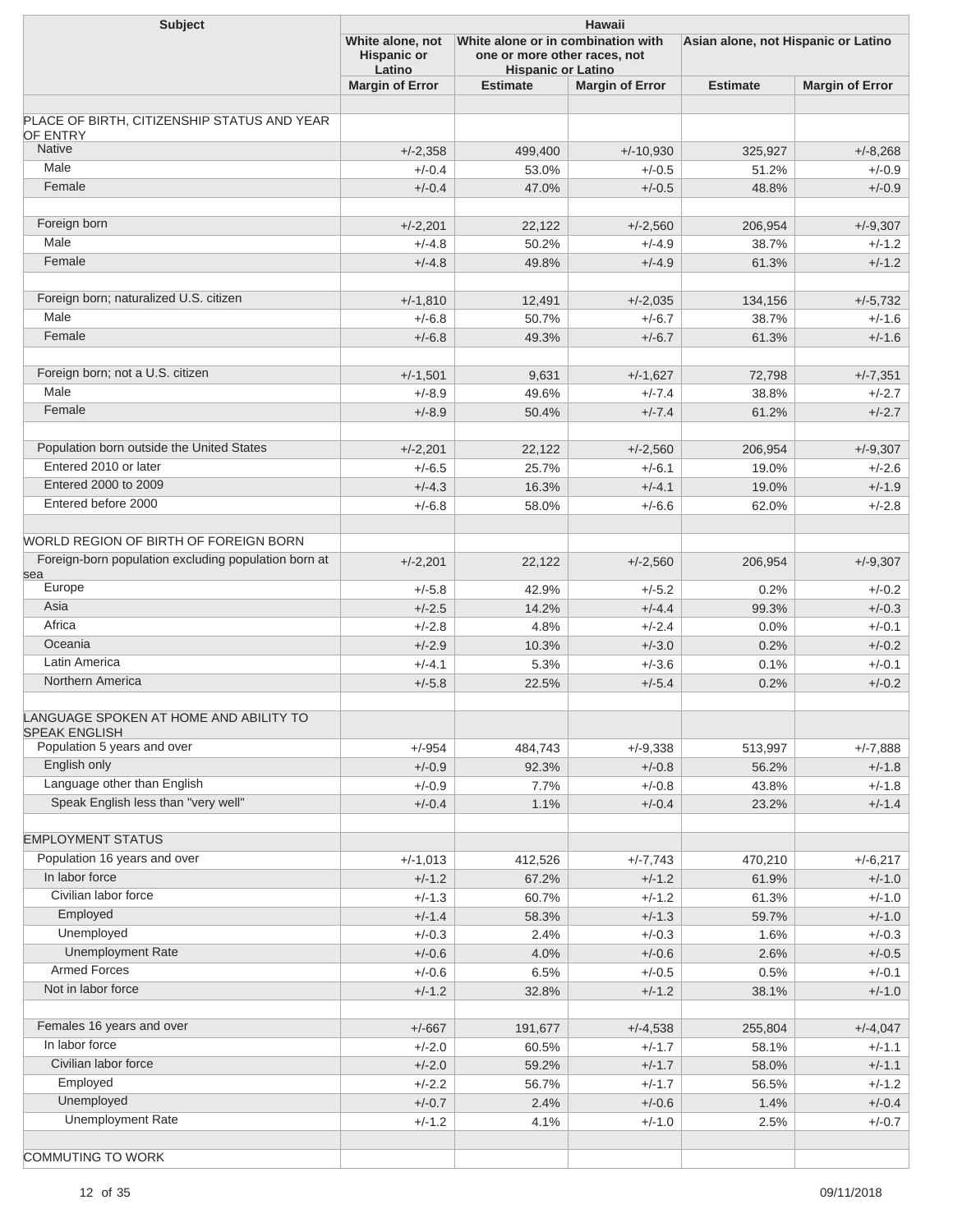| <b>Subject</b>                                                                                | <b>Hawaii</b><br>White alone, not<br>White alone or in combination with<br>one or more other races, not |                           |                        |                 | Asian alone, not Hispanic or Latino |  |
|-----------------------------------------------------------------------------------------------|---------------------------------------------------------------------------------------------------------|---------------------------|------------------------|-----------------|-------------------------------------|--|
|                                                                                               | <b>Hispanic or</b><br>Latino                                                                            | <b>Hispanic or Latino</b> |                        |                 |                                     |  |
|                                                                                               | <b>Margin of Error</b>                                                                                  | <b>Estimate</b>           | <b>Margin of Error</b> | <b>Estimate</b> | <b>Margin of Error</b>              |  |
| Workers 16 years and over                                                                     | $+/-3,143$                                                                                              | 259,550                   | $+/-7,422$             | 275,733         | $+/-6,005$                          |  |
| Car, truck, or van - drove alone                                                              | $+/-1.9$                                                                                                | 69.7%                     | $+/-1.5$               | 65.4%           | $+/-1.8$                            |  |
| Car, truck, or van - carpooled                                                                | $+/-1.2$                                                                                                | 10.1%                     | $+/-1.0$               | 15.0%           | $+/-1.3$                            |  |
| Public transportation (excluding taxicab)                                                     | $+/-0.5$                                                                                                | 2.8%                      | $+/-0.6$               | 9.4%            | $+/-1.1$                            |  |
| Walked                                                                                        | $+/-1.1$                                                                                                | 6.8%                      | $+/-0.8$               | 4.7%            | $+/-0.7$                            |  |
| Other means                                                                                   | $+/-1.1$                                                                                                | 4.3%                      | $+/-0.7$               | 2.4%            | $+/-0.6$                            |  |
| Worked at home                                                                                | $+/-1.1$                                                                                                | 6.3%                      | $+/-0.8$               | 3.2%            | $+/-0.6$                            |  |
| Mean travel time to work (minutes)                                                            | $+/-0.8$                                                                                                | 25.7                      | $+/-0.7$               | 28.1            | $+/-0.9$                            |  |
|                                                                                               |                                                                                                         |                           |                        |                 |                                     |  |
| <b>OCCUPATION</b>                                                                             |                                                                                                         |                           |                        |                 |                                     |  |
| Civilian employed population 16 years and over                                                | $+/-3.636$                                                                                              | 240,468                   | $+/-7,823$             | 280,640         | $+/-6,392$                          |  |
| Management, business, science, and arts                                                       | $+/-2.0$                                                                                                | 40.3%                     | $+/-1.7$               | 33.8%           | $+/-1.5$                            |  |
| occupations                                                                                   |                                                                                                         |                           |                        |                 |                                     |  |
| Service occupations                                                                           | $+/-2.0$                                                                                                | 20.6%                     | $+/-1.4$               | 25.2%           | $+/-1.7$                            |  |
| Sales and office occupations                                                                  | $+/-1.8$                                                                                                | 22.0%                     | $+/-1.4$               | 25.7%           | $+/-1.4$                            |  |
| Natural resources, construction, and maintenance                                              | $+/-1.2$                                                                                                | 9.7%                      | $+/-1.1$               | 7.7%            | $+/-0.8$                            |  |
| occupations                                                                                   |                                                                                                         |                           |                        |                 |                                     |  |
| Production, transportation, and material moving<br>occupations                                | $+/-1.0$                                                                                                | 7.4%                      | $+/-0.9$               | 7.5%            | $+/-0.7$                            |  |
|                                                                                               |                                                                                                         |                           |                        |                 |                                     |  |
| Male civilian employed population 16 years and over                                           | $+/-2,489$                                                                                              | 131,723                   | $+/-5,163$             | 136.063         | $+/-4.366$                          |  |
|                                                                                               |                                                                                                         |                           |                        |                 |                                     |  |
| Management, business, science, and arts<br>occupations                                        | $+/-2.7$                                                                                                | 36.3%                     | $+/-2.1$               | 32.2%           | $+/-2.1$                            |  |
| Service occupations                                                                           | $+/-2.8$                                                                                                | 21.6%                     | $+/-2.0$               | 25.6%           | $+/-2.2$                            |  |
| Sales and office occupations                                                                  | $+/-2.1$                                                                                                | 15.0%                     | $+/-1.8$               | 16.1%           | $+/-1.6$                            |  |
| Natural resources, construction, and maintenance                                              | $+/-2.1$                                                                                                | 17.2%                     | $+/-2.0$               | 15.0%           | $+/-1.5$                            |  |
| occupations                                                                                   |                                                                                                         |                           |                        |                 |                                     |  |
| Production, transportation, and material moving                                               | $+/-1.7$                                                                                                | 10.0%                     | $+/-1.4$               | 11.0%           | $+/-1.3$                            |  |
| occupations                                                                                   |                                                                                                         |                           |                        |                 |                                     |  |
| Female civilian employed population 16 years and                                              | $+/-2,684$                                                                                              | 108,745                   | $+/-4,446$             | 144.577         | $+/-3,974$                          |  |
| over<br>Management, business, science, and arts                                               | $+/-2.9$                                                                                                | 45.2%                     | $+/-2.6$               | 35.3%           | $+/-1.8$                            |  |
| occupations                                                                                   |                                                                                                         |                           |                        |                 |                                     |  |
| Service occupations                                                                           | $+/-2.5$                                                                                                | 19.4%                     | $+/-2.0$               | 24.8%           | $+/-2.0$                            |  |
| Sales and office occupations                                                                  | $+/-2.7$                                                                                                | 30.6%                     | $+/-2.4$               | 34.7%           | $+/-1.9$                            |  |
| Natural resources, construction, and maintenance                                              | $+/-0.4$                                                                                                | 0.7%                      | $+/-0.3$               | 0.9%            | $+/-0.5$                            |  |
| occupations<br>Production, transportation, and material moving                                |                                                                                                         |                           |                        |                 |                                     |  |
| occupations                                                                                   | $+/-0.9$                                                                                                | 4.1%                      | $+/-1.0$               | 4.3%            | $+/-1.0$                            |  |
|                                                                                               |                                                                                                         |                           |                        |                 |                                     |  |
| <b>INDUSTRY</b>                                                                               |                                                                                                         |                           |                        |                 |                                     |  |
| Civilian employed population 16 years and over                                                | $+/-3,636$                                                                                              | 240,468                   | $+/-7,823$             | 280,640         | $+/-6,392$                          |  |
| Agriculture, forestry, fishing and hunting, and mining                                        | $+/-0.7$                                                                                                | 1.6%                      | $+/-0.4$               | 1.5%            | $+/-0.5$                            |  |
|                                                                                               |                                                                                                         |                           |                        |                 |                                     |  |
| Construction                                                                                  | $+/-1.1$                                                                                                | 8.2%                      | $+/-1.0$               | 5.7%            | $+/-0.7$                            |  |
| Manufacturing                                                                                 | $+/-0.7$                                                                                                | 2.9%                      | $+/-0.5$               | 3.6%            | $+/-0.6$                            |  |
| Wholesale trade                                                                               | $+/-0.7$                                                                                                | 2.1%                      | $+/-0.5$               | 2.2%            | $+/-0.4$                            |  |
| Retail trade                                                                                  | $+/-1.0$                                                                                                | 9.7%                      | $+/-0.9$               | 11.8%           | $+/-1.2$                            |  |
| Transportation and warehousing, and utilities                                                 | $+/-0.9$                                                                                                | 5.0%                      | $+/-0.9$               | 5.7%            | $+/-0.7$                            |  |
| Information                                                                                   | $+/-0.6$                                                                                                | 1.8%                      | $+/-0.5$               | 1.2%            | $+/-0.3$                            |  |
| Finance and insurance, and real estate and rental                                             | $+/-1.0$                                                                                                | 6.6%                      | $+/-0.8$               | 6.7%            | $+/-0.7$                            |  |
| and leasing                                                                                   |                                                                                                         |                           |                        |                 |                                     |  |
| Professional, scientific, and management, and<br>administrative and waste management services | $+/-1.6$                                                                                                | 11.8%                     | $+/-1.1$               | 8.7%            | $+/-0.7$                            |  |
| Educational services, and health care and social                                              | $+/-1.8$                                                                                                | 20.5%                     | $+/-1.5$               | 21.4%           | $+/-1.3$                            |  |
| assistance                                                                                    |                                                                                                         |                           |                        |                 |                                     |  |
| Arts, entertainment, and recreation, and<br>accommodation and food services                   | $+/-1.5$                                                                                                | 15.9%                     | $+/-1.4$               | 19.4%           | $+/-1.4$                            |  |
| Other services (except public administration)                                                 | $+/-0.9$                                                                                                | 4.6%                      | $+/-0.7$               | 4.2%            | $+/-0.7$                            |  |
| Public administration                                                                         | $+/-1.2$                                                                                                | 9.3%                      | $+/-1.0$               | 7.9%            | $+/-0.8$                            |  |
|                                                                                               |                                                                                                         |                           |                        |                 |                                     |  |
| <b>CLASS OF WORKER</b>                                                                        |                                                                                                         |                           |                        |                 |                                     |  |
| Civilian employed population 16 years and over                                                | $+/-3,636$                                                                                              | 240,468                   | $+/-7,823$             | 280,640         | $+/-6,392$                          |  |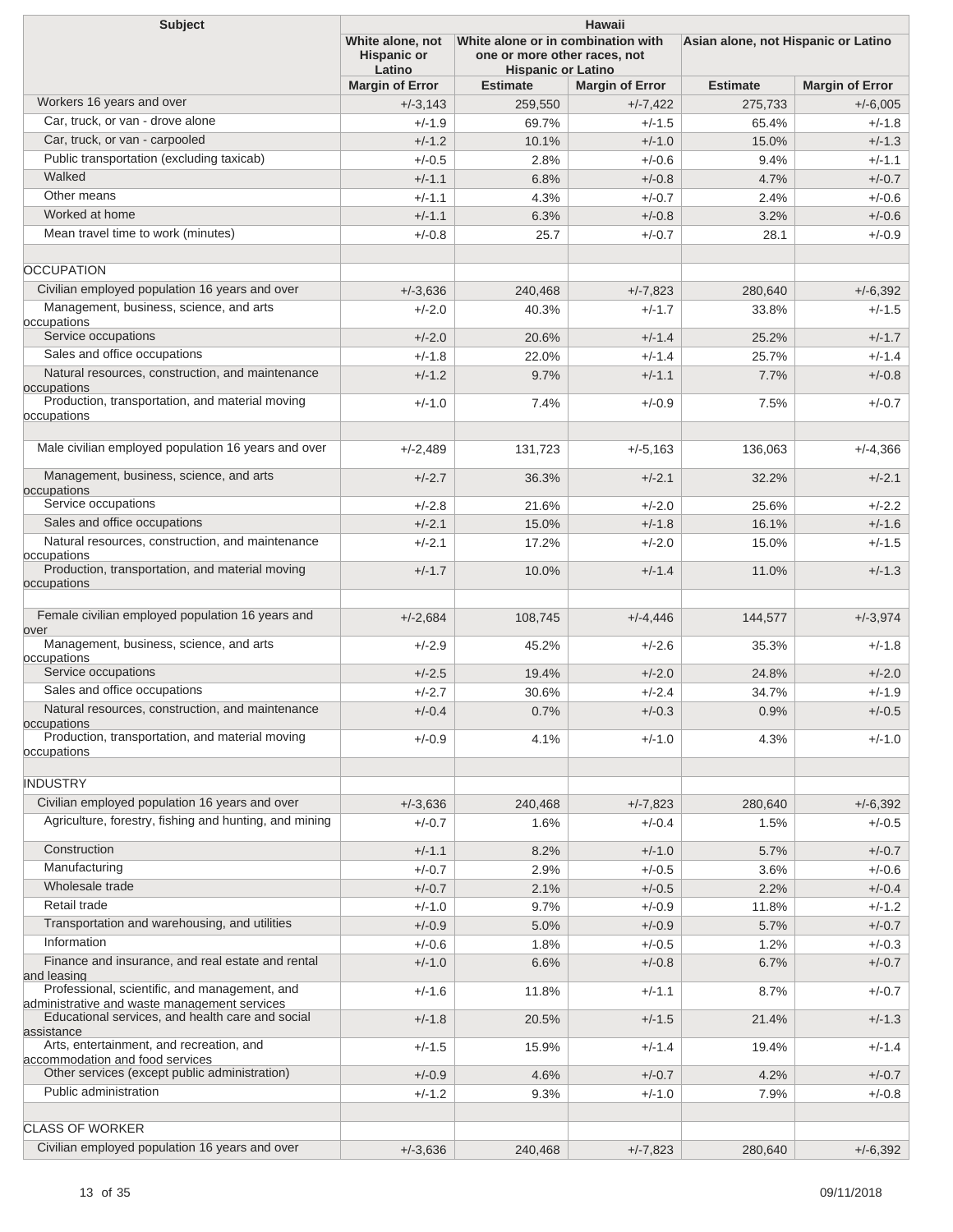| <b>Subject</b>                                                                                 | <b>Hawaii</b><br>Asian alone, not Hispanic or Latino |                                                                                                 |                        |                 |                        |  |
|------------------------------------------------------------------------------------------------|------------------------------------------------------|-------------------------------------------------------------------------------------------------|------------------------|-----------------|------------------------|--|
|                                                                                                | White alone, not<br><b>Hispanic or</b><br>Latino     | White alone or in combination with<br>one or more other races, not<br><b>Hispanic or Latino</b> |                        |                 |                        |  |
|                                                                                                | <b>Margin of Error</b>                               | <b>Estimate</b>                                                                                 | <b>Margin of Error</b> | <b>Estimate</b> | <b>Margin of Error</b> |  |
| Private wage and salary workers                                                                | $+/-1.7$                                             | 70.8%                                                                                           | $+/-1.5$               | 74.6%           | $+/-1.2$               |  |
| Government workers                                                                             | $+/-1.7$                                             | 19.8%                                                                                           | $+/-1.4$               | 20.2%           | $+/-1.3$               |  |
| Self-employed workers in own not incorporated<br>business                                      | $+/-1.4$                                             | 9.2%                                                                                            | $+/-0.9$               | 5.1%            | $+/-0.7$               |  |
| Unpaid family workers                                                                          | $+/-0.2$                                             | 0.1%                                                                                            | $+/-0.1$               | 0.2%            | $+/-0.1$               |  |
| INCOME IN THE PAST 12 MONTHS (IN 2017<br>INFLATION-ADJUSTED DOLLARS)                           |                                                      |                                                                                                 |                        |                 |                        |  |
| Households                                                                                     | $+/-3,254$                                           | 184,534                                                                                         | $+/-3,849$             | 175,134         | $+/-3,584$             |  |
| Median household income (dollars)                                                              | $+/-3,394$                                           | 78,602                                                                                          | $+/-3.081$             | 83,366          | $+/-3,247$             |  |
| With earnings                                                                                  | $+/-1.3$                                             | 80.5%                                                                                           | $+/-1.1$               | 76.2%           | $+/-1.4$               |  |
| Mean earnings (dollars)                                                                        | $+/-3,773$                                           | 95,055                                                                                          | $+/-2,965$             | 101,410         | $+/-3,480$             |  |
| With Social Security income                                                                    | $+/-1.6$                                             | 32.7%                                                                                           | $+/-1.3$               | 45.8%           | $+/-1.3$               |  |
| Mean Social Security income (dollars)                                                          | $+/-722$                                             | 19,683                                                                                          | $+/-540$               | 19,376          | $+/-532$               |  |
| With Supplemental Security Income                                                              | $+/-0.8$                                             | 3.7%                                                                                            | $+/-0.7$               | 3.9%            | $+/-0.8$               |  |
| Mean Supplemental Security Income (dollars)                                                    | $+/-1.832$                                           | 9,840                                                                                           | $+/-1,192$             | 8,145           | $+/-1,073$             |  |
| With cash public assistance income                                                             | $+/-0.5$                                             | 2.4%                                                                                            | $+/-0.5$               | 2.2%            | $+/-0.4$               |  |
| Mean cash public assistance income (dollars)                                                   | $+/-1,100$                                           | 4,494                                                                                           | $+/-889$               | 3,500           | $+/-543$               |  |
| With retirement income                                                                         | $+/-1.6$                                             | 21.0%                                                                                           | $+/-1.4$               | 30.3%           | $+/-1.4$               |  |
| Mean retirement income (dollars)                                                               | $+/-2,686$                                           | 30,945                                                                                          | $+/-2,694$             | 31,124          | $+/-2,659$             |  |
| With Food Stamp/SNAP benefits                                                                  | $+/-1.2$                                             | 9.5%                                                                                            | $+/-1.1$               | 7.1%            | $+/-1.1$               |  |
| <b>Families</b>                                                                                | $+/-3,232$                                           | 121,202                                                                                         | $+/-3,906$             | 124,740         | $+/-3,011$             |  |
| Median family income (dollars)                                                                 | $+/-4,855$                                           | 92,679                                                                                          | $+/-3,450$             | 102,916         | $+/-4,269$             |  |
| Married-couple family                                                                          | $+/-2.2$                                             | 78.3%                                                                                           | $+/-1.9$               | 73.7%           | $+/-2.0$               |  |
| Median income (dollars)                                                                        | $+/-4,155$                                           | 101,435                                                                                         | $+/-3,488$             | 112,192         | $+/-4,225$             |  |
| Male householder, no spouse present, family                                                    | $+/-1.4$                                             | 7.7%                                                                                            | $+/-1.1$               | 7.6%            | $+/-1.2$               |  |
| Median income (dollars)                                                                        | $+/-13,695$                                          | 71,418                                                                                          | $+/-14,032$            | 84,624          | $+/-13,073$            |  |
| Female householder, no husband present, family                                                 | $+/-1.5$                                             | 14.0%                                                                                           | $+/-1.4$               | 18.7%           | $+/-1.7$               |  |
| Median income (dollars)                                                                        | $+/-10,890$                                          | 55,881                                                                                          | $+/-9,205$             | 73,445          | $+/-11,198$            |  |
| Individuals                                                                                    | $+/-971$                                             | 521,522                                                                                         | $+/-10,514$            | 532,881         | $+/-8,970$             |  |
| Per capita income (dollars)                                                                    | $+/-1,929$                                           | 38,463                                                                                          | $+/-1,410$             | 36,148          | $+/-974$               |  |
| With earnings for full-time, year-round workers:                                               |                                                      |                                                                                                 |                        |                 |                        |  |
| Male                                                                                           | $+/-2,196$                                           | 120,285                                                                                         | $+/-4,499$             | 108,674         | $+/-4,085$             |  |
| Female                                                                                         | $+/-2,656$                                           | 71,830                                                                                          | $+/-3,746$             | 105,848         | $+/-4.157$             |  |
| Mean earnings (dollars) for full-time, year-round<br>workers:                                  |                                                      |                                                                                                 |                        |                 |                        |  |
| Male                                                                                           | $+/-4,548$                                           | 71,816                                                                                          | $+/-3,481$             | 64,637          | $+/-2,247$             |  |
| Female                                                                                         | $+/-6,821$                                           | 60,743                                                                                          | $+/-4,296$             | 50,223          | $+/-1,938$             |  |
| Median earnings (dollars) full-time, year-round<br>workers:                                    |                                                      |                                                                                                 |                        |                 |                        |  |
| Male<br>Female                                                                                 | $+/-1,873$                                           | 56,156                                                                                          | $+/-2,818$             | 51,564          | $+/-1,182$             |  |
| HEALTH INSURANCE COVERAGE                                                                      | $+/-1,910$                                           | 47,533                                                                                          | $+/-1,836$             | 41,464          | $+/-565$               |  |
|                                                                                                |                                                      |                                                                                                 |                        |                 |                        |  |
| Civilian noninstitutionalized population                                                       | $+/-1,973$                                           | 491,962                                                                                         | $+/-10,521$            | 525,709         | $+/-8,725$             |  |
| With private health insurance                                                                  | $+/-1.2$                                             | 78.0%                                                                                           | $+/-1.2$               | 81.9%           | $+/-1.2$               |  |
| With public coverage                                                                           | $+/-1.1$                                             | 33.7%                                                                                           | $+/-1.2$               | 34.5%           | $+/-0.9$               |  |
| No health insurance coverage                                                                   | $+/-0.6$                                             | 3.8%                                                                                            | $+/-0.5$               | 3.3%            | $+/-0.5$               |  |
| POVERTY RATES FOR FAMILIES AND PEOPLE FOR<br>WHOM POVERTY STATUS IS DETERMINED<br>All families |                                                      |                                                                                                 |                        |                 |                        |  |
| With related children of the householder under 18                                              | $+/-1.3$                                             | 6.5%                                                                                            | $+/-1.2$               | 4.8%            | $+/-1.0$               |  |
| years<br>With related children of the householder under 5                                      | $+/-2.6$                                             | 9.8%                                                                                            | $+/-2.3$               | 4.0%            | $+/-1.2$               |  |
| years only                                                                                     | $+/-5.4$                                             | 12.5%                                                                                           | $+/-4.5$               | 6.5%            | $+/-4.9$               |  |
| Married-couple family                                                                          | $+/-0.9$                                             | 3.5%                                                                                            | $+/-1.1$               | 3.0%            | $+/-0.8$               |  |
| With related children of the householder under 18<br>years                                     | $+/-1.3$                                             | 3.3%                                                                                            | $+/-1.9$               | 1.2%            | $+/-0.7$               |  |
| With related children of the householder under 5<br>years only                                 | $+/-3.6$                                             | 3.3%                                                                                            | $+/-3.0$               | N               | N                      |  |
| Female householder, no husband present, family                                                 | $+/-6.8$                                             | 19.0%                                                                                           | $+/-4.8$               | 12.2%           | $+/-3.5$               |  |
| With related children of the householder under 18<br>years                                     | $+/-10.2$                                            | 28.1%                                                                                           | $+/-7.2$               | 15.5%           | $+/-5.7$               |  |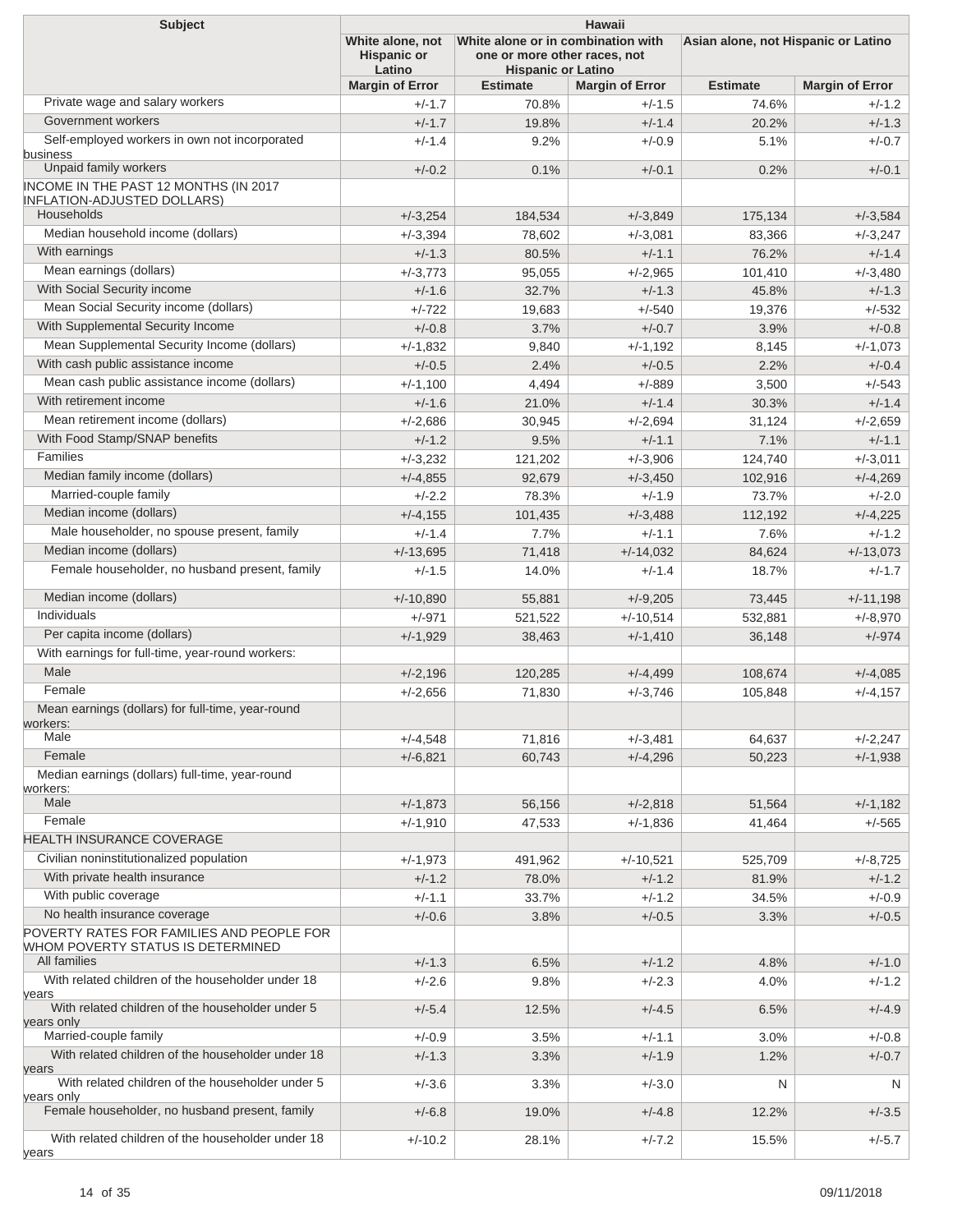| <b>Subject</b>                                                                                      | <b>Hawaii</b>                                    |                                                                                                 |                        |                 |                                     |  |  |
|-----------------------------------------------------------------------------------------------------|--------------------------------------------------|-------------------------------------------------------------------------------------------------|------------------------|-----------------|-------------------------------------|--|--|
|                                                                                                     | White alone, not<br><b>Hispanic or</b><br>Latino | White alone or in combination with<br>one or more other races, not<br><b>Hispanic or Latino</b> |                        |                 | Asian alone, not Hispanic or Latino |  |  |
|                                                                                                     | <b>Margin of Error</b>                           | <b>Estimate</b>                                                                                 | <b>Margin of Error</b> | <b>Estimate</b> | <b>Margin of Error</b>              |  |  |
| With related children of the householder under 5<br>years only                                      | $+/-17.1$                                        | 53.8%                                                                                           | $+/-15.9$              | N.              | N                                   |  |  |
| All people                                                                                          | $+/-0.9$                                         | 8.9%                                                                                            | $+/-0.8$               | 5.9%            | $+/-0.7$                            |  |  |
| Under 18 years                                                                                      | $+/-2.8$                                         | 8.6%                                                                                            | $+/-2.0$               | 3.7%            | $+/-1.2$                            |  |  |
| Related children of the householder under 18 years                                                  | $+/-2.8$                                         | 8.0%                                                                                            | $+/-2.0$               | 3.0%            | $+/-1.1$                            |  |  |
| Related children of the householder under 5 years                                                   | $+/-5.1$                                         | 10.9%                                                                                           | $+/-3.2$               | 2.4%            | $+/-1.7$                            |  |  |
| Related children of the householder 5 to 17 years                                                   | $+/-2.7$                                         | 6.8%                                                                                            | $+/-2.1$               | 3.2%            | $+/-1.3$                            |  |  |
|                                                                                                     |                                                  |                                                                                                 |                        |                 |                                     |  |  |
| 18 years and over                                                                                   | $+/-0.9$                                         | 8.9%                                                                                            | $+/-0.8$               | 6.3%            | $+/-0.7$                            |  |  |
| 18 to 64 years                                                                                      | $+/-1.1$                                         | 9.3%                                                                                            | $+/-1.0$               | 5.0%            | $+/-0.8$                            |  |  |
| 65 years and over                                                                                   | $+/-1.6$                                         | 7.7%                                                                                            | $+/-1.5$               | 9.3%            | $+/-1.3$                            |  |  |
| People in families                                                                                  | $+/-1.1$                                         | 5.4%                                                                                            | $+/-1.0$               | 3.4%            | $+/-0.6$                            |  |  |
| Unrelated individuals 15 years and over<br><b>HOUSING TENURE</b>                                    | $+/-2.3$                                         | 22.0%                                                                                           | $+/-2.1$               | 20.2%           | $+/-2.4$                            |  |  |
| Occupied housing units                                                                              | $+/-3,254$                                       | 184,534                                                                                         | $+/-3,849$             | 175,134         | $+/-3,584$                          |  |  |
| Owner-occupied housing units                                                                        | $+/-1.7$                                         | 55.2%                                                                                           | $+/-1.6$               | 71.7%           | $+/-1.6$                            |  |  |
| Renter-occupied housing units                                                                       | $+/-1.7$                                         | 44.8%                                                                                           | $+/-1.6$               | 28.3%           | $+/-1.6$                            |  |  |
| Average household size of owner-occupied unit                                                       | $+/-0.09$                                        | 2.82                                                                                            | $+/-0.07$              |                 | $+/-0.09$                           |  |  |
| Average household size of renter-occupied unit                                                      |                                                  |                                                                                                 |                        | 3.36            |                                     |  |  |
| UNITS IN STRUCTURE                                                                                  | $+/-0.09$                                        | 2.55                                                                                            | $+/-0.09$              | 2.62            | $+/-0.13$                           |  |  |
|                                                                                                     |                                                  |                                                                                                 |                        |                 |                                     |  |  |
| Occupied housing units                                                                              | $+/-3,254$                                       | 184,534                                                                                         | $+/-3,849$             | 175,134         | $+/-3,584$                          |  |  |
| 1-unit, detached or attached                                                                        | $+/-1.8$                                         | 68.2%                                                                                           | $+/-1.8$               | 64.2%           | $+/-1.6$                            |  |  |
| 2 to 4 units                                                                                        | $+/-1.0$                                         | 6.5%                                                                                            | $+/-1.0$               | 4.9%            | $+/-0.9$                            |  |  |
| 5 or more units                                                                                     | $+/-1.8$                                         | 24.9%                                                                                           | $+/-1.7$               | 30.7%           | $+/-1.5$                            |  |  |
| Mobile home, boat, RV, van, etc.                                                                    | $+/-0.2$                                         | 0.4%                                                                                            | $+/-0.2$               | 0.2%            | $+/-0.1$                            |  |  |
| YEAR STRUCTURE BUILT                                                                                |                                                  |                                                                                                 |                        |                 |                                     |  |  |
| Occupied housing units                                                                              | $+/-3,254$                                       | 184,534                                                                                         | $+/-3,849$             | 175,134         | $+/-3,584$                          |  |  |
| Built 2014 or later                                                                                 | $+/-0.5$                                         | 1.8%                                                                                            | $+/-0.4$               | 1.7%            | $+/-0.5$                            |  |  |
| Built 2010 to 2013                                                                                  | $+/-0.8$                                         | 4.4%                                                                                            | $+/-0.7$               | 1.8%            | $+/-0.5$                            |  |  |
| Built 2000 to 2009                                                                                  | $+/-1.8$                                         | 15.8%                                                                                           | $+/-1.6$               | 9.3%            | $+/-0.8$                            |  |  |
| Built 1980 to 1999                                                                                  | $+/-1.9$                                         | 30.6%                                                                                           | $+/-1.6$               | 28.0%           | $+/-1.6$                            |  |  |
| Built 1960 to 1979                                                                                  | $+/-2.0$                                         | 31.6%                                                                                           | $+/-1.9$               | 41.0%           | $+/-1.8$                            |  |  |
| Built 1940 to 1959                                                                                  | $+/-1.4$                                         | 11.9%                                                                                           | $+/-1.2$               | 14.8%           | $+/-1.3$                            |  |  |
| Built 1939 or earlier                                                                               | $+/-0.7$                                         | 3.9%                                                                                            | $+/-0.7$               | 3.3%            | $+/-0.6$                            |  |  |
| <b>VEHICLES AVAILABLE</b>                                                                           |                                                  |                                                                                                 |                        |                 |                                     |  |  |
| Occupied housing units                                                                              | $+/-3,254$                                       | 184,534                                                                                         | $+/-3,849$             | 175,134         | $+/-3,584$                          |  |  |
| None                                                                                                | $+/-1.1$                                         | 7.0%                                                                                            | $+/-1.1$               | 8.9%            | $+/-0.9$                            |  |  |
| 1 or more                                                                                           | $+/-1.1$                                         | 93.0%                                                                                           | $+/-1.1$               | 91.1%           | $+/-0.9$                            |  |  |
| <b>HOUSE HEATING FUEL</b>                                                                           |                                                  |                                                                                                 |                        |                 |                                     |  |  |
| Occupied housing units                                                                              | $+/-3,254$                                       | 184,534                                                                                         | $+/-3,849$             | 175,134         | $+/-3,584$                          |  |  |
| Gas                                                                                                 | $+/-0.7$                                         | 3.1%                                                                                            | $+/-0.6$               | 4.0%            | $+/-0.6$                            |  |  |
| Electricity                                                                                         | $+/-1.4$                                         | 23.1%                                                                                           | $+/-1.3$               | 35.9%           | $+/-1.6$                            |  |  |
| All other fuels                                                                                     | $+/-0.7$                                         | 4.4%                                                                                            | $+/-0.6$               | 4.2%            | $+/-0.6$                            |  |  |
| No fuel used                                                                                        | $+/-1.7$                                         | 69.4%                                                                                           | $+/-1.5$               | 55.9%           | $+/-1.7$                            |  |  |
| SELECTED CHARACTERISTICS                                                                            |                                                  |                                                                                                 |                        |                 |                                     |  |  |
| Occupied housing units                                                                              | $+/-3,254$                                       | 184,534                                                                                         | $+/-3,849$             | 175,134         | $+/-3,584$                          |  |  |
| No telephone service available                                                                      | $+/-0.5$                                         | 1.5%                                                                                            | $+/-0.4$               | 0.8%            | $+/-0.3$                            |  |  |
| 1.01 or more occupants per room                                                                     | $+/-0.8$                                         | 5.4%                                                                                            | $+/-0.9$               | 9.8%            | $+/-1.3$                            |  |  |
| SELECTED MONTHLY OWNER COSTS AS A<br>PERCENTAGE OF HOUSEHOLD INCOME IN THE<br><b>PAST 12 MONTHS</b> |                                                  |                                                                                                 |                        |                 |                                     |  |  |
| Housing units with a mortgage (excluding units where<br>SMOC cannot be computed)                    | $+/-2,565$                                       | 66,571                                                                                          | $+/-3,239$             | 76,148          | $+/-3,180$                          |  |  |
| Less than 30 percent                                                                                | $+/-3.7$                                         | 58.0%                                                                                           | $+/-3.0$               | 63.8%           | $+/-2.7$                            |  |  |
| 30 percent or more                                                                                  | $+/-3.7$                                         | 42.0%                                                                                           | $+/-3.0$               | 36.2%           | $+/-2.7$                            |  |  |
| OWNER CHARACTERISTICS                                                                               |                                                  |                                                                                                 |                        |                 |                                     |  |  |
| Owner-occupied housing units                                                                        | $+/-2,621$                                       | 101,803                                                                                         | $+/-3,368$             | 125,629         | $+/-3,262$                          |  |  |
| Median value (dollars)                                                                              | $+/-22,264$                                      | 625,100                                                                                         | $+/-17,334$            | 636,300         | $+/-12,566$                         |  |  |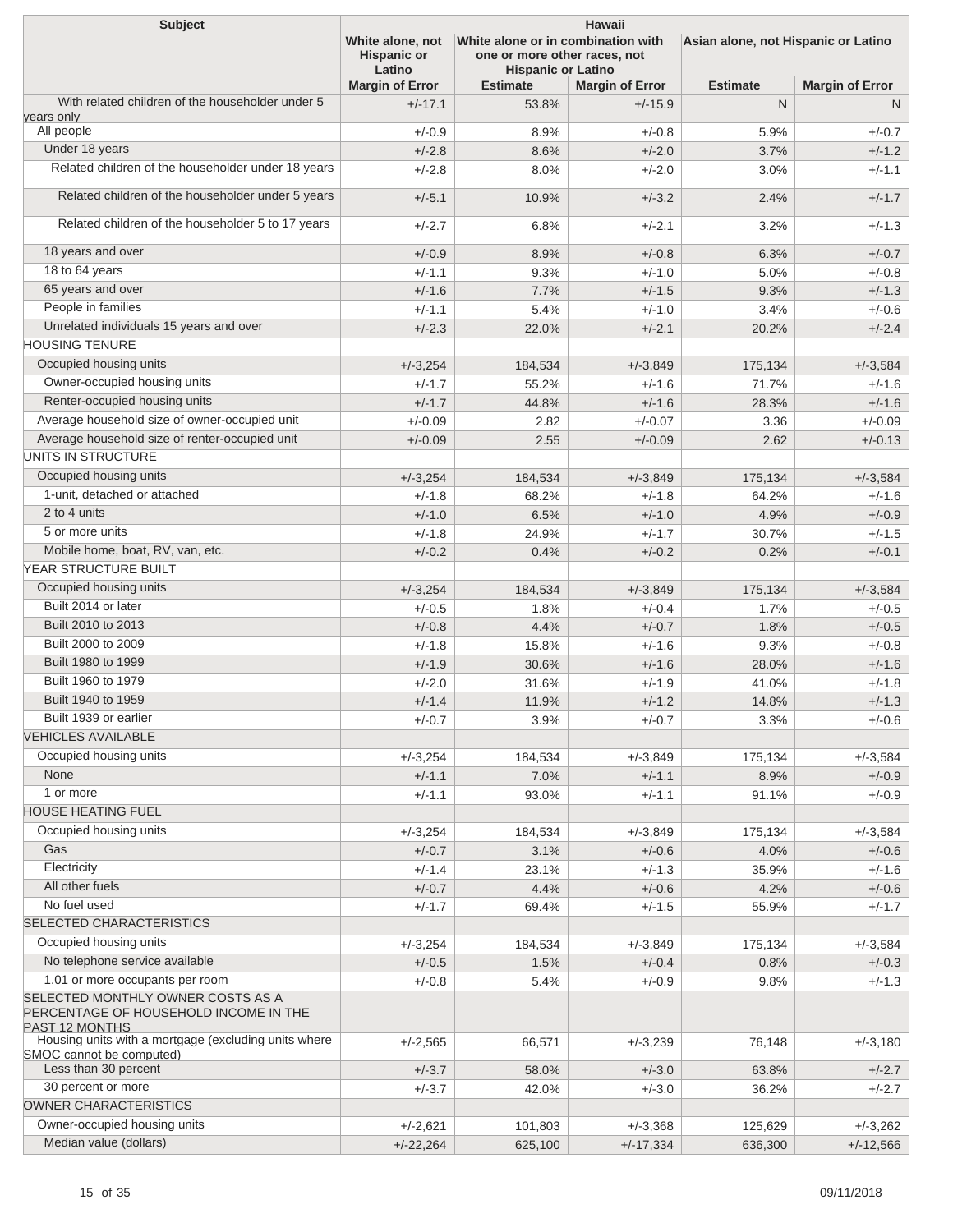| <b>Subject</b>                                                                        | Hawaii                                           |                                                                                                 |                        |                                     |                        |  |
|---------------------------------------------------------------------------------------|--------------------------------------------------|-------------------------------------------------------------------------------------------------|------------------------|-------------------------------------|------------------------|--|
|                                                                                       | White alone, not<br><b>Hispanic or</b><br>Latino | White alone or in combination with<br>one or more other races, not<br><b>Hispanic or Latino</b> |                        | Asian alone, not Hispanic or Latino |                        |  |
|                                                                                       | <b>Margin of Error</b>                           | <b>Estimate</b>                                                                                 | <b>Margin of Error</b> | <b>Estimate</b>                     | <b>Margin of Error</b> |  |
| Median selected monthly owner costs with a<br>mortgage (dollars)                      | $+/-129$                                         | 2,391                                                                                           | $+/-90$                | 2,374                               | $+/-60$                |  |
| Median selected monthly owner costs without a<br>mortgage (dollars)                   | $+/-37$                                          | 530                                                                                             | $+/-34$                | 500                                 | $+/-24$                |  |
| <b>GROSS RENT AS A PERCENTAGE OF HOUSEHOLD</b><br><b>INCOME IN THE PAST 12 MONTHS</b> |                                                  |                                                                                                 |                        |                                     |                        |  |
| Occupied units paying rent (excluding units where<br><b>GRAPI</b> cannot be computed) | $+/-2,768$                                       | 76,575                                                                                          | $+/-3,249$             | 44,293                              | $+/-3.081$             |  |
| Less than 30 percent                                                                  | $+/-3.4$                                         | 41.3%                                                                                           | $+/-3.0$               | 49.7%                               | $+/-3.5$               |  |
| 30 percent or more                                                                    | $+/-3.4$                                         | 58.7%                                                                                           | $+/-3.0$               | 50.3%                               | $+/-3.5$               |  |
| <b>GROSS RENT</b>                                                                     |                                                  |                                                                                                 |                        |                                     |                        |  |
| Occupied units paying rent                                                            | $+/-2,806$                                       | 77,673                                                                                          | $+/-3,371$             | 45,210                              | $+/-2,992$             |  |
| Median gross rent (dollars)                                                           | $+/-77$                                          | 1,746                                                                                           | $+/-65$                | 1,279                               | $+/-71$                |  |
| <b>COMPUTERS AND INTERNET USE</b>                                                     |                                                  |                                                                                                 |                        |                                     |                        |  |
| Total households                                                                      | $+/-3,254$                                       | 184.534                                                                                         | $+/-3.849$             | 175,134                             | $+/-3,584$             |  |
| With a computer                                                                       | $+/-1.0$                                         | 93.6%                                                                                           | $+/-0.9$               | 88.6%                               | $+/-1.3$               |  |
| With a broadband Internet subscription                                                | $+/-1.2$                                         | 87.4%                                                                                           | $+/-1.1$               | 81.8%                               | $+/-1.4$               |  |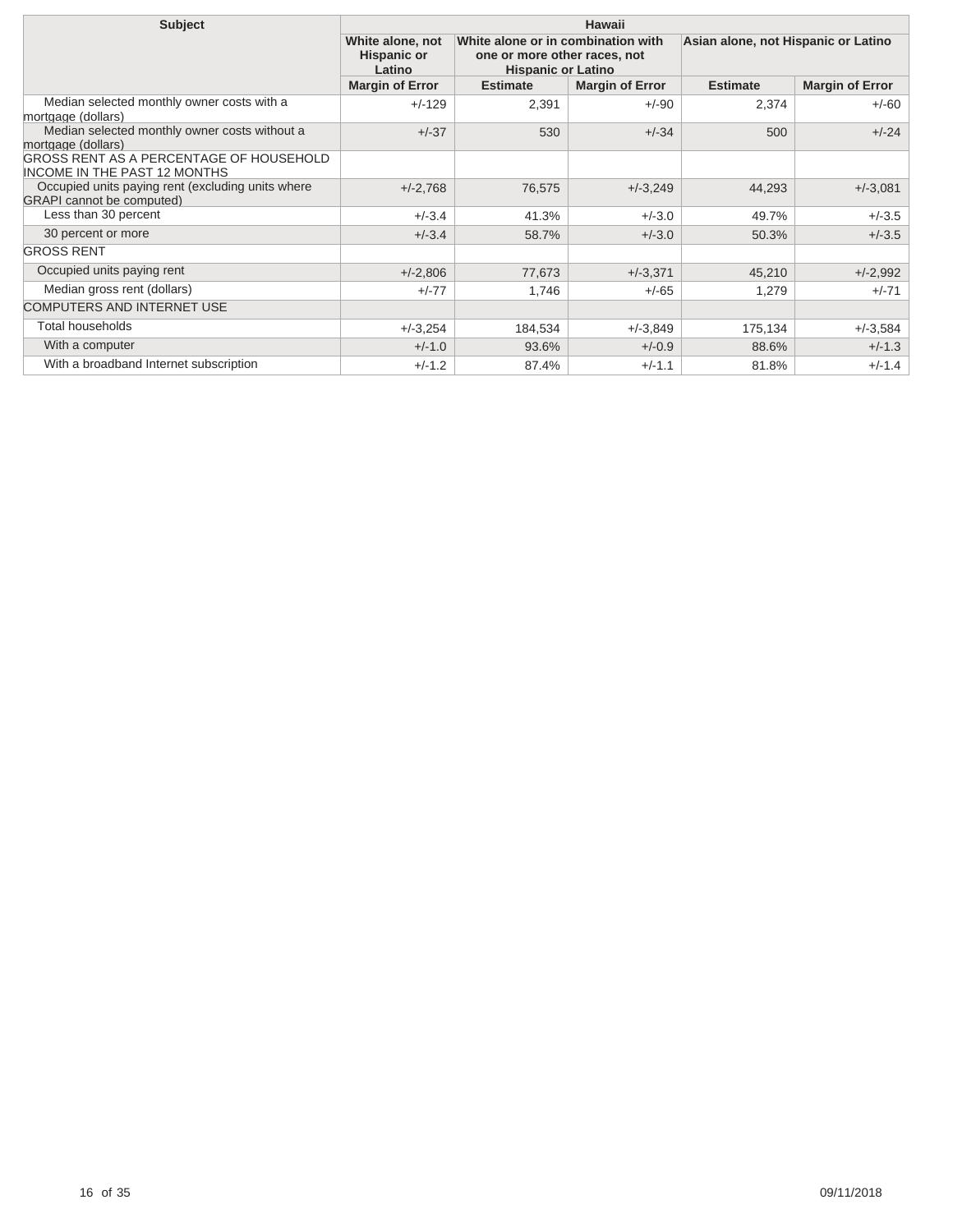| <b>Subject</b>                 | <b>Hawaii</b>                                                                                   |                        |                                                                                       |                        |                                                                                                                                                            |  |  |
|--------------------------------|-------------------------------------------------------------------------------------------------|------------------------|---------------------------------------------------------------------------------------|------------------------|------------------------------------------------------------------------------------------------------------------------------------------------------------|--|--|
|                                | Asian alone or in combination with<br>one or more other races, not<br><b>Hispanic or Latino</b> |                        | <b>Native Hawaiian and Other Pacific</b><br>Islander alone, not Hispanic or<br>Latino |                        | <b>Native Hawaiian</b><br>and Other Pacific<br>Islander alone or<br>in combination<br>with one or more<br>other races, not<br><b>Hispanic or</b><br>Latino |  |  |
|                                | <b>Estimate</b>                                                                                 | <b>Margin of Error</b> | <b>Estimate</b>                                                                       | <b>Margin of Error</b> | <b>Estimate</b>                                                                                                                                            |  |  |
| TOTAL NUMBER OF RACES REPORTED |                                                                                                 |                        |                                                                                       |                        |                                                                                                                                                            |  |  |
| Total population               | 746,424                                                                                         | $+/-600$               | 132,740                                                                               | $+/-5,282$             | 320,358                                                                                                                                                    |  |  |
| One race                       | 71.4%                                                                                           | $+/-1.2$               | 100.0%                                                                                | $+/-0.1$               | 41.4%                                                                                                                                                      |  |  |
| Two races                      | 15.9%                                                                                           | $+/-0.9$               | (X)                                                                                   | (X)                    | 28.6%                                                                                                                                                      |  |  |
| Three races                    | 11.5%                                                                                           | $+/-1.0$               | (X)                                                                                   | (X)                    | 27.1%                                                                                                                                                      |  |  |
| Four or more races             | 1.2%                                                                                            | $+/-0.4$               | (X)                                                                                   | (X)                    | 2.9%                                                                                                                                                       |  |  |
| <b>SEX AND AGE</b>             |                                                                                                 |                        |                                                                                       |                        |                                                                                                                                                            |  |  |
| Total population               | 746,424                                                                                         | $+/-600$               | 132,740                                                                               | $+/-5,282$             | 320,358                                                                                                                                                    |  |  |
| Male                           | 47.7%                                                                                           | $+/-0.1$               | 51.9%                                                                                 | $+/-1.2$               | 50.9%                                                                                                                                                      |  |  |
| Female                         | 52.3%                                                                                           | $+/-0.1$               | 48.1%                                                                                 | $+/-1.2$               | 49.1%                                                                                                                                                      |  |  |
|                                |                                                                                                 |                        |                                                                                       |                        |                                                                                                                                                            |  |  |
| Under 5 years                  | 5.6%                                                                                            | $+/-0.1$               | 6.2%                                                                                  | $+/-0.6$               | 8.0%                                                                                                                                                       |  |  |
| 5 to 17 years                  | 15.0%                                                                                           | $+/-0.1$               | 19.3%                                                                                 | $+/-1.2$               | 23.1%                                                                                                                                                      |  |  |
| 18 to 24 years                 | 7.6%                                                                                            | $+/-0.1$               | 9.4%                                                                                  | $+/-1.0$               | 10.1%                                                                                                                                                      |  |  |
| 25 to 34 years                 | 12.5%                                                                                           | $+/-0.1$               | 16.0%                                                                                 | $+/-0.8$               | 15.0%                                                                                                                                                      |  |  |
| 35 to 44 years                 | 12.2%                                                                                           | $+/-0.1$               | 13.2%                                                                                 | $+/-0.8$               | 12.6%                                                                                                                                                      |  |  |
| 45 to 54 years                 | 13.2%                                                                                           | $+/-0.1$               | 12.3%                                                                                 | $+/-0.8$               | 10.7%                                                                                                                                                      |  |  |
| 55 to 64 years                 | 13.5%                                                                                           | $+/-0.1$               | 11.1%                                                                                 | $+/-0.8$               | 9.7%                                                                                                                                                       |  |  |
| 65 to 74 years                 | 10.7%                                                                                           | $+/-0.1$               | 7.7%                                                                                  | $+/-0.7$               | 6.9%                                                                                                                                                       |  |  |
| 75 years and over              | 9.8%                                                                                            | $+/-0.1$               | 4.7%                                                                                  | $+/-0.6$               | 3.8%                                                                                                                                                       |  |  |
|                                |                                                                                                 |                        |                                                                                       |                        |                                                                                                                                                            |  |  |
| Median age (years)             | 42.8                                                                                            | $+/-0.3$               | 34.5                                                                                  | $+/-0.9$               | 30.7                                                                                                                                                       |  |  |
| 18 years and over              | 79.5%                                                                                           | $+/-0.1$               | 74.5%                                                                                 | $+/-1.3$               | 68.9%                                                                                                                                                      |  |  |
| 21 years and over              | 76.5%                                                                                           | $+/-0.2$               | 70.6%                                                                                 | $+/-1.4$               | 64.8%                                                                                                                                                      |  |  |
| 62 years and over              | 24.2%                                                                                           | $+/-0.3$               | 15.2%                                                                                 | $+/-1.2$               | 13.2%                                                                                                                                                      |  |  |
| 65 years and over              | 20.5%                                                                                           | $+/-0.1$               | 12.4%                                                                                 | $+/-0.8$               | 10.7%                                                                                                                                                      |  |  |
| Under 18 years                 | 153,164                                                                                         | $+/-282$               | 33,856                                                                                | $+/-2,499$             | 99,681                                                                                                                                                     |  |  |
| Male                           | 51.6%                                                                                           | $+/-0.2$               | 53.9%                                                                                 | $+/-2.3$               | 51.3%                                                                                                                                                      |  |  |
| Female                         | 48.4%                                                                                           | $+/-0.2$               | 46.1%                                                                                 | $+/-2.3$               | 48.7%                                                                                                                                                      |  |  |
|                                |                                                                                                 |                        |                                                                                       |                        |                                                                                                                                                            |  |  |
| 18 years and over              | 593,260                                                                                         | $+/-535$               | 98,884                                                                                | $+/-3,794$             | 220,677                                                                                                                                                    |  |  |
| Male                           | 46.6%                                                                                           | $+/-0.1$               | 51.2%                                                                                 | $+/-1.3$               | 50.7%                                                                                                                                                      |  |  |
| Female                         | 53.4%                                                                                           | $+/-0.1$               | 48.8%                                                                                 | $+/-1.3$               | 49.3%                                                                                                                                                      |  |  |
|                                |                                                                                                 |                        |                                                                                       |                        |                                                                                                                                                            |  |  |
| 18 to 34 years                 | 149,912                                                                                         | $+/-569$               | 33,712                                                                                | $+/-2,131$             | 80,409                                                                                                                                                     |  |  |
| Male                           | 50.3%                                                                                           | $+/-0.2$               | 52.2%                                                                                 | $+/-2.2$               | 50.7%                                                                                                                                                      |  |  |
| Female                         | 49.7%                                                                                           | $+/-0.2$               | 47.8%                                                                                 | $+/-2.2$               | 49.3%                                                                                                                                                      |  |  |
|                                |                                                                                                 |                        |                                                                                       |                        |                                                                                                                                                            |  |  |
| 35 to 64 years                 | 290,410                                                                                         | $+/-347$               | 48,705                                                                                | $+/-2,358$             | 106,017                                                                                                                                                    |  |  |
| Male                           | 47.1%                                                                                           | $+/-0.1$               | 50.9%                                                                                 | $+/-1.7$               | 52.9%                                                                                                                                                      |  |  |
| Female                         | 52.9%                                                                                           | $+/-0.1$               | 49.1%                                                                                 | $+/-1.7$               | 47.1%                                                                                                                                                      |  |  |
|                                |                                                                                                 |                        |                                                                                       |                        |                                                                                                                                                            |  |  |
| 65 years and over              | 152,938                                                                                         | $+/-187$               | 16,467                                                                                | $+/-1,070$             | 34,251                                                                                                                                                     |  |  |
| Male                           | 42.2%                                                                                           | $+/-0.1$               | 50.0%                                                                                 | $+/-3.4$               | 44.3%                                                                                                                                                      |  |  |
| Female                         | 57.8%                                                                                           | $+/-0.1$               | 50.0%                                                                                 | $+/-3.4$               | 55.7%                                                                                                                                                      |  |  |
| <b>RELATIONSHIP</b>            |                                                                                                 |                        |                                                                                       |                        |                                                                                                                                                            |  |  |
| Population in households       | 732,768                                                                                         | $+/-1,591$             | 127,556                                                                               | $+/-5,262$             | 311,713                                                                                                                                                    |  |  |
| Householder or spouse          | 47.0%                                                                                           | $+/-0.8$               | 41.6%                                                                                 | $+/-2.0$               | 36.4%                                                                                                                                                      |  |  |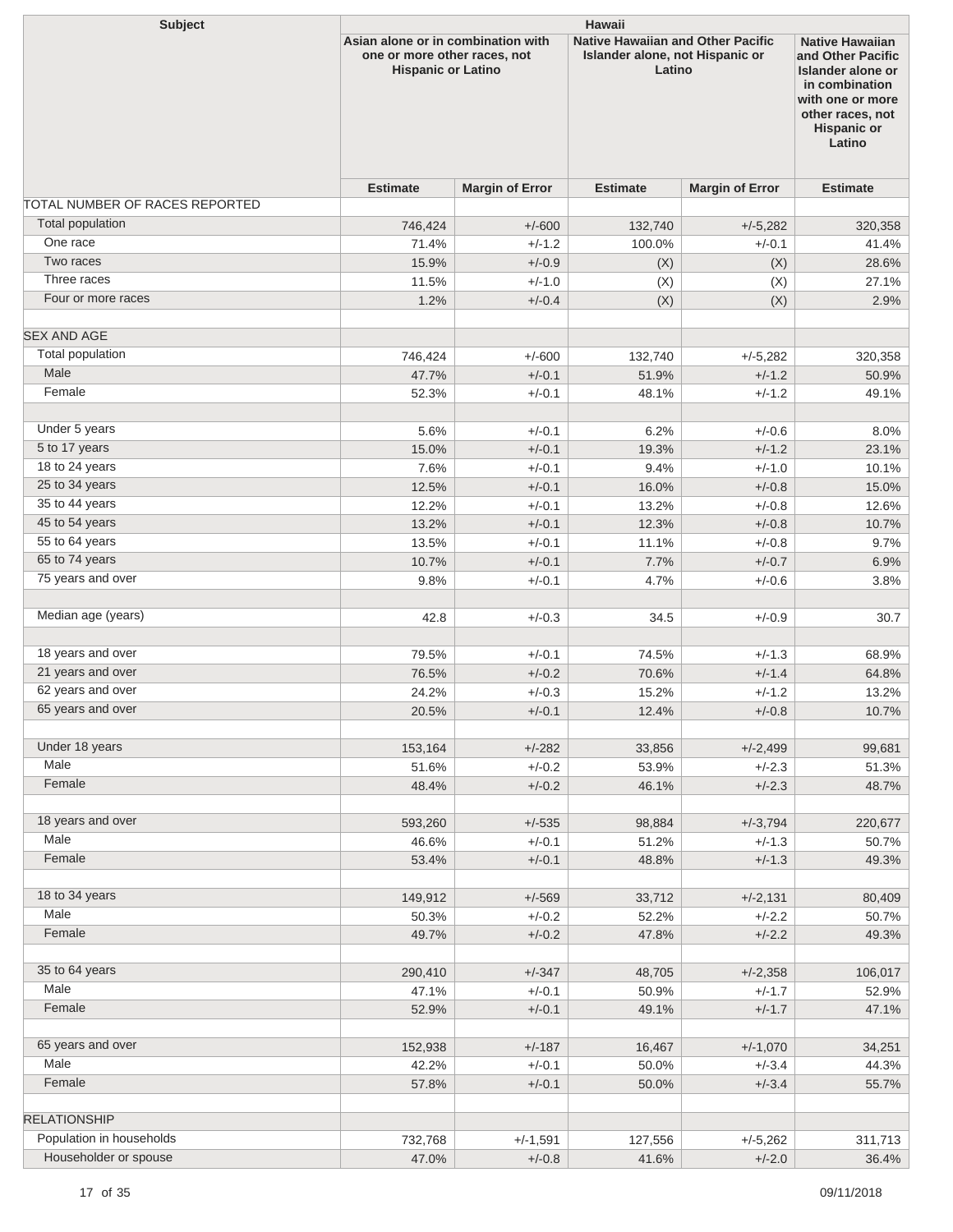| <b>Subject</b>                                          | <b>Hawaii</b>                                                                                   |                        |                                                                                       |                        |                                                                                                                                                            |  |  |
|---------------------------------------------------------|-------------------------------------------------------------------------------------------------|------------------------|---------------------------------------------------------------------------------------|------------------------|------------------------------------------------------------------------------------------------------------------------------------------------------------|--|--|
|                                                         | Asian alone or in combination with<br>one or more other races, not<br><b>Hispanic or Latino</b> |                        | <b>Native Hawaiian and Other Pacific</b><br>Islander alone, not Hispanic or<br>Latino |                        | <b>Native Hawaiian</b><br>and Other Pacific<br>Islander alone or<br>in combination<br>with one or more<br>other races, not<br><b>Hispanic or</b><br>Latino |  |  |
|                                                         | <b>Estimate</b>                                                                                 | <b>Margin of Error</b> | <b>Estimate</b>                                                                       | <b>Margin of Error</b> | <b>Estimate</b>                                                                                                                                            |  |  |
| Child                                                   | 29.3%                                                                                           | $+/-0.9$               | 31.1%                                                                                 | $+/-2.4$               | 36.2%                                                                                                                                                      |  |  |
| Other relatives                                         | 18.3%                                                                                           | $+/-1.1$               | 20.8%                                                                                 | $+/-2.4$               | 20.9%                                                                                                                                                      |  |  |
| <b>Nonrelatives</b>                                     | 5.4%                                                                                            | $+/-0.5$               | 6.5%                                                                                  | $+/-1.3$               | 6.5%                                                                                                                                                       |  |  |
| Unmarried partner                                       | 1.6%                                                                                            | $+/-0.2$               | 2.6%                                                                                  | $+/-0.7$               | 2.8%                                                                                                                                                       |  |  |
|                                                         |                                                                                                 |                        |                                                                                       |                        |                                                                                                                                                            |  |  |
| <b>HOUSEHOLDS BY TYPE</b>                               |                                                                                                 |                        |                                                                                       |                        |                                                                                                                                                            |  |  |
| Households                                              | 219,509                                                                                         | $+/-4,062$             | 36,129                                                                                | $+/-2,545$             | 77,745                                                                                                                                                     |  |  |
| Family households                                       | 71.3%                                                                                           | $+/-1.3$               | 80.7%                                                                                 | $+/-3.1$               | 77.7%                                                                                                                                                      |  |  |
| With own children of the householder under 18<br>years  | 22.9%                                                                                           | $+/-1.3$               | 32.8%                                                                                 | $+/-3.0$               | 31.5%                                                                                                                                                      |  |  |
| Married-couple family                                   | 51.7%                                                                                           | $+/-1.6$               | 45.8%                                                                                 | $+/-4.3$               | 46.6%                                                                                                                                                      |  |  |
| With own children of the householder under 18           | 17.5%                                                                                           | $+/-1.2$               | 17.6%                                                                                 | $+/-3.2$               | 18.7%                                                                                                                                                      |  |  |
| years<br>Female householder, no husband present, family | 14.0%                                                                                           | $+/-1.0$               | 21.1%                                                                                 | $+/-3.4$               | 20.4%                                                                                                                                                      |  |  |
| With own children of the householder under 18           | 4.0%                                                                                            | $+/-0.6$               | 10.6%                                                                                 | $+/-2.8$               | 9.3%                                                                                                                                                       |  |  |
| years<br>Nonfamily households                           | 28.7%                                                                                           | $+/-1.3$               | 19.3%                                                                                 | $+/-3.1$               | 22.3%                                                                                                                                                      |  |  |
| Male householder                                        | 13.3%                                                                                           | $+/-1.0$               | 9.0%                                                                                  | $+/-2.4$               | 12.0%                                                                                                                                                      |  |  |
| Living alone                                            | 11.4%                                                                                           | $+/-0.9$               | 7.7%                                                                                  | $+/-2.4$               | 9.4%                                                                                                                                                       |  |  |
| Not living alone                                        | 1.9%                                                                                            | $+/-0.4$               | 1.3%                                                                                  | $+/-0.7$               | 2.6%                                                                                                                                                       |  |  |
| Female householder                                      | 15.4%                                                                                           | $+/-1.1$               | 10.3%                                                                                 | $+/-2.4$               | 10.3%                                                                                                                                                      |  |  |
| Living alone                                            | 13.2%                                                                                           | $+/-1.0$               | 8.4%                                                                                  | $+/-2.1$               | 8.5%                                                                                                                                                       |  |  |
| Not living alone                                        | 2.2%                                                                                            | $+/-0.5$               | 1.8%                                                                                  | $+/-0.9$               | 1.8%                                                                                                                                                       |  |  |
|                                                         |                                                                                                 |                        |                                                                                       |                        |                                                                                                                                                            |  |  |
| Average household size                                  | 3.21                                                                                            | $+/-0.06$              | 3.67                                                                                  | $+/-0.20$              | 3.61                                                                                                                                                       |  |  |
| Average family size                                     | 3.84                                                                                            | $+/-0.08$              | 4.07                                                                                  | $+/-0.23$              | 4.07                                                                                                                                                       |  |  |
|                                                         |                                                                                                 |                        |                                                                                       |                        |                                                                                                                                                            |  |  |
| <b>MARITAL STATUS</b>                                   |                                                                                                 |                        |                                                                                       |                        |                                                                                                                                                            |  |  |
| Population 15 years and over                            | 619,570                                                                                         | $+/-535$               | 103,832                                                                               | $+/-4,048$             | 235,502                                                                                                                                                    |  |  |
| Now married, except separated                           | 49.1%                                                                                           | $+/-1.2$               | 46.1%                                                                                 | $+/-2.7$               | 42.1%                                                                                                                                                      |  |  |
| Widowed                                                 | 7.8%                                                                                            | $+/-0.5$               | 5.7%                                                                                  | $+/-1.0$               | 5.3%                                                                                                                                                       |  |  |
| Divorced                                                | 8.5%                                                                                            | $+/-0.6$               | 8.1%                                                                                  | $+/-1.1$               | 8.8%                                                                                                                                                       |  |  |
| Separated                                               | 1.0%                                                                                            | $+/-0.2$               | 1.5%                                                                                  | $+/-0.6$               | 1.6%                                                                                                                                                       |  |  |
| Never married                                           | 33.6%                                                                                           | $+/-0.8$               | 38.7%                                                                                 | $+/-2.7$               | 42.2%                                                                                                                                                      |  |  |
|                                                         |                                                                                                 |                        |                                                                                       |                        |                                                                                                                                                            |  |  |
| Male 15 years and over                                  | 290,009                                                                                         | $+/-429$               | 53,290                                                                                | $+/-2,160$             | 119,995                                                                                                                                                    |  |  |
| Now married, except separated<br>Widowed                | 49.5%                                                                                           | $+/-1.4$               | 48.4%                                                                                 | $+/-3.5$               | 44.7%                                                                                                                                                      |  |  |
| Divorced                                                | 3.0%                                                                                            | $+/-0.4$               | 2.3%                                                                                  | $+/-1.1$               | 1.9%                                                                                                                                                       |  |  |
|                                                         | 7.1%                                                                                            | $+/-0.8$               | 7.7%                                                                                  | $+/-1.5$               | 7.6%                                                                                                                                                       |  |  |
| Separated                                               | 0.8%                                                                                            | $+/-0.3$               | 1.1%                                                                                  | $+/-0.7$               | 1.4%                                                                                                                                                       |  |  |
| Never married                                           | 39.6%                                                                                           | $+/-1.2$               | 40.5%                                                                                 | $+/-3.2$               | 44.5%                                                                                                                                                      |  |  |
| Female 15 years and over                                | 329,561                                                                                         | $+/-457$               | 50,542                                                                                | $+/-2,627$             | 115,507                                                                                                                                                    |  |  |
| Now married, except separated                           | 48.9%                                                                                           | $+/-1.3$               | 43.6%                                                                                 | $+/-3.1$               | 39.5%                                                                                                                                                      |  |  |
| Widowed                                                 | 12.0%                                                                                           | $+/-0.8$               | 9.2%                                                                                  | $+/-1.8$               | 8.8%                                                                                                                                                       |  |  |
| Divorced                                                | 9.7%                                                                                            | $+/-0.8$               | 8.5%                                                                                  | $+/-1.7$               | 10.1%                                                                                                                                                      |  |  |
| Separated                                               | 1.1%                                                                                            | $+/-0.3$               | 1.8%                                                                                  | $+/-1.0$               | 1.8%                                                                                                                                                       |  |  |
| Never married                                           | 28.4%                                                                                           | $+/-0.9$               | 36.9%                                                                                 | $+/-3.4$               | 39.8%                                                                                                                                                      |  |  |
|                                                         |                                                                                                 |                        |                                                                                       |                        |                                                                                                                                                            |  |  |
| <b>SCHOOL ENROLLMENT</b>                                |                                                                                                 |                        |                                                                                       |                        |                                                                                                                                                            |  |  |
| Population 3 years and over enrolled in school          | 167,905                                                                                         | $+/-4,266$             | 32,692                                                                                | $+/-2,612$             | 94,546                                                                                                                                                     |  |  |
| Nursery school, preschool                               | 7.1%                                                                                            | $+/-0.9$               | 6.6%                                                                                  | $+/-2.5$               | 8.1%                                                                                                                                                       |  |  |
| Kindergarten                                            | 4.8%                                                                                            | $+/-0.8$               | 4.2%                                                                                  | $+/-1.4$               | 5.1%                                                                                                                                                       |  |  |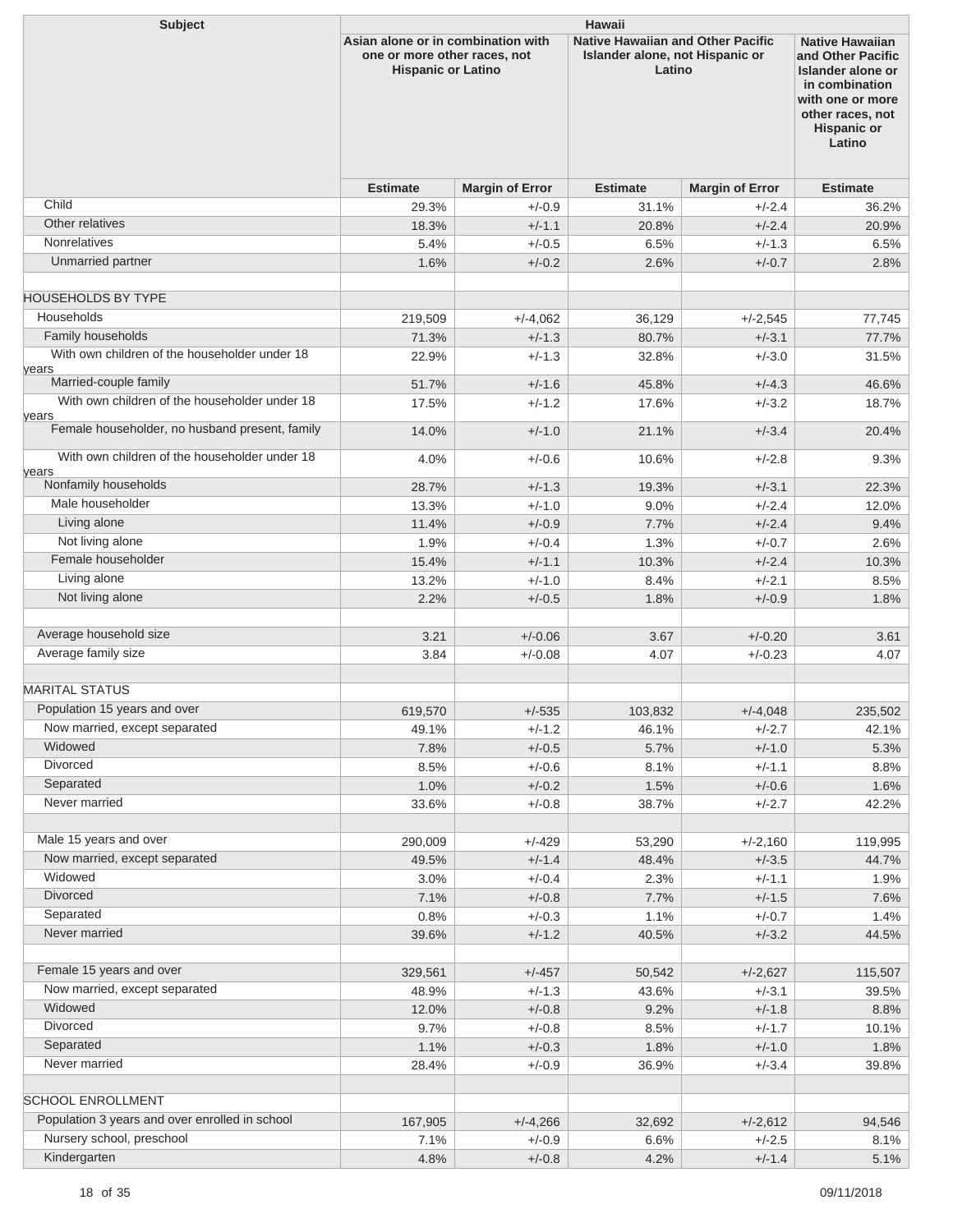| <b>Subject</b>                                                  | <b>Hawaii</b>                                                                                   |                        |                                                                                       |                        |                                                                                                                                                            |  |  |
|-----------------------------------------------------------------|-------------------------------------------------------------------------------------------------|------------------------|---------------------------------------------------------------------------------------|------------------------|------------------------------------------------------------------------------------------------------------------------------------------------------------|--|--|
|                                                                 | Asian alone or in combination with<br>one or more other races, not<br><b>Hispanic or Latino</b> |                        | <b>Native Hawaiian and Other Pacific</b><br>Islander alone, not Hispanic or<br>Latino |                        | <b>Native Hawaiian</b><br>and Other Pacific<br>Islander alone or<br>in combination<br>with one or more<br>other races, not<br><b>Hispanic or</b><br>Latino |  |  |
|                                                                 | <b>Estimate</b>                                                                                 | <b>Margin of Error</b> | <b>Estimate</b>                                                                       | <b>Margin of Error</b> | <b>Estimate</b>                                                                                                                                            |  |  |
| Elementary school (grades 1-8)                                  | 39.0%                                                                                           | $+/-1.5$               | 49.2%                                                                                 | $+/-4.8$               | 47.9%                                                                                                                                                      |  |  |
| High school (grades 9-12)                                       | 21.3%                                                                                           | $+/-1.0$               | 21.3%                                                                                 | $+/-2.7$               | 21.1%                                                                                                                                                      |  |  |
| College or graduate school                                      | 27.9%                                                                                           | $+/-1.5$               | 18.7%                                                                                 | $+/-3.7$               | 17.8%                                                                                                                                                      |  |  |
| Male 3 years and over enrolled in school                        | 85,641                                                                                          | $+/-2.688$             | 16,713                                                                                |                        | 47,446                                                                                                                                                     |  |  |
| Percent enrolled in kindergarten to grade 12                    |                                                                                                 |                        |                                                                                       | $+/-1,491$             |                                                                                                                                                            |  |  |
| Percent enrolled in college or graduate school                  | 65.4%                                                                                           | $+/-2.0$               | 76.4%                                                                                 | $+/-4.7$               | 76.6%                                                                                                                                                      |  |  |
|                                                                 | 26.7%                                                                                           | $+/-1.9$               | 15.0%                                                                                 | $+/-3.5$               | 13.8%                                                                                                                                                      |  |  |
| Female 3 years and over enrolled in school                      | 82,264                                                                                          | $+/-2,778$             | 15,979                                                                                | $+/-1,819$             | 47,100                                                                                                                                                     |  |  |
| Percent enrolled in kindergarten to grade 12                    | 64.6%                                                                                           | $+/-2.5$               | 72.9%                                                                                 | $+/-6.5$               | 71.6%                                                                                                                                                      |  |  |
| Percent enrolled in college or graduate school                  | 29.1%                                                                                           | $+/-2.0$               | 22.6%                                                                                 | $+/-5.9$               | 21.8%                                                                                                                                                      |  |  |
| <b>EDUCATIONAL ATTAINMENT</b>                                   |                                                                                                 |                        |                                                                                       |                        |                                                                                                                                                            |  |  |
| Population 25 years and over                                    | 536,679                                                                                         | $+/-644$               | 86,376                                                                                | $+/-3,271$             | 188,465                                                                                                                                                    |  |  |
| Less than high school diploma                                   | 9.1%                                                                                            | $+/-0.8$               | 12.7%                                                                                 | $+/-2.0$               | 9.5%                                                                                                                                                       |  |  |
| High school graduate (includes equivalency)                     | 28.7%                                                                                           | $+/-1.1$               | 42.7%                                                                                 | $+/-3.1$               | 42.0%                                                                                                                                                      |  |  |
| Some college or associate's degree                              | 29.9%                                                                                           | $+/-1.0$               | 30.1%                                                                                 | $+/-2.6$               | 31.9%                                                                                                                                                      |  |  |
| Bachelor's degree                                               | 22.8%                                                                                           | $+/-0.9$               |                                                                                       | $+/-1.7$               |                                                                                                                                                            |  |  |
| Graduate or professional degree                                 |                                                                                                 |                        | 10.1%                                                                                 |                        | 11.5%                                                                                                                                                      |  |  |
|                                                                 | 9.5%                                                                                            | $+/-0.6$               | 4.3%                                                                                  | $+/-1.2$               | 5.2%                                                                                                                                                       |  |  |
| High school graduate or higher                                  | 90.9%                                                                                           | $+/-0.8$               | 87.3%                                                                                 | $+/-2.0$               | 90.5%                                                                                                                                                      |  |  |
| Male, high school graduate or higher                            | 92.1%                                                                                           | $+/-0.9$               | 86.9%                                                                                 | $+/-2.9$               | 90.7%                                                                                                                                                      |  |  |
| Female, high school graduate or higher                          | 89.9%                                                                                           | $+/-0.9$               | 87.8%                                                                                 | $+/-2.9$               | 90.3%                                                                                                                                                      |  |  |
| Bachelor's degree or higher                                     | 32.3%                                                                                           | $+/-1.1$               | 14.5%                                                                                 | $+/-2.0$               | 16.6%                                                                                                                                                      |  |  |
| Male, bachelor's degree or higher                               | 30.7%                                                                                           | $+/-1.3$               | 13.1%                                                                                 | $+/-2.8$               | 15.3%                                                                                                                                                      |  |  |
| Female, bachelor's degree or higher                             | 33.6%                                                                                           | $+/-1.5$               | 15.8%                                                                                 | $+/-3.1$               | 18.0%                                                                                                                                                      |  |  |
|                                                                 |                                                                                                 |                        |                                                                                       |                        |                                                                                                                                                            |  |  |
| FERTILITY                                                       |                                                                                                 |                        |                                                                                       |                        |                                                                                                                                                            |  |  |
| Women 15 to 50 years                                            | 167,155                                                                                         | $+/-1,174$             | 32,350                                                                                | $+/-2,218$             | 74,739                                                                                                                                                     |  |  |
| Women 15 to 50 years who had a birth in the past 12             | 8,788                                                                                           | $+/-1,218$             | 1,883                                                                                 | $+/-759$               | 4,209                                                                                                                                                      |  |  |
| months<br>Unmarried women 15 to 50 years who had a birth in     | 2,971                                                                                           | $+/-956$               | 1,025                                                                                 | $+/-606$               | 2,086                                                                                                                                                      |  |  |
| the past 12 months                                              |                                                                                                 |                        |                                                                                       |                        |                                                                                                                                                            |  |  |
| As a percent of all women with a birth in the past<br>12 months | 33.8%                                                                                           | $+/-9.0$               | 54.4%                                                                                 | $+/-19.0$              | 49.6%                                                                                                                                                      |  |  |
|                                                                 |                                                                                                 |                        |                                                                                       |                        |                                                                                                                                                            |  |  |
| <b>RESPONSIBILITY FOR GRANDCHILDREN UNDER 18</b><br>YEARS       |                                                                                                 |                        |                                                                                       |                        |                                                                                                                                                            |  |  |
| Population 30 years and over                                    | 489,705                                                                                         | $+/-489$               | 75,871                                                                                | $+/-2,998$             | 163,662                                                                                                                                                    |  |  |
| Grandparents living with grandchild(ren)                        | 7.0%                                                                                            | $+/-0.7$               | 10.6%                                                                                 | $+/-2.1$               | 9.4%                                                                                                                                                       |  |  |
| Grandparents responsible for grandchildren as a                 | 11.9%                                                                                           | $+/-2.5$               | 30.0%                                                                                 | $+/-9.5$               | 25.0%                                                                                                                                                      |  |  |
| percentage of living with grandchildren                         |                                                                                                 |                        |                                                                                       |                        |                                                                                                                                                            |  |  |
| <b>VETERAN STATUS</b>                                           |                                                                                                 |                        |                                                                                       |                        |                                                                                                                                                            |  |  |
| Civilian population 18 years and over                           | 589,839                                                                                         | $+/-923$               | 98,419                                                                                | $+/-3,793$             | 219,827                                                                                                                                                    |  |  |
| Civilian veteran                                                | 7.0%                                                                                            | $+/-0.4$               | 7.3%                                                                                  | $+/-1.2$               | 6.6%                                                                                                                                                       |  |  |
|                                                                 |                                                                                                 |                        |                                                                                       |                        |                                                                                                                                                            |  |  |
| <b>DISABILITY STATUS</b>                                        |                                                                                                 |                        |                                                                                       |                        |                                                                                                                                                            |  |  |
| Total civilian noninstitutionalized population                  | 737,438                                                                                         | +/-1,229               | 130,640                                                                               | $+/-5,402$             | 317,060                                                                                                                                                    |  |  |
| With a disability                                               | 11.0%                                                                                           | $+/-0.5$               | 11.3%                                                                                 | $+/-1.6$               | 9.5%                                                                                                                                                       |  |  |
| Civilian noninstitutionalized population under 18 years         |                                                                                                 |                        |                                                                                       |                        |                                                                                                                                                            |  |  |
|                                                                 | 153,085                                                                                         | $+/-309$               | 33,854                                                                                | $+/-2,499$             | 99,677                                                                                                                                                     |  |  |
| With a disability                                               | 2.6%                                                                                            | $+/-0.6$               | 2.3%                                                                                  | $+/-0.9$               | 2.8%                                                                                                                                                       |  |  |
|                                                                 |                                                                                                 |                        |                                                                                       |                        |                                                                                                                                                            |  |  |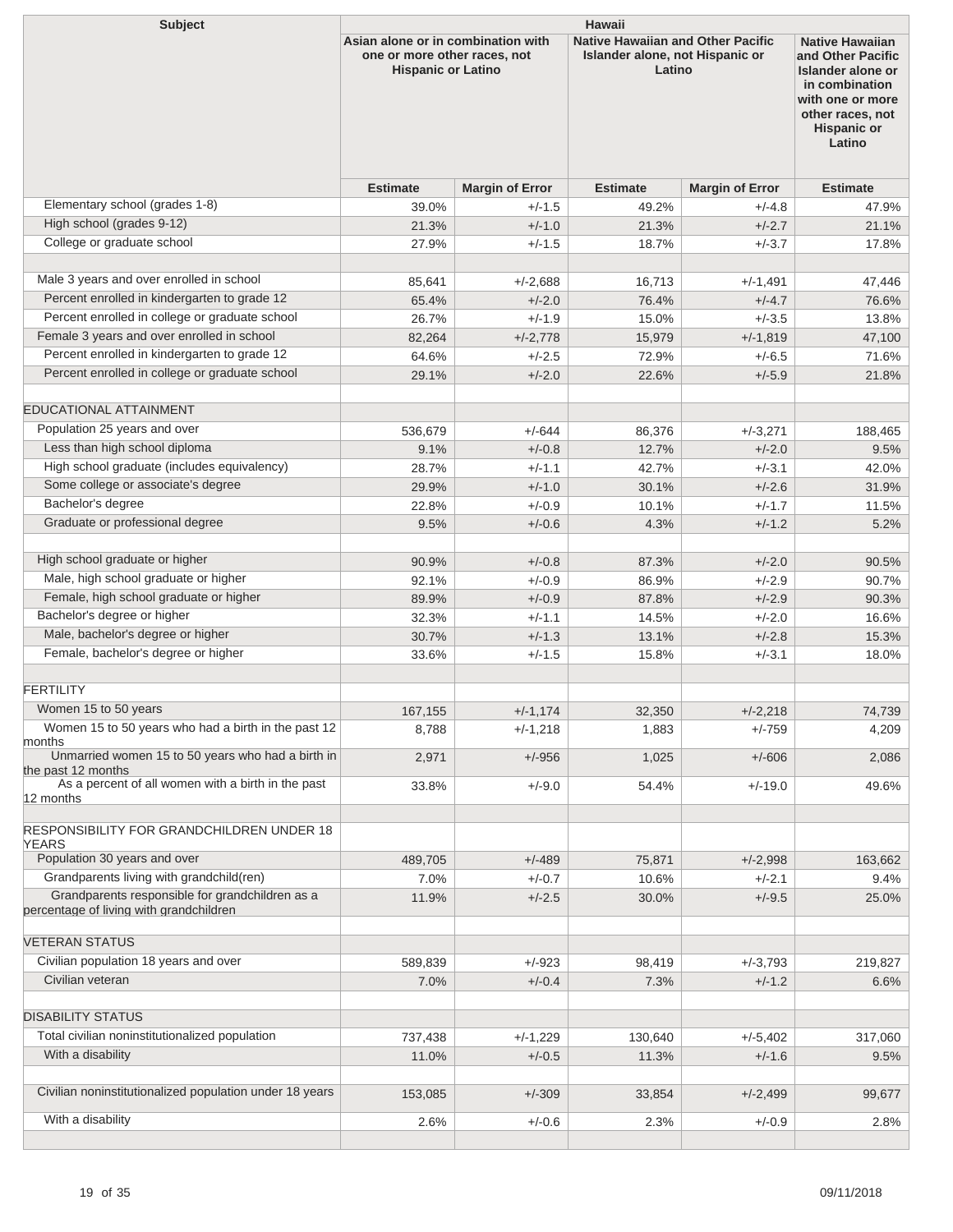| <b>Subject</b>                                                 | Hawaii                                                                                          |                        |                                                                                       |                        |                                                                                                                                                            |  |  |
|----------------------------------------------------------------|-------------------------------------------------------------------------------------------------|------------------------|---------------------------------------------------------------------------------------|------------------------|------------------------------------------------------------------------------------------------------------------------------------------------------------|--|--|
|                                                                | Asian alone or in combination with<br>one or more other races, not<br><b>Hispanic or Latino</b> |                        | <b>Native Hawaiian and Other Pacific</b><br>Islander alone, not Hispanic or<br>Latino |                        | <b>Native Hawaiian</b><br>and Other Pacific<br>Islander alone or<br>in combination<br>with one or more<br>other races, not<br><b>Hispanic or</b><br>Latino |  |  |
|                                                                | <b>Estimate</b>                                                                                 | <b>Margin of Error</b> | <b>Estimate</b>                                                                       | <b>Margin of Error</b> | <b>Estimate</b>                                                                                                                                            |  |  |
| Civilian noninstitutionalized population 18 to 64 years        | 434,297                                                                                         | $+/-1,166$             | 80,777                                                                                | $+/-3,557$             | 183,614                                                                                                                                                    |  |  |
| With a disability                                              | 5.7%                                                                                            | $+/-0.7$               | 9.6%                                                                                  | $+/-2.1$               | 8.7%                                                                                                                                                       |  |  |
|                                                                |                                                                                                 |                        |                                                                                       |                        |                                                                                                                                                            |  |  |
| Civilian noninstitutionalized population 65 years and<br>older | 150,056                                                                                         | $+/-488$               | 16,009                                                                                | $+/-1,090$             | 33,769                                                                                                                                                     |  |  |
| With a disability                                              | 34.7%                                                                                           | $+/-1.6$               | 38.8%                                                                                 | $+/-6.6$               | 33.9%                                                                                                                                                      |  |  |
|                                                                |                                                                                                 |                        |                                                                                       |                        |                                                                                                                                                            |  |  |
| <b>RESIDENCE 1 YEAR AGO</b>                                    |                                                                                                 |                        |                                                                                       |                        |                                                                                                                                                            |  |  |
| Population 1 year and over                                     | 739,083                                                                                         | $+/-1,378$             | 132,030                                                                               | $+/-5,307$             | 316,713                                                                                                                                                    |  |  |
| Same house                                                     | 91.5%                                                                                           | $+/-0.9$               | 89.2%                                                                                 | $+/-2.5$               | 90.3%                                                                                                                                                      |  |  |
| Different house in the U.S.                                    | 7.3%                                                                                            | $+/-0.8$               | 9.4%                                                                                  | $+/-2.4$               | 8.9%                                                                                                                                                       |  |  |
| Same county                                                    | 5.9%                                                                                            | $+/-0.7$               | 8.3%                                                                                  | $+/-2.3$               | 7.3%                                                                                                                                                       |  |  |
| Different county                                               | 1.5%                                                                                            | $+/-0.2$               | 1.1%                                                                                  | $+/-0.5$               | 1.6%                                                                                                                                                       |  |  |
| Same state                                                     | 0.3%                                                                                            | $+/-0.1$               | 0.4%                                                                                  | $+/-0.2$               | 0.5%                                                                                                                                                       |  |  |
| Different state                                                | 1.1%                                                                                            | $+/-0.2$               | 0.8%                                                                                  | $+/-0.4$               | 1.1%                                                                                                                                                       |  |  |
| Abroad                                                         | 1.2%                                                                                            | $+/-0.3$               | 1.4%                                                                                  | $+/-0.8$               | 0.7%                                                                                                                                                       |  |  |
| PLACE OF BIRTH, CITIZENSHIP STATUS AND YEAR<br>OF ENTRY        |                                                                                                 |                        |                                                                                       |                        |                                                                                                                                                            |  |  |
| <b>Native</b>                                                  | 535,343                                                                                         | $+/-9,405$             | 112,971                                                                               | $+/-4,943$             | 298,943                                                                                                                                                    |  |  |
| Male                                                           | 51.1%                                                                                           | $+/-0.5$               | 52.3%                                                                                 | $+/-1.6$               | 51.0%                                                                                                                                                      |  |  |
| Female                                                         | 48.9%                                                                                           | $+/-0.5$               | 47.7%                                                                                 | $+/-1.6$               | 49.0%                                                                                                                                                      |  |  |
| Foreign born                                                   | 211,081                                                                                         | $+/-9,413$             | 19,769                                                                                | $+/-3,761$             | 21,415                                                                                                                                                     |  |  |
| Male                                                           | 39.1%                                                                                           | $+/-1.2$               | 49.4%                                                                                 | $+/-4.9$               | 49.6%                                                                                                                                                      |  |  |
| Female                                                         | 60.9%                                                                                           | $+/-1.2$               | 50.6%                                                                                 | $+/-4.9$               | 50.4%                                                                                                                                                      |  |  |
|                                                                |                                                                                                 |                        |                                                                                       |                        |                                                                                                                                                            |  |  |
| Foreign born; naturalized U.S. citizen                         | 136,770                                                                                         | $+/-5,863$             | 4,390                                                                                 | $+/-1,425$             | 5,370                                                                                                                                                      |  |  |
| Male                                                           | 39.1%                                                                                           | $+/-1.6$               | 46.9%                                                                                 | $+/-10.7$              | 48.8%                                                                                                                                                      |  |  |
| Female                                                         | 60.9%                                                                                           | $+/-1.6$               | 53.1%                                                                                 | $+/-10.7$              | 51.2%                                                                                                                                                      |  |  |
|                                                                |                                                                                                 |                        |                                                                                       |                        |                                                                                                                                                            |  |  |
| Foreign born; not a U.S. citizen                               | 74,311                                                                                          | $+/-7,437$             | 15,379                                                                                | $+/-3,803$             | 16,045                                                                                                                                                     |  |  |
| Male                                                           | 39.1%                                                                                           | $+/-2.8$               | 50.1%                                                                                 | $+/-5.9$               | 49.9%                                                                                                                                                      |  |  |
| Female                                                         | 60.9%                                                                                           | $+/-2.8$               | 49.9%                                                                                 | $+/-5.9$               | 50.1%                                                                                                                                                      |  |  |
| Population born outside the United States                      | 211,081                                                                                         | $+/-9,413$             | 19,769                                                                                | $+/-3,761$             | 21,415                                                                                                                                                     |  |  |
| Entered 2010 or later                                          | 19.1%                                                                                           | $+/-2.6$               | 24.1%                                                                                 | $+/-6.5$               | 23.4%                                                                                                                                                      |  |  |
| Entered 2000 to 2009                                           | 18.9%                                                                                           | $+/-1.9$               | 37.3%                                                                                 | $+/-6.7$               | 36.0%                                                                                                                                                      |  |  |
| Entered before 2000                                            | 62.0%                                                                                           | $+/-2.8$               | 38.6%                                                                                 | $+/-9.5$               | 40.6%                                                                                                                                                      |  |  |
|                                                                |                                                                                                 |                        |                                                                                       |                        |                                                                                                                                                            |  |  |
| WORLD REGION OF BIRTH OF FOREIGN BORN                          |                                                                                                 |                        |                                                                                       |                        |                                                                                                                                                            |  |  |
| Foreign-born population excluding population born at<br>sea    | 211,081                                                                                         | $+/-9,413$             | 19,769                                                                                | $+/-3,761$             | 21,415                                                                                                                                                     |  |  |
| Europe                                                         | 0.4%                                                                                            | $+/-0.2$               | N                                                                                     | Ν                      | N                                                                                                                                                          |  |  |
| Asia                                                           | 98.6%                                                                                           | $+/-0.4$               | $\mathsf{N}$                                                                          | N                      | ${\sf N}$                                                                                                                                                  |  |  |
| Africa                                                         | 0.0%                                                                                            | $+/-0.1$               | N                                                                                     | Ν                      | N                                                                                                                                                          |  |  |
| Oceania                                                        | 0.5%                                                                                            | $+/-0.2$               | $\mathsf{N}$                                                                          | N                      | ${\sf N}$                                                                                                                                                  |  |  |
| Latin America                                                  | 0.2%                                                                                            | $+/-0.2$               | $\mathsf{N}$                                                                          | Ν                      | N                                                                                                                                                          |  |  |
| Northern America                                               | 0.3%                                                                                            | $+/-0.2$               | $\mathsf{N}$                                                                          | Ν                      | ${\sf N}$                                                                                                                                                  |  |  |
| LANGUAGE SPOKEN AT HOME AND ABILITY TO                         |                                                                                                 |                        |                                                                                       |                        |                                                                                                                                                            |  |  |
| <b>SPEAK ENGLISH</b><br>Population 5 years and over            |                                                                                                 |                        |                                                                                       |                        |                                                                                                                                                            |  |  |
|                                                                | 704,901                                                                                         | $+/-535$               | 124,465                                                                               | $+/-4,965$             | 294,613                                                                                                                                                    |  |  |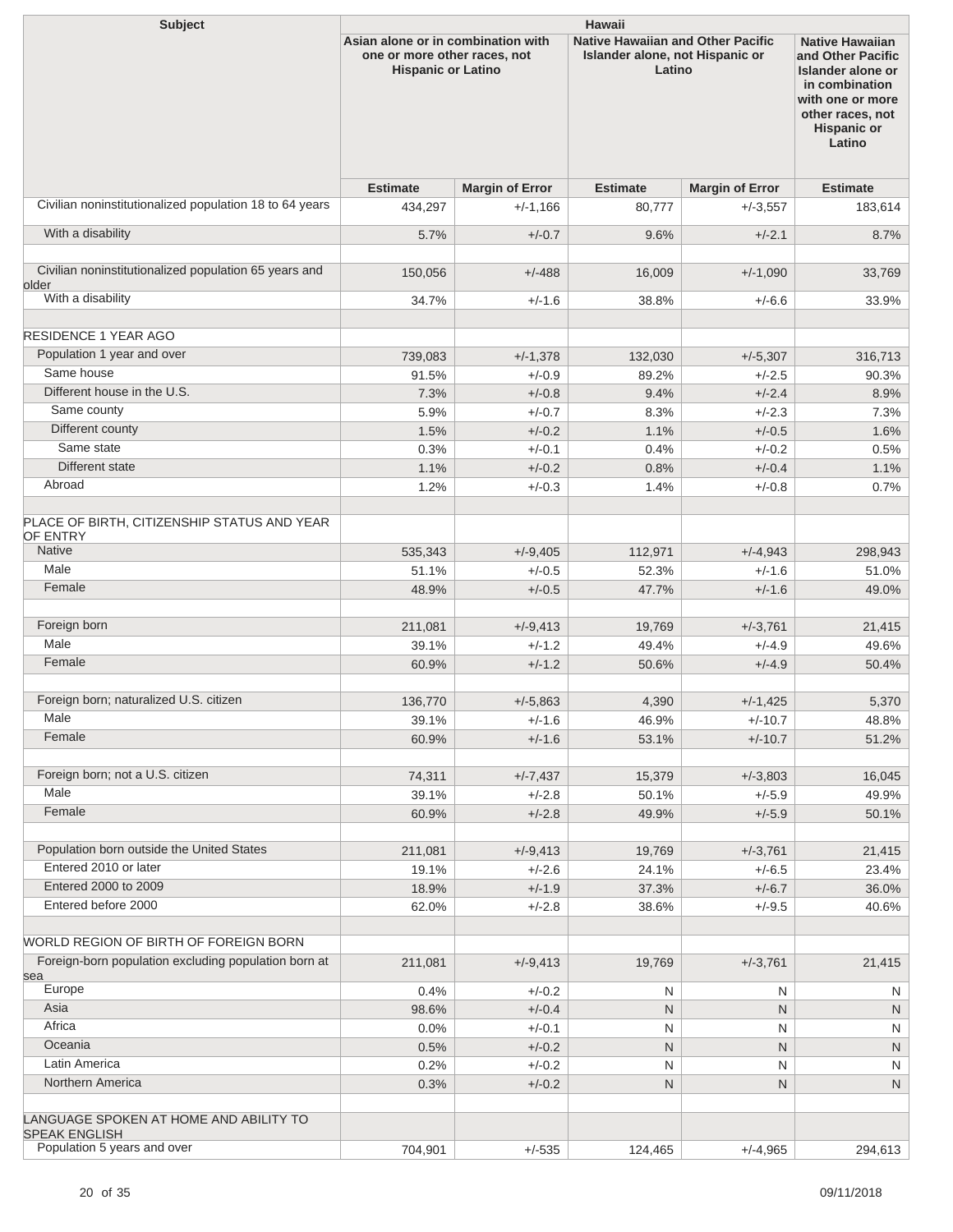| <b>Subject</b>                                                 | <b>Hawaii</b>                                                                                   |                        |                                                                                       |                        |                                                                                                                                                            |  |  |
|----------------------------------------------------------------|-------------------------------------------------------------------------------------------------|------------------------|---------------------------------------------------------------------------------------|------------------------|------------------------------------------------------------------------------------------------------------------------------------------------------------|--|--|
|                                                                | Asian alone or in combination with<br>one or more other races, not<br><b>Hispanic or Latino</b> |                        | <b>Native Hawaiian and Other Pacific</b><br>Islander alone, not Hispanic or<br>Latino |                        | <b>Native Hawaiian</b><br>and Other Pacific<br>Islander alone or<br>in combination<br>with one or more<br>other races, not<br><b>Hispanic or</b><br>Latino |  |  |
|                                                                | <b>Estimate</b>                                                                                 | <b>Margin of Error</b> | <b>Estimate</b>                                                                       | <b>Margin of Error</b> | <b>Estimate</b>                                                                                                                                            |  |  |
| English only                                                   | 65.7%                                                                                           | $+/-1.6$               | 67.3%                                                                                 | $+/-3.5$               | 80.9%                                                                                                                                                      |  |  |
| Language other than English                                    | 34.3%                                                                                           | $+/-1.6$               | 32.7%                                                                                 | $+/-3.5$               | 19.1%                                                                                                                                                      |  |  |
| Speak English less than "very well"                            | 17.4%                                                                                           | $+/-1.1$               | 12.9%                                                                                 | $+/-2.7$               | 6.3%                                                                                                                                                       |  |  |
|                                                                |                                                                                                 |                        |                                                                                       |                        |                                                                                                                                                            |  |  |
| <b>EMPLOYMENT STATUS</b>                                       |                                                                                                 |                        |                                                                                       |                        |                                                                                                                                                            |  |  |
| Population 16 years and over<br>In labor force                 | 611,535                                                                                         | $+/-1,267$             | 102,155                                                                               | $+/-3.976$             | 230,718                                                                                                                                                    |  |  |
| Civilian labor force                                           | 64.1%                                                                                           | $+/-0.8$               | 62.4%                                                                                 | $+/-2.6$               | 66.9%                                                                                                                                                      |  |  |
| Employed                                                       | 63.5%                                                                                           | $+/-0.8$               | 61.9%                                                                                 | $+/-2.5$               | 66.5%                                                                                                                                                      |  |  |
| Unemployed                                                     | 61.6%                                                                                           | $+/-0.9$               | 58.3%                                                                                 | $+/-2.6$               | 62.9%                                                                                                                                                      |  |  |
| <b>Unemployment Rate</b>                                       | 2.0%                                                                                            | $+/-0.3$               | 3.7%                                                                                  | $+/-1.0$               | $3.6\%$                                                                                                                                                    |  |  |
| <b>Armed Forces</b>                                            | 3.1%                                                                                            | $+/-0.5$               | 5.9%                                                                                  | $+/-1.6$<br>$+/-0.3$   | 5.3%                                                                                                                                                       |  |  |
| Not in labor force                                             | 0.6%                                                                                            | $+/-0.1$               | 0.5%                                                                                  |                        | 0.4%                                                                                                                                                       |  |  |
|                                                                | 35.9%                                                                                           | $+/-0.8$               | 37.6%                                                                                 | $+/-2.6$               | 33.1%                                                                                                                                                      |  |  |
| Females 16 years and over                                      | 325,572                                                                                         | $+/-886$               | 49,756                                                                                | $+/-2,649$             | 112,926                                                                                                                                                    |  |  |
| In labor force                                                 | 60.3%                                                                                           | $+/-1.0$               | 57.5%                                                                                 | $+/-3.5$               | 61.8%                                                                                                                                                      |  |  |
| Civilian labor force                                           | 60.1%                                                                                           | $+/-1.0$               | 57.3%                                                                                 | $+/-3.5$               | 61.7%                                                                                                                                                      |  |  |
| Employed                                                       | 58.4%                                                                                           | $+/-1.1$               | 54.7%                                                                                 | $+/-3.6$               | 59.0%                                                                                                                                                      |  |  |
| Unemployed                                                     | 1.8%                                                                                            | $+/-0.4$               | 2.6%                                                                                  | $+/-1.1$               | 2.7%                                                                                                                                                       |  |  |
| <b>Unemployment Rate</b>                                       | 2.9%                                                                                            | $+/-0.7$               | 4.5%                                                                                  | $+/-1.9$               | 4.3%                                                                                                                                                       |  |  |
|                                                                |                                                                                                 |                        |                                                                                       |                        |                                                                                                                                                            |  |  |
| <b>COMMUTING TO WORK</b>                                       |                                                                                                 |                        |                                                                                       |                        |                                                                                                                                                            |  |  |
| Workers 16 years and over                                      | 369,482                                                                                         | $+/-5,107$             | 58,450                                                                                | $+/-3.732$             | 141,907                                                                                                                                                    |  |  |
| Car, truck, or van - drove alone                               | 67.0%                                                                                           | $+/-1.6$               | 63.6%                                                                                 | $+/-4.0$               | 69.0%                                                                                                                                                      |  |  |
| Car, truck, or van - carpooled                                 | 14.7%                                                                                           | $+/-1.1$               | 15.9%                                                                                 | $+/-2.8$               | 15.0%                                                                                                                                                      |  |  |
| Public transportation (excluding taxicab)                      | 8.4%                                                                                            | $+/-0.8$               | 8.2%                                                                                  | $+/-2.2$               | $6.4\%$                                                                                                                                                    |  |  |
| Walked                                                         | 4.4%                                                                                            | $+/-0.6$               | 3.7%                                                                                  | $+/-1.6$               | 3.2%                                                                                                                                                       |  |  |
| Other means                                                    | 2.4%                                                                                            | $+/-0.4$               | 5.1%                                                                                  | $+/-1.6$               | 3.6%                                                                                                                                                       |  |  |
| Worked at home                                                 | 3.1%                                                                                            | $+/-0.5$               | 3.6%                                                                                  | $+/-1.4$               | 2.8%                                                                                                                                                       |  |  |
| Mean travel time to work (minutes)                             | 28.0                                                                                            | $+/-0.7$               | 29.3                                                                                  | $+/-2.1$               | 28.6                                                                                                                                                       |  |  |
|                                                                |                                                                                                 |                        |                                                                                       |                        |                                                                                                                                                            |  |  |
| <b>OCCUPATION</b>                                              |                                                                                                 |                        |                                                                                       |                        |                                                                                                                                                            |  |  |
| Civilian employed population 16 years and over                 | 376,536                                                                                         | $+/-5,469$             | 59,528                                                                                | $+/-3,782$             | 145,202                                                                                                                                                    |  |  |
| Management, business, science, and arts<br>occupations         | 32.8%                                                                                           | $+/-1.2$               | 19.8%                                                                                 | $+/-3.1$               | 22.8%                                                                                                                                                      |  |  |
| Service occupations                                            | 24.1%                                                                                           | $+/-1.4$               | 29.6%                                                                                 | $+/-3.4$               | 26.2%                                                                                                                                                      |  |  |
| Sales and office occupations                                   | 26.3%                                                                                           | $+/-1.3$               | 26.9%                                                                                 | $+/-2.7$               | 27.6%                                                                                                                                                      |  |  |
| Natural resources, construction, and maintenance               | 8.7%                                                                                            | $+/-0.8$               | 13.7%                                                                                 | $+/-2.6$               | 12.9%                                                                                                                                                      |  |  |
| occupations                                                    |                                                                                                 |                        |                                                                                       |                        |                                                                                                                                                            |  |  |
| Production, transportation, and material moving<br>occupations | 8.1%                                                                                            | $+/-0.6$               | 10.0%                                                                                 | $+/-1.6$               | 10.5%                                                                                                                                                      |  |  |
|                                                                |                                                                                                 |                        |                                                                                       |                        |                                                                                                                                                            |  |  |
| Male civilian employed population 16 years and over            | 186,529                                                                                         | $+/-3,925$             | 32,295                                                                                | $+/-2,484$             | 78,584                                                                                                                                                     |  |  |
| Management, business, science, and arts                        |                                                                                                 |                        |                                                                                       |                        |                                                                                                                                                            |  |  |
| occupations                                                    | 30.1%                                                                                           | $+/-1.8$               | 17.2%                                                                                 | $+/-3.7$               | 19.6%                                                                                                                                                      |  |  |
| Service occupations                                            | 25.0%                                                                                           | $+/-1.8$               | 32.2%                                                                                 | $+/-5.0$               | 28.7%                                                                                                                                                      |  |  |
| Sales and office occupations                                   | 16.3%                                                                                           | $+/-1.3$               | 12.4%                                                                                 | $+/-3.0$               | 13.9%                                                                                                                                                      |  |  |
| Natural resources, construction, and maintenance               | 16.7%                                                                                           | $+/-1.5$               | 23.3%                                                                                 | $+/-4.6$               | 22.6%                                                                                                                                                      |  |  |
| occupations<br>Production, transportation, and material moving | 11.9%                                                                                           | $+/-1.2$               | 14.9%                                                                                 | $+/-2.9$               | 15.2%                                                                                                                                                      |  |  |
| occupations                                                    |                                                                                                 |                        |                                                                                       |                        |                                                                                                                                                            |  |  |
|                                                                |                                                                                                 |                        |                                                                                       |                        |                                                                                                                                                            |  |  |
| Female civilian employed population 16 years and<br>over       | 190,007                                                                                         | $+/-3,544$             | 27,233                                                                                | $+/-2,426$             | 66,618                                                                                                                                                     |  |  |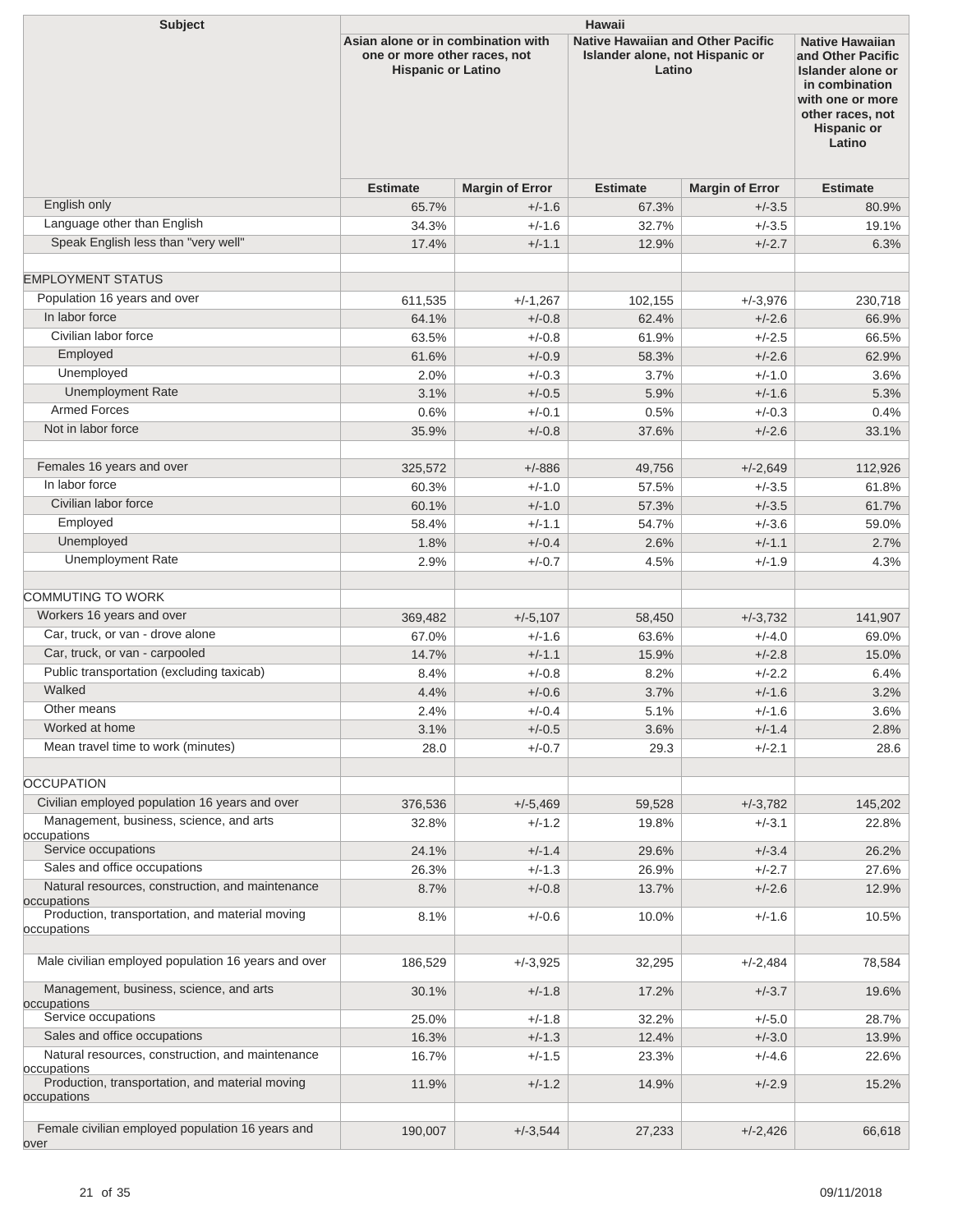| <b>Subject</b>                                                                                | <b>Hawaii</b>                                                                                   |                        |                                                                                       |                         |                                                                                                                                                            |  |  |
|-----------------------------------------------------------------------------------------------|-------------------------------------------------------------------------------------------------|------------------------|---------------------------------------------------------------------------------------|-------------------------|------------------------------------------------------------------------------------------------------------------------------------------------------------|--|--|
|                                                                                               | Asian alone or in combination with<br>one or more other races, not<br><b>Hispanic or Latino</b> |                        | <b>Native Hawaiian and Other Pacific</b><br>Islander alone, not Hispanic or<br>Latino |                         | <b>Native Hawaiian</b><br>and Other Pacific<br>Islander alone or<br>in combination<br>with one or more<br>other races, not<br><b>Hispanic or</b><br>Latino |  |  |
|                                                                                               | <b>Estimate</b>                                                                                 | <b>Margin of Error</b> | <b>Estimate</b>                                                                       | <b>Margin of Error</b>  | <b>Estimate</b>                                                                                                                                            |  |  |
| Management, business, science, and arts<br>occupations                                        | 35.5%                                                                                           | $+/-1.5$               | 22.8%                                                                                 | $+/-4.3$                | 26.6%                                                                                                                                                      |  |  |
| Service occupations                                                                           | 23.2%                                                                                           | $+/-1.6$               | 26.6%                                                                                 | $+/-4.5$                | 23.2%                                                                                                                                                      |  |  |
| Sales and office occupations                                                                  | 36.0%                                                                                           | $+/-1.8$               | 44.1%                                                                                 | $+/-4.6$                | 43.8%                                                                                                                                                      |  |  |
| Natural resources, construction, and maintenance                                              | 0.9%                                                                                            | $+/-0.4$               | 2.4%                                                                                  | $+/-1.5$                | 1.4%                                                                                                                                                       |  |  |
| occupations<br>Production, transportation, and material moving<br>occupations                 | 4.5%                                                                                            | $+/-0.7$               | 4.2%                                                                                  | $+/-1.6$                | 5.1%                                                                                                                                                       |  |  |
| <b>INDUSTRY</b>                                                                               |                                                                                                 |                        |                                                                                       |                         |                                                                                                                                                            |  |  |
| Civilian employed population 16 years and over                                                | 376.536                                                                                         | $+/-5,469$             | 59,528                                                                                | $+/-3.782$              | 145,202                                                                                                                                                    |  |  |
| Agriculture, forestry, fishing and hunting, and mining                                        | 1.4%                                                                                            | $+/-0.4$               | 2.8%                                                                                  | $+/-1.1$                | 1.9%                                                                                                                                                       |  |  |
| Construction                                                                                  | 6.5%                                                                                            | $+/-0.7$               | 9.4%                                                                                  | $+/-2.1$                | 9.5%                                                                                                                                                       |  |  |
| Manufacturing                                                                                 | 3.6%                                                                                            | $+/-0.6$               | 2.2%                                                                                  | $+/-0.8$                | 2.9%                                                                                                                                                       |  |  |
| Wholesale trade                                                                               | 2.3%                                                                                            | $+/-0.4$               | 2.2%                                                                                  | $+/-0.9$                | 2.5%                                                                                                                                                       |  |  |
| Retail trade                                                                                  | 12.1%                                                                                           | $+/-0.9$               | 11.9%                                                                                 | $+/-1.9$                | 12.3%                                                                                                                                                      |  |  |
| Transportation and warehousing, and utilities                                                 | 5.6%                                                                                            | $+/-0.7$               | 7.4%                                                                                  | $+/-1.7$                | 6.3%                                                                                                                                                       |  |  |
| Information                                                                                   | 1.3%                                                                                            | $+/-0.3$               | 1.9%                                                                                  | $+/-1.3$                | 1.6%                                                                                                                                                       |  |  |
| Finance and insurance, and real estate and rental<br>and leasing                              | 6.7%                                                                                            | $+/-0.6$               | 6.6%                                                                                  | $+/-2.2$                | 6.6%                                                                                                                                                       |  |  |
| Professional, scientific, and management, and<br>administrative and waste management services | 8.8%                                                                                            | $+/-0.6$               | 10.3%                                                                                 | $+/-2.3$                | 9.5%                                                                                                                                                       |  |  |
| Educational services, and health care and social                                              | 20.8%                                                                                           | $+/-1.1$               | 15.7%                                                                                 | $+/-2.4$                | 16.7%                                                                                                                                                      |  |  |
| assistance<br>Arts, entertainment, and recreation, and                                        | 18.0%                                                                                           | $+/-1.3$               | 17.9%                                                                                 | $+/-2.6$                | 16.8%                                                                                                                                                      |  |  |
| accommodation and food services<br>Other services (except public administration)              | 4.3%                                                                                            | $+/-0.6$               | 3.2%                                                                                  | $+/-1.3$                | 3.9%                                                                                                                                                       |  |  |
| Public administration                                                                         | 8.7%                                                                                            | $+/-0.8$               | 8.6%                                                                                  | $+/-1.9$                | 9.7%                                                                                                                                                       |  |  |
|                                                                                               |                                                                                                 |                        |                                                                                       |                         |                                                                                                                                                            |  |  |
| <b>CLASS OF WORKER</b>                                                                        |                                                                                                 |                        |                                                                                       |                         |                                                                                                                                                            |  |  |
| Civilian employed population 16 years and over                                                | 376,536                                                                                         | $+/-5,469$             | 59,528                                                                                | $+/-3,782$              | 145,202                                                                                                                                                    |  |  |
| Private wage and salary workers                                                               | 74.4%                                                                                           | $+/-1.1$               | 76.4%                                                                                 | $+/-3.1$                | 75.5%                                                                                                                                                      |  |  |
| Government workers                                                                            | 20.8%                                                                                           | $+/-1.1$               | 20.2%                                                                                 | $+/-2.7$                | 20.9%                                                                                                                                                      |  |  |
| Self-employed workers in own not incorporated<br>business                                     | 4.7%                                                                                            | $+/-0.6$               | 3.3%                                                                                  | $+/-1.1$                | 3.5%                                                                                                                                                       |  |  |
| Unpaid family workers                                                                         | 0.1%                                                                                            | $+/-0.1$               | 0.0%                                                                                  | $+/-0.1$                | 0.1%                                                                                                                                                       |  |  |
| INCOME IN THE PAST 12 MONTHS (IN 2017<br><b>INFLATION-ADJUSTED DOLLARS)</b>                   |                                                                                                 |                        |                                                                                       |                         |                                                                                                                                                            |  |  |
| Households                                                                                    | 219,509                                                                                         | $+/-4,062$             | 36,129                                                                                | $+/-2,545$              | 77,745                                                                                                                                                     |  |  |
| Median household income (dollars)                                                             | 83,315                                                                                          | $+/-2,750$             | 62,883                                                                                | $+/-5,721$              | 70,407                                                                                                                                                     |  |  |
| With earnings                                                                                 | 78.4%                                                                                           | $+/-1.3$               | 83.1%                                                                                 | $+/-3.0$                | 84.0%                                                                                                                                                      |  |  |
| Mean earnings (dollars)                                                                       | 100,397                                                                                         | $+/-2,905$             | 80,258                                                                                | $+/-10,281$             | 86,673                                                                                                                                                     |  |  |
| With Social Security income                                                                   | 42.5%                                                                                           | $+/-1.1$               | 33.2%                                                                                 | $+/-3.5$                | 32.6%                                                                                                                                                      |  |  |
| Mean Social Security income (dollars)                                                         | 19,170                                                                                          | $+/-448$               | 17,165                                                                                | $+/-1,309$              | 17,613                                                                                                                                                     |  |  |
| With Supplemental Security Income                                                             | 4.0%                                                                                            | $+/-0.6$               | 8.2%                                                                                  | $+/-2.5$                | 6.8%                                                                                                                                                       |  |  |
| Mean Supplemental Security Income (dollars)                                                   | 8,681                                                                                           | +/-1,024               | 9,022                                                                                 | $+/-1,183$              | 9,527                                                                                                                                                      |  |  |
| With cash public assistance income                                                            | 2.3%                                                                                            | $+/-0.4$               | 6.2%                                                                                  | $+/-1.7$                | 5.4%                                                                                                                                                       |  |  |
| Mean cash public assistance income (dollars)                                                  | 3,712                                                                                           | $+/-524$               | 3,637                                                                                 | $+/-849$                | 4,040                                                                                                                                                      |  |  |
| With retirement income                                                                        | 28.2%                                                                                           | $+/-1.2$               | 19.2%                                                                                 | $+/-3.4$                | 20.1%                                                                                                                                                      |  |  |
| Mean retirement income (dollars)<br>With Food Stamp/SNAP benefits                             | 30,772                                                                                          | $+/-2,561$             | 25,924                                                                                | $+/-3,758$              | 25,374                                                                                                                                                     |  |  |
| Families                                                                                      | 8.3%                                                                                            | $+/-1.0$               | 28.1%                                                                                 | $+/-4.2$                | 22.4%                                                                                                                                                      |  |  |
| Median family income (dollars)                                                                | 156,503                                                                                         | $+/-3,449$             | 29,156                                                                                | $+/-2,205$              | 60,439                                                                                                                                                     |  |  |
| Married-couple family                                                                         | 100,321                                                                                         | $+/-3,362$             | 66,867                                                                                | $+/-6,814$              | 75,804                                                                                                                                                     |  |  |
| Median income (dollars)                                                                       | 72.6%<br>111,204                                                                                | $+/-1.6$<br>$+/-3,759$ | 56.8%<br>83,042                                                                       | $+/-4.8$<br>$+/-10,814$ | 59.9%<br>93,194                                                                                                                                            |  |  |
| Male householder, no spouse present, family                                                   | 7.8%                                                                                            | $+/-1.0$               | 17.0%                                                                                 | $+/-3.6$                | 13.8%                                                                                                                                                      |  |  |
|                                                                                               |                                                                                                 |                        |                                                                                       |                         |                                                                                                                                                            |  |  |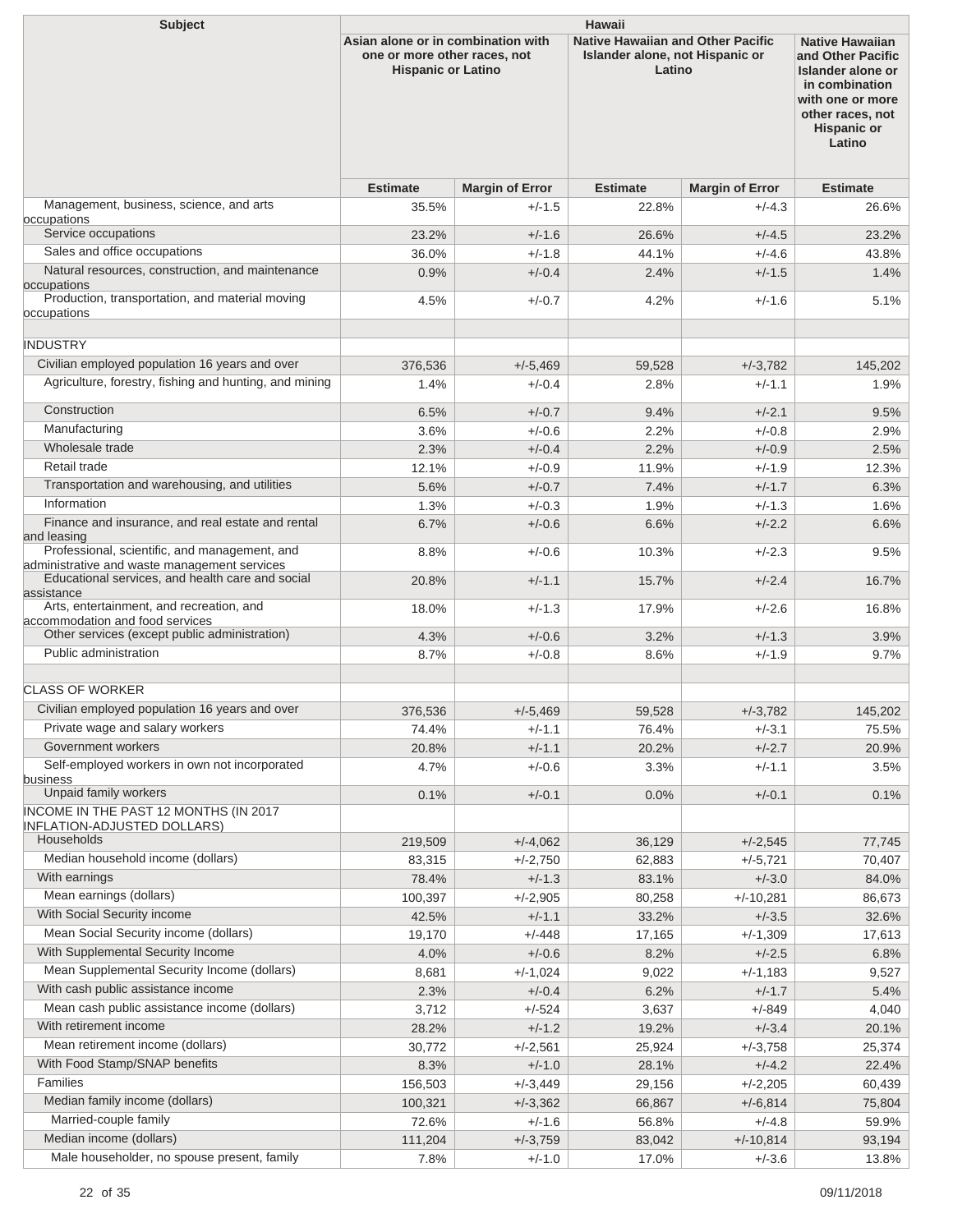| <b>Subject</b>                                                                 | <b>Hawaii</b>                                                                                   |                        |                                                                                       |                          |                                                                                                                                                                   |  |  |
|--------------------------------------------------------------------------------|-------------------------------------------------------------------------------------------------|------------------------|---------------------------------------------------------------------------------------|--------------------------|-------------------------------------------------------------------------------------------------------------------------------------------------------------------|--|--|
|                                                                                | Asian alone or in combination with<br>one or more other races, not<br><b>Hispanic or Latino</b> |                        | <b>Native Hawaiian and Other Pacific</b><br>Islander alone, not Hispanic or<br>Latino |                          | <b>Native Hawaiian</b><br>and Other Pacific<br><b>Islander alone or</b><br>in combination<br>with one or more<br>other races, not<br><b>Hispanic or</b><br>Latino |  |  |
|                                                                                | <b>Estimate</b>                                                                                 | <b>Margin of Error</b> | <b>Estimate</b>                                                                       | <b>Margin of Error</b>   | <b>Estimate</b>                                                                                                                                                   |  |  |
| Median income (dollars)                                                        | 80,777                                                                                          | $+/-7,809$             | 60,227                                                                                | $+/-11,453$              | 59,705                                                                                                                                                            |  |  |
| Female householder, no husband present, family                                 | 19.6%                                                                                           | $+/-1.4$               | 26.2%                                                                                 | $+/-4.2$                 | 26.3%                                                                                                                                                             |  |  |
| Median income (dollars)                                                        | 69,717                                                                                          | $+/-7,690$             | 37,189                                                                                | $+/-10,412$              | 44,727                                                                                                                                                            |  |  |
| Individuals                                                                    | 746,424                                                                                         | $+/-600$               | 132,740                                                                               | $+/-5,282$               | 320,358                                                                                                                                                           |  |  |
| Per capita income (dollars)                                                    | 33,072                                                                                          | $+/-752$               | 23,267                                                                                | $+/-1,695$               | 24,355                                                                                                                                                            |  |  |
| With earnings for full-time, year-round workers:                               |                                                                                                 |                        |                                                                                       |                          |                                                                                                                                                                   |  |  |
| Male                                                                           | 146,625                                                                                         | $+/-4,874$             | 24,947                                                                                | $+/-2,332$               | 60,548                                                                                                                                                            |  |  |
| Female                                                                         | 136,683                                                                                         | $+/-4.031$             | 19,400                                                                                | $+/-1,916$               | 47,303                                                                                                                                                            |  |  |
| Mean earnings (dollars) for full-time, year-round                              |                                                                                                 |                        |                                                                                       |                          |                                                                                                                                                                   |  |  |
| workers:<br>Male                                                               |                                                                                                 |                        |                                                                                       |                          |                                                                                                                                                                   |  |  |
| Female                                                                         | 64,228                                                                                          | $+/-1,880$             | 55,263                                                                                | $+/-6,033$<br>$+/-3.222$ | 56,727                                                                                                                                                            |  |  |
| Median earnings (dollars) full-time, year-round<br>workers:                    | 49,716                                                                                          | $+/-1,644$             | 39,748                                                                                |                          | 43,316                                                                                                                                                            |  |  |
| Male                                                                           | 51,296                                                                                          | $+/-926$               | 42,439                                                                                | $+/-3,317$               | 46,411                                                                                                                                                            |  |  |
| Female                                                                         | 41,244                                                                                          | $+/-533$               | 36,277                                                                                | $+/-1,993$               | 37,998                                                                                                                                                            |  |  |
| <b>HEALTH INSURANCE COVERAGE</b>                                               |                                                                                                 |                        |                                                                                       |                          |                                                                                                                                                                   |  |  |
| Civilian noninstitutionalized population                                       | 737,438                                                                                         | $+/-1,229$             | 130,640                                                                               | $+/-5,402$               | 317,060                                                                                                                                                           |  |  |
| With private health insurance                                                  | 81.0%                                                                                           | $+/-1.0$               | 59.9%                                                                                 | $+/-3.5$                 | 69.1%                                                                                                                                                             |  |  |
| With public coverage                                                           | 32.9%                                                                                           | $+/-0.8$               | 46.7%                                                                                 | $+/-2.9$                 | 39.0%                                                                                                                                                             |  |  |
| No health insurance coverage                                                   | 3.2%                                                                                            | $+/-0.4$               | 6.1%                                                                                  | $+/-1.2$                 | 4.4%                                                                                                                                                              |  |  |
| POVERTY RATES FOR FAMILIES AND PEOPLE FOR<br>WHOM POVERTY STATUS IS DETERMINED |                                                                                                 |                        |                                                                                       |                          |                                                                                                                                                                   |  |  |
| All families                                                                   | 5.5%                                                                                            | $+/-0.9$               | 15.6%                                                                                 | $+/-3.9$                 | 11.8%                                                                                                                                                             |  |  |
| With related children of the householder under 18<br>years                     | 5.8%                                                                                            | $+/-1.3$               | 22.8%                                                                                 | $+/-6.4$                 | 16.2%                                                                                                                                                             |  |  |
| With related children of the householder under 5<br>years only                 | 7.5%                                                                                            | $+/-4.0$               | 33.8%                                                                                 | $+/-19.5$                | 22.3%                                                                                                                                                             |  |  |
| Married-couple family                                                          | 3.1%                                                                                            | $+/-0.7$               | 10.5%                                                                                 | $+/-4.0$                 | 7.0%                                                                                                                                                              |  |  |
| With related children of the householder under 18<br>years                     | 1.8%                                                                                            | $+/-0.8$               | 15.5%                                                                                 | $+/-6.5$                 | 9.1%                                                                                                                                                              |  |  |
| With related children of the householder under 5                               | N                                                                                               | N                      | N                                                                                     | N                        | N                                                                                                                                                                 |  |  |
| years only<br>Female householder, no husband present, family                   | 13.8%                                                                                           | $+/-3.2$               | 33.9%                                                                                 | $+/-9.2$                 | 25.2%                                                                                                                                                             |  |  |
| With related children of the householder under 18                              | 18.3%                                                                                           | $+/-4.7$               | 43.1%                                                                                 | $+/-12.1$                | 31.6%                                                                                                                                                             |  |  |
| years<br>With related children of the householder under 5                      | 23.9%                                                                                           | $+/-17.4$              | 62.9%                                                                                 | $+/-32.8$                | 48.7%                                                                                                                                                             |  |  |
| years only<br>All people                                                       |                                                                                                 | $+/-0.7$               | 20.0%                                                                                 |                          |                                                                                                                                                                   |  |  |
| Under 18 years                                                                 | 6.4%                                                                                            | $+/-1.3$               | 29.2%                                                                                 | $+/-3.8$<br>$+/-9.1$     | 13.2%<br>16.2%                                                                                                                                                    |  |  |
| Related children of the householder under 18 years                             | 6.1%<br>5.6%                                                                                    | $+/-1.3$               | 29.1%                                                                                 | $+/-9.1$                 | 15.7%                                                                                                                                                             |  |  |
| Related children of the householder under 5 years                              | 6.8%                                                                                            | $+/-2.2$               | 25.0%                                                                                 | $+/-15.1$                | 17.6%                                                                                                                                                             |  |  |
| Related children of the householder 5 to 17 years                              | 5.1%                                                                                            | $+/-1.3$               | 30.4%                                                                                 | $+/-9.5$                 | 15.0%                                                                                                                                                             |  |  |
| 18 years and over                                                              | 6.5%                                                                                            | $+/-0.6$               | 16.8%                                                                                 | $+/-2.6$                 | 11.9%                                                                                                                                                             |  |  |
| 18 to 64 years                                                                 | 5.4%                                                                                            | $+/-0.7$               | 17.9%                                                                                 | $+/-3.0$                 | 12.1%                                                                                                                                                             |  |  |
| 65 years and over                                                              | 9.4%                                                                                            | $+/-1.2$               | 11.7%                                                                                 | $+/-3.8$                 | 10.9%                                                                                                                                                             |  |  |
| People in families                                                             | 4.2%                                                                                            | $+/-0.6$               | 17.0%                                                                                 | $+/-4.2$                 | 10.6%                                                                                                                                                             |  |  |
| Unrelated individuals 15 years and over                                        | 20.1%                                                                                           | $+/-2.1$               | 39.8%                                                                                 | $+/-6.0$                 | 31.3%                                                                                                                                                             |  |  |
| <b>HOUSING TENURE</b>                                                          |                                                                                                 |                        |                                                                                       |                          |                                                                                                                                                                   |  |  |
| Occupied housing units                                                         | 219,509                                                                                         | $+/-4,062$             | 36,129                                                                                | $+/-2,545$               | 77,745                                                                                                                                                            |  |  |
| Owner-occupied housing units                                                   | 69.2%                                                                                           | $+/-1.5$               | 45.5%                                                                                 | $+/-4.8$                 | 50.4%                                                                                                                                                             |  |  |
| Renter-occupied housing units                                                  | 30.8%                                                                                           | $+/-1.5$               | 54.5%                                                                                 | $+/-4.8$                 | 49.6%                                                                                                                                                             |  |  |
| Average household size of owner-occupied unit                                  | 3.42                                                                                            | $+/-0.08$              | 3.80                                                                                  | $+/-0.24$                | 3.80                                                                                                                                                              |  |  |
| Average household size of renter-occupied unit                                 | 2.75                                                                                            | $+/-0.11$              | $3.57\,$                                                                              | $+/-0.28$                | 3.42                                                                                                                                                              |  |  |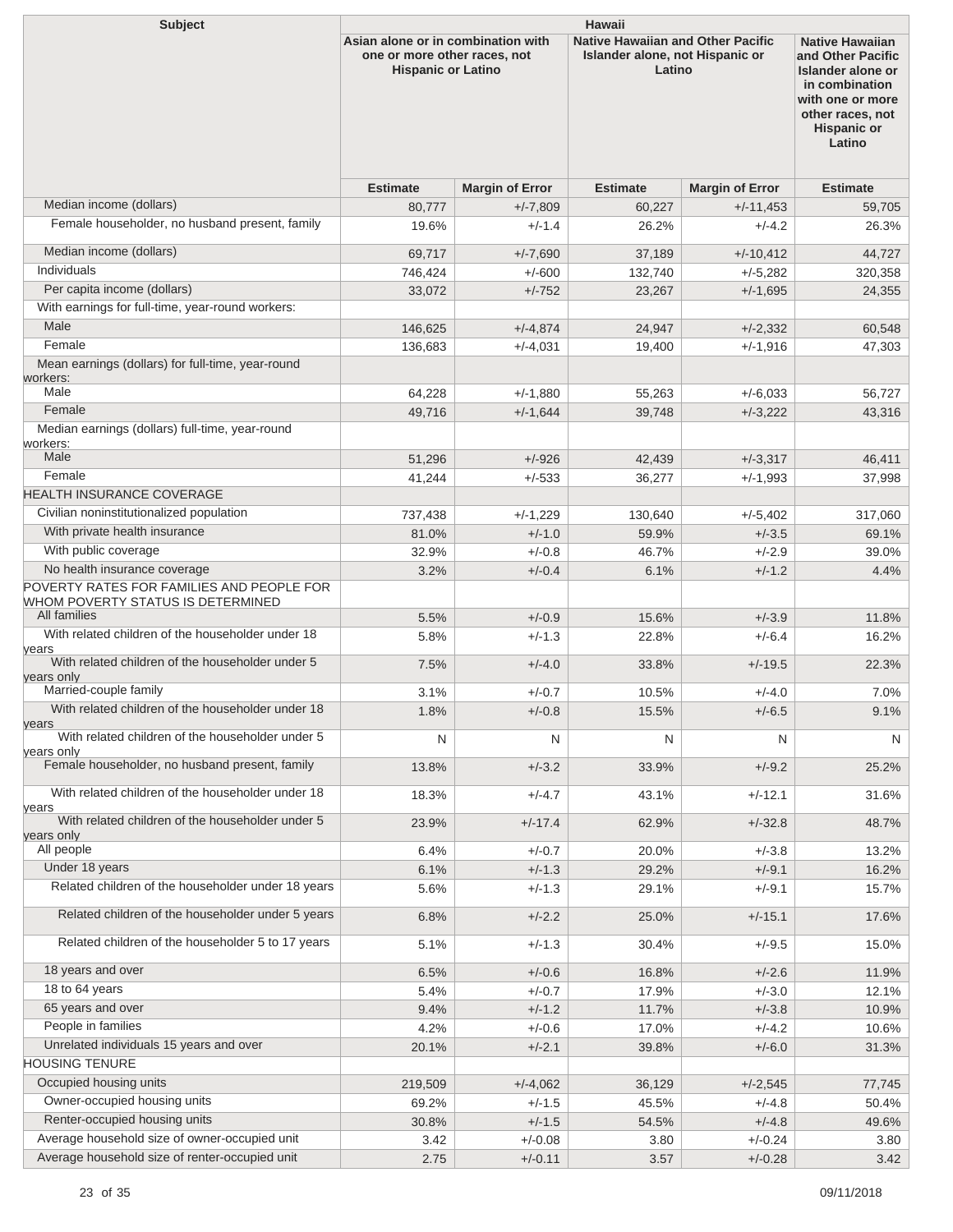| <b>Subject</b>                                                                                                                  | <b>Hawaii</b>                                                                                   |                        |                                                                                       |                        |                                                                                                                                                            |  |
|---------------------------------------------------------------------------------------------------------------------------------|-------------------------------------------------------------------------------------------------|------------------------|---------------------------------------------------------------------------------------|------------------------|------------------------------------------------------------------------------------------------------------------------------------------------------------|--|
|                                                                                                                                 | Asian alone or in combination with<br>one or more other races, not<br><b>Hispanic or Latino</b> |                        | <b>Native Hawaiian and Other Pacific</b><br>Islander alone, not Hispanic or<br>Latino |                        | <b>Native Hawaiian</b><br>and Other Pacific<br>Islander alone or<br>in combination<br>with one or more<br>other races, not<br><b>Hispanic or</b><br>Latino |  |
|                                                                                                                                 | <b>Estimate</b>                                                                                 | <b>Margin of Error</b> | <b>Estimate</b>                                                                       | <b>Margin of Error</b> | <b>Estimate</b>                                                                                                                                            |  |
| UNITS IN STRUCTURE                                                                                                              |                                                                                                 |                        |                                                                                       |                        |                                                                                                                                                            |  |
| Occupied housing units                                                                                                          | 219,509                                                                                         | $+/-4,062$             | 36,129                                                                                | $+/-2,545$             | 77,745                                                                                                                                                     |  |
| 1-unit, detached or attached                                                                                                    | 64.9%                                                                                           | $+/-1.4$               | 64.1%                                                                                 | $+/-4.5$               | 66.4%                                                                                                                                                      |  |
| 2 to 4 units                                                                                                                    | 5.5%                                                                                            | $+/-0.8$               | 6.5%                                                                                  | $+/-2.0$               | 7.1%                                                                                                                                                       |  |
| 5 or more units                                                                                                                 | 29.2%                                                                                           | $+/-1.2$               | 29.1%                                                                                 | $+/-4.4$               | 25.9%                                                                                                                                                      |  |
| Mobile home, boat, RV, van, etc.                                                                                                | 0.3%                                                                                            | $+/-0.2$               | 0.3%                                                                                  | $+/-0.3$               | 0.6%                                                                                                                                                       |  |
| <b>YEAR STRUCTURE BUILT</b>                                                                                                     |                                                                                                 |                        |                                                                                       |                        |                                                                                                                                                            |  |
| Occupied housing units                                                                                                          | 219,509                                                                                         | $+/-4,062$             | 36,129                                                                                | $+/-2,545$             | 77,745                                                                                                                                                     |  |
| Built 2014 or later                                                                                                             | 1.6%                                                                                            | $+/-0.4$               | 1.3%                                                                                  | $+/-1.2$               | 1.2%                                                                                                                                                       |  |
| Built 2010 to 2013                                                                                                              | 1.8%                                                                                            | $+/-0.4$               | 2.9%                                                                                  | $+/-1.4$               | 3.8%                                                                                                                                                       |  |
| Built 2000 to 2009                                                                                                              | 9.8%                                                                                            | $+/-0.8$               | 10.0%                                                                                 | $+/-2.2$               | 10.0%                                                                                                                                                      |  |
| Built 1980 to 1999                                                                                                              | 28.4%                                                                                           | $+/-1.4$               | 29.9%                                                                                 | $+/-3.5$               | 30.4%                                                                                                                                                      |  |
| Built 1960 to 1979                                                                                                              | 40.4%                                                                                           | $+/-1.6$               | 39.6%                                                                                 | $+/-4.5$               | 36.7%                                                                                                                                                      |  |
| Built 1940 to 1959                                                                                                              | 14.7%                                                                                           | $+/-1.1$               | 14.1%                                                                                 | $+/-3.3$               | 14.7%                                                                                                                                                      |  |
| Built 1939 or earlier                                                                                                           | 3.4%                                                                                            | $+/-0.5$               | 2.3%                                                                                  | $+/-1.1$               | 3.2%                                                                                                                                                       |  |
| <b>VEHICLES AVAILABLE</b>                                                                                                       |                                                                                                 |                        |                                                                                       |                        |                                                                                                                                                            |  |
| Occupied housing units                                                                                                          | 219,509                                                                                         | $+/-4,062$             | 36,129                                                                                | $+/-2,545$             | 77,745                                                                                                                                                     |  |
| None                                                                                                                            | 8.6%                                                                                            | $+/-0.8$               | 8.8%                                                                                  | $+/-2.5$               | 7.9%                                                                                                                                                       |  |
| 1 or more                                                                                                                       | 91.4%                                                                                           | $+/-0.8$               | 91.2%                                                                                 | $+/-2.5$               | 92.1%                                                                                                                                                      |  |
| <b>HOUSE HEATING FUEL</b>                                                                                                       |                                                                                                 |                        |                                                                                       |                        |                                                                                                                                                            |  |
| Occupied housing units                                                                                                          | 219,509                                                                                         | $+/-4,062$             | 36,129                                                                                | $+/-2,545$             | 77,745                                                                                                                                                     |  |
| Gas                                                                                                                             | 4.1%                                                                                            | $+/-0.6$               | 2.7%                                                                                  | $+/-1.0$               | 4.3%                                                                                                                                                       |  |
| Electricity                                                                                                                     | 35.2%                                                                                           | $+/-1.3$               | 23.2%                                                                                 | $+/-3.2$               | 26.0%                                                                                                                                                      |  |
| All other fuels                                                                                                                 | 4.4%                                                                                            | $+/-0.5$               | 2.4%                                                                                  | $+/-1.2$               | 3.7%                                                                                                                                                       |  |
| No fuel used                                                                                                                    | 56.3%                                                                                           | $+/-1.6$               | 71.7%                                                                                 | $+/-3.5$               | 66.0%                                                                                                                                                      |  |
| SELECTED CHARACTERISTICS                                                                                                        |                                                                                                 |                        |                                                                                       |                        |                                                                                                                                                            |  |
| Occupied housing units                                                                                                          | 219,509                                                                                         | $+/-4,062$             | 36,129                                                                                | $+/-2,545$             | 77,745                                                                                                                                                     |  |
| No telephone service available                                                                                                  | 0.9%                                                                                            | $+/-0.2$               | 3.0%                                                                                  | $+/-1.5$               | 2.0%                                                                                                                                                       |  |
| 1.01 or more occupants per room<br>SELECTED MONTHLY OWNER COSTS AS A<br>PERCENTAGE OF HOUSEHOLD INCOME IN THE<br>PAST 12 MONTHS | 10.1%                                                                                           | $+/-1.1$               | 19.6%                                                                                 | $+/-3.6$               | 16.6%                                                                                                                                                      |  |
| Housing units with a mortgage (excluding units where                                                                            | 96,157                                                                                          | $+/-3,610$             | 9,945                                                                                 | $+/-1,445$             | 27,049                                                                                                                                                     |  |
| SMOC cannot be computed)<br>Less than 30 percent                                                                                | 63.6%                                                                                           | $+/-2.4$               | 60.0%                                                                                 | $+/-7.6$               | 63.5%                                                                                                                                                      |  |
| 30 percent or more                                                                                                              | 36.4%                                                                                           | $+/-2.4$               | 40.0%                                                                                 | $+/-7.6$               | 36.5%                                                                                                                                                      |  |
| <b>OWNER CHARACTERISTICS</b>                                                                                                    |                                                                                                 |                        |                                                                                       |                        |                                                                                                                                                            |  |
| Owner-occupied housing units                                                                                                    | 151,916                                                                                         | $+/-4,152$             | 16,431                                                                                | $+/-1,897$             | 39,167                                                                                                                                                     |  |
| Median value (dollars)                                                                                                          | 628,700                                                                                         | $+/-10,409$            | 487,100                                                                               | $+/-35,148$            | 542,700                                                                                                                                                    |  |
| Median selected monthly owner costs with a                                                                                      | 2,336                                                                                           | $+/-51$                | 1,881                                                                                 | $+/-113$               | 2,090                                                                                                                                                      |  |
| mortgage (dollars)<br>Median selected monthly owner costs without a                                                             |                                                                                                 |                        |                                                                                       |                        |                                                                                                                                                            |  |
| mortgage (dollars)<br>GROSS RENT AS A PERCENTAGE OF HOUSEHOLD                                                                   | 498                                                                                             | $+/-19$                | 379                                                                                   | $+/-43$                | 410                                                                                                                                                        |  |
| <b>INCOME IN THE PAST 12 MONTHS</b><br>Occupied units paying rent (excluding units where<br><b>GRAPI</b> cannot be computed)    | 60,881                                                                                          | $+/-3,613$             | 17,986                                                                                | $+/-2,190$             | 35,624                                                                                                                                                     |  |
| Less than 30 percent                                                                                                            | 50.7%                                                                                           | $+/-3.4$               | 49.1%                                                                                 | $+/-6.6$               | 51.2%                                                                                                                                                      |  |
| 30 percent or more                                                                                                              | 49.3%                                                                                           | $+/-3.4$               | 50.9%                                                                                 | $+/-6.6$               | 48.8%                                                                                                                                                      |  |
| <b>GROSS RENT</b>                                                                                                               |                                                                                                 |                        |                                                                                       |                        |                                                                                                                                                            |  |
| Occupied units paying rent                                                                                                      | 62,012                                                                                          | $+/-3,491$             | 18,320                                                                                | $+/-2,242$             | 36,190                                                                                                                                                     |  |
| Median gross rent (dollars)<br>COMPUTERS AND INTERNET USE                                                                       | 1,291                                                                                           | $+/-56$                | 1,408                                                                                 | $+/-104$               | 1,372                                                                                                                                                      |  |
| Total households                                                                                                                |                                                                                                 |                        |                                                                                       |                        |                                                                                                                                                            |  |
| With a computer                                                                                                                 | 219,509<br>89.2%                                                                                | $+/-4,062$<br>$+/-1.0$ | 36,129<br>88.2%                                                                       | $+/-2,545$<br>$+/-2.9$ | 77,745<br>90.1%                                                                                                                                            |  |
|                                                                                                                                 |                                                                                                 |                        |                                                                                       |                        |                                                                                                                                                            |  |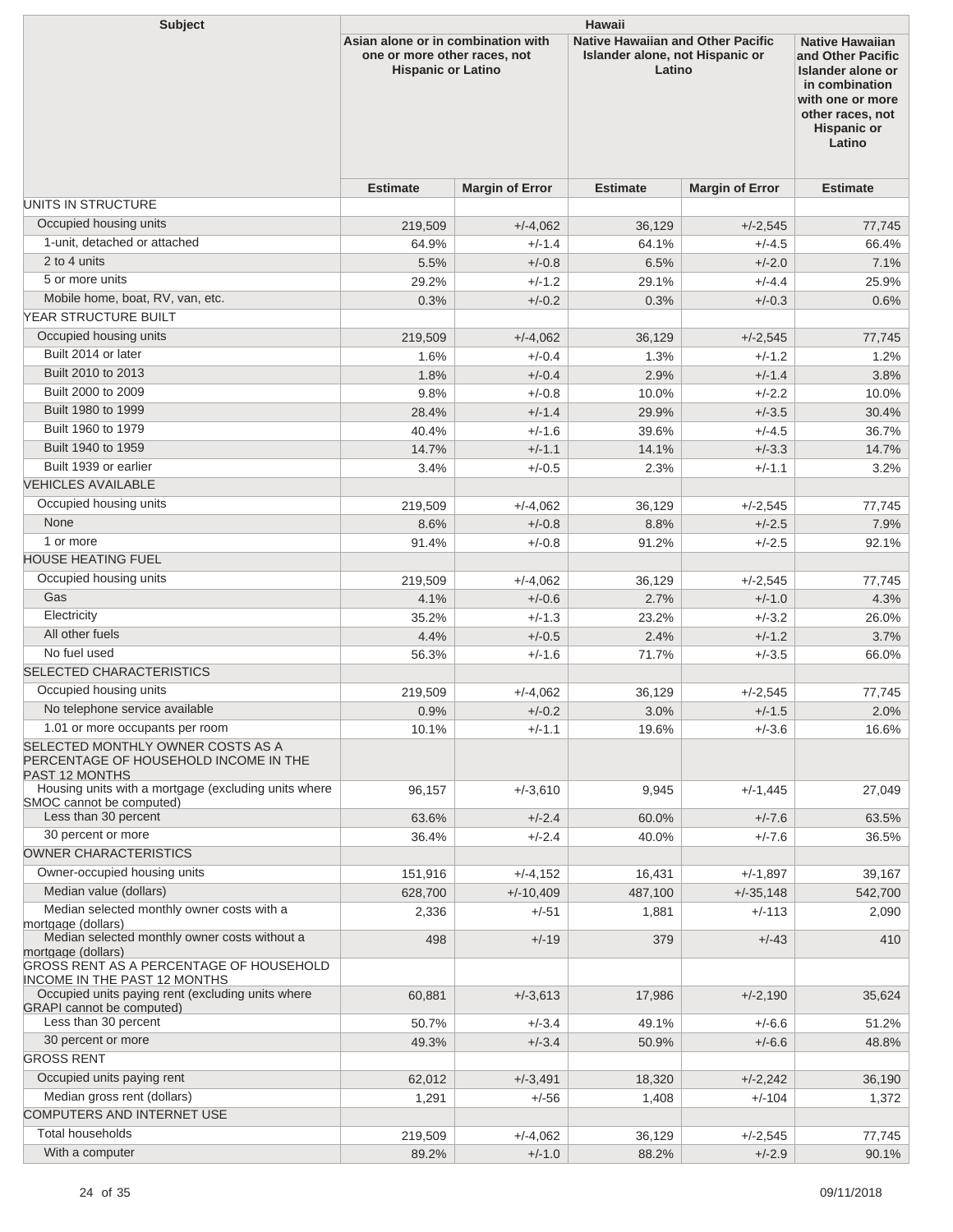| Subject                                | Hawaii                                                                                          |                        |                                                                                       |                        |                                                                                                                                                            |
|----------------------------------------|-------------------------------------------------------------------------------------------------|------------------------|---------------------------------------------------------------------------------------|------------------------|------------------------------------------------------------------------------------------------------------------------------------------------------------|
|                                        | Asian alone or in combination with<br>one or more other races, not<br><b>Hispanic or Latino</b> |                        | <b>Native Hawaiian and Other Pacific</b><br>Islander alone, not Hispanic or<br>Latino |                        | <b>Native Hawaiian</b><br>and Other Pacific<br>Islander alone or<br>in combination<br>with one or more<br>other races, not<br><b>Hispanic or</b><br>Latino |
|                                        | <b>Estimate</b>                                                                                 | <b>Margin of Error</b> | <b>Estimate</b>                                                                       | <b>Margin of Error</b> | <b>Estimate</b>                                                                                                                                            |
| With a broadband Internet subscription | 82.5%                                                                                           | $+/-1.2$               | 76.8%                                                                                 | $+/-3.8$               | 80.3%                                                                                                                                                      |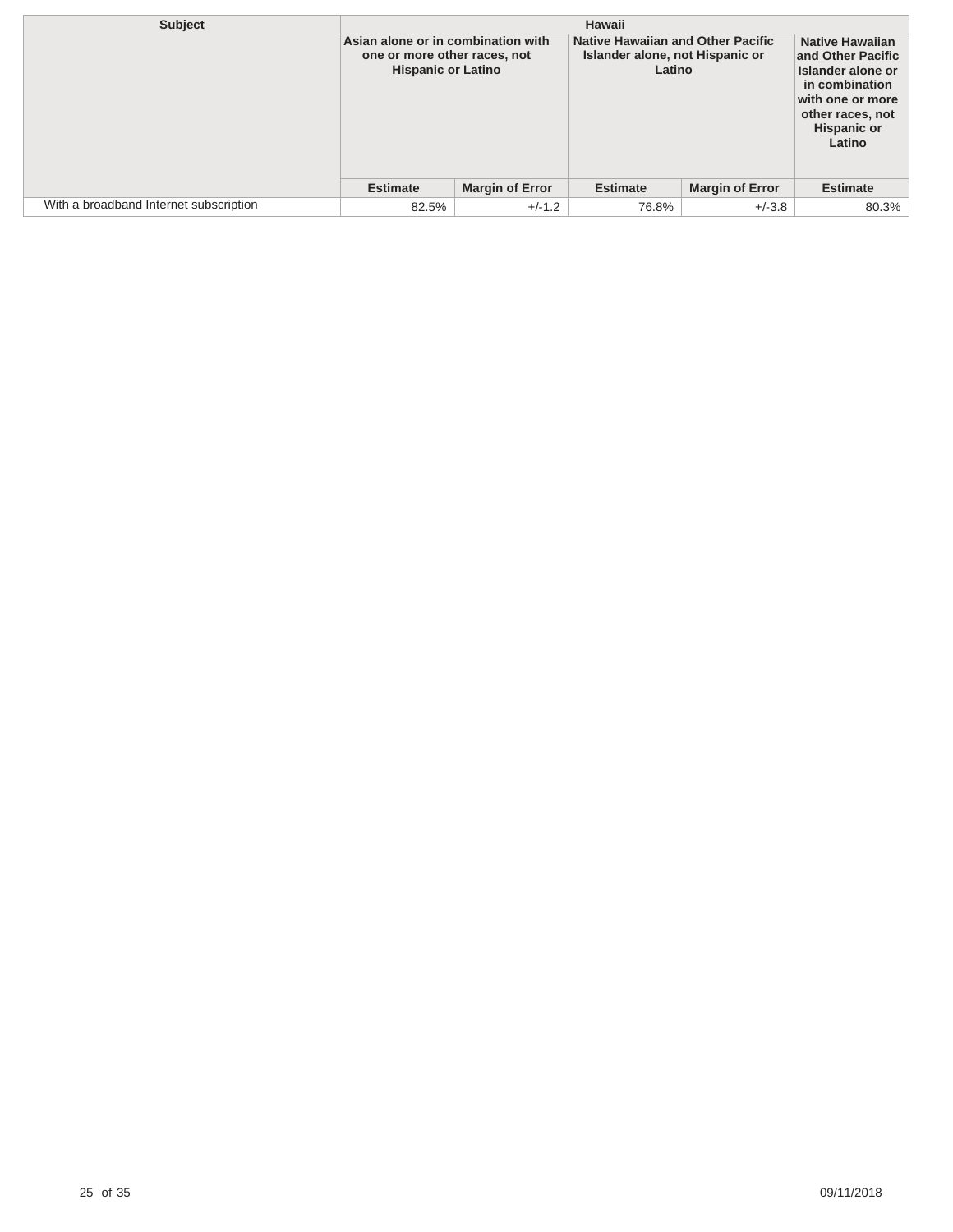| <b>Subject</b>                 | Hawaii                                                                                                                                                                                                     |                 |                        |  |
|--------------------------------|------------------------------------------------------------------------------------------------------------------------------------------------------------------------------------------------------------|-----------------|------------------------|--|
|                                | <b>Native Hawaiian</b><br>Two or more races, not Hispanic or<br>Latino<br>and Other Pacific<br>Islander alone or<br>in combination<br>with one or more<br>other races, not<br><b>Hispanic or</b><br>Latino |                 |                        |  |
|                                | <b>Margin of Error</b>                                                                                                                                                                                     | <b>Estimate</b> | <b>Margin of Error</b> |  |
| TOTAL NUMBER OF RACES REPORTED |                                                                                                                                                                                                            |                 |                        |  |
| <b>Total population</b>        | $+/-8,405$                                                                                                                                                                                                 | 274,652         | $+/-11,615$            |  |
| One race                       | $+/-2.2$                                                                                                                                                                                                   | (X)             | (X)                    |  |
| Two races                      | $+/-2.1$                                                                                                                                                                                                   | 63.3%           | $+/-2.3$               |  |
| Three races                    | $+/-2.0$                                                                                                                                                                                                   | 33.2%           | $+/-2.2$               |  |
| Four or more races             | $+/-0.9$                                                                                                                                                                                                   | 3.5%            | $+/-1.1$               |  |
| <b>SEX AND AGE</b>             |                                                                                                                                                                                                            |                 |                        |  |
| Total population               | $+/-8,405$                                                                                                                                                                                                 | 274,652         | $+/-11,615$            |  |
| Male                           | $+/-0.9$                                                                                                                                                                                                   | 50.7%           | $+/-0.9$               |  |
| Female                         | $+/-0.9$                                                                                                                                                                                                   | 49.3%           | $+/-0.9$               |  |
| Under 5 years                  | $+/-0.5$                                                                                                                                                                                                   | 9.7%            | $+/-0.7$               |  |
| 5 to 17 years                  | $+/-0.8$                                                                                                                                                                                                   | 25.4%           | $+/-1.2$               |  |
| 18 to 24 years                 | $+/-0.7$                                                                                                                                                                                                   | 10.6%           | $+/-0.9$               |  |
| 25 to 34 years                 | $+/-0.7$                                                                                                                                                                                                   | 15.2%           | $+/-1.0$               |  |
| 35 to 44 years                 | $+/-0.5$                                                                                                                                                                                                   | 12.4%           | $+/-0.8$               |  |
| 45 to 54 years                 | $+/-0.5$                                                                                                                                                                                                   | 9.8%            | $+/-0.7$               |  |
| 55 to 64 years                 | $+/-0.5$                                                                                                                                                                                                   | 8.3%            | $+/-0.8$               |  |
| 65 to 74 years                 | $+/-0.4$                                                                                                                                                                                                   | 5.7%            | $+/-0.5$               |  |
| 75 years and over              | $+/-0.4$                                                                                                                                                                                                   | 2.9%            | $+/-0.5$               |  |
| Median age (years)             | $+/-0.6$                                                                                                                                                                                                   | 27.6            | $+/-0.7$               |  |
|                                |                                                                                                                                                                                                            |                 |                        |  |
| 18 years and over              | $+/-0.8$                                                                                                                                                                                                   | 64.9%           | $+/-1.3$               |  |
| 21 years and over              | $+/-0.8$                                                                                                                                                                                                   | 60.6%           | $+/-1.3$               |  |
| 62 years and over              | $+/-0.6$                                                                                                                                                                                                   | 10.7%           | $+/-0.8$               |  |
| 65 years and over              | $+/-0.4$                                                                                                                                                                                                   | 8.6%            | $+/-0.6$               |  |
| Under 18 years                 | $+/-4,345$                                                                                                                                                                                                 | 96,491          | $+/-5,558$             |  |
| Male                           | $+/-1.5$                                                                                                                                                                                                   | 50.9%           | $+/-1.7$               |  |
| Female                         | $+/-1.5$                                                                                                                                                                                                   | 49.1%           | $+/-1.7$               |  |
|                                |                                                                                                                                                                                                            |                 |                        |  |
| 18 years and over              | $+/-5,414$                                                                                                                                                                                                 | 178,161         | $+/-8,132$             |  |
| Male                           | $+/-1.0$                                                                                                                                                                                                   | 50.6%           | $+/-1.4$               |  |
| Female                         | $+/-1.0$                                                                                                                                                                                                   | 49.4%           | $+/-1.4$               |  |
| 18 to 34 years                 | $+/-3,155$                                                                                                                                                                                                 | 70,729          | $+/-4,681$             |  |
| Male                           | $+/-2.0$                                                                                                                                                                                                   | 51.1%           | $+/-2.7$               |  |
| Female                         | $+/-2.0$                                                                                                                                                                                                   | 48.9%           | $+/-2.7$               |  |
|                                |                                                                                                                                                                                                            |                 |                        |  |
| 35 to 64 years                 | $+/-3,171$                                                                                                                                                                                                 | 83,947          | $+/-4,220$             |  |
| Male                           | $+/-1.2$                                                                                                                                                                                                   | 53.6%           | $+/-1.8$               |  |
| Female                         | $+/-1.2$                                                                                                                                                                                                   | 46.4%           | $+/-1.8$               |  |
| 65 years and over              | $+/-1,357$                                                                                                                                                                                                 | 23,485          | $+/-1,825$             |  |
| Male                           | $+/-2.3$                                                                                                                                                                                                   | 38.5%           | $+/-4.4$               |  |
| Female                         | $+/-2.3$                                                                                                                                                                                                   | 61.5%           | $+/-4.4$               |  |
| <b>RELATIONSHIP</b>            |                                                                                                                                                                                                            |                 |                        |  |
| Population in households       | $+/-8,303$                                                                                                                                                                                                 | 268,846         | $+/-11,584$            |  |
| Householder or spouse          | $+/-1.3$                                                                                                                                                                                                   | 33.9%           | $+/-1.4$               |  |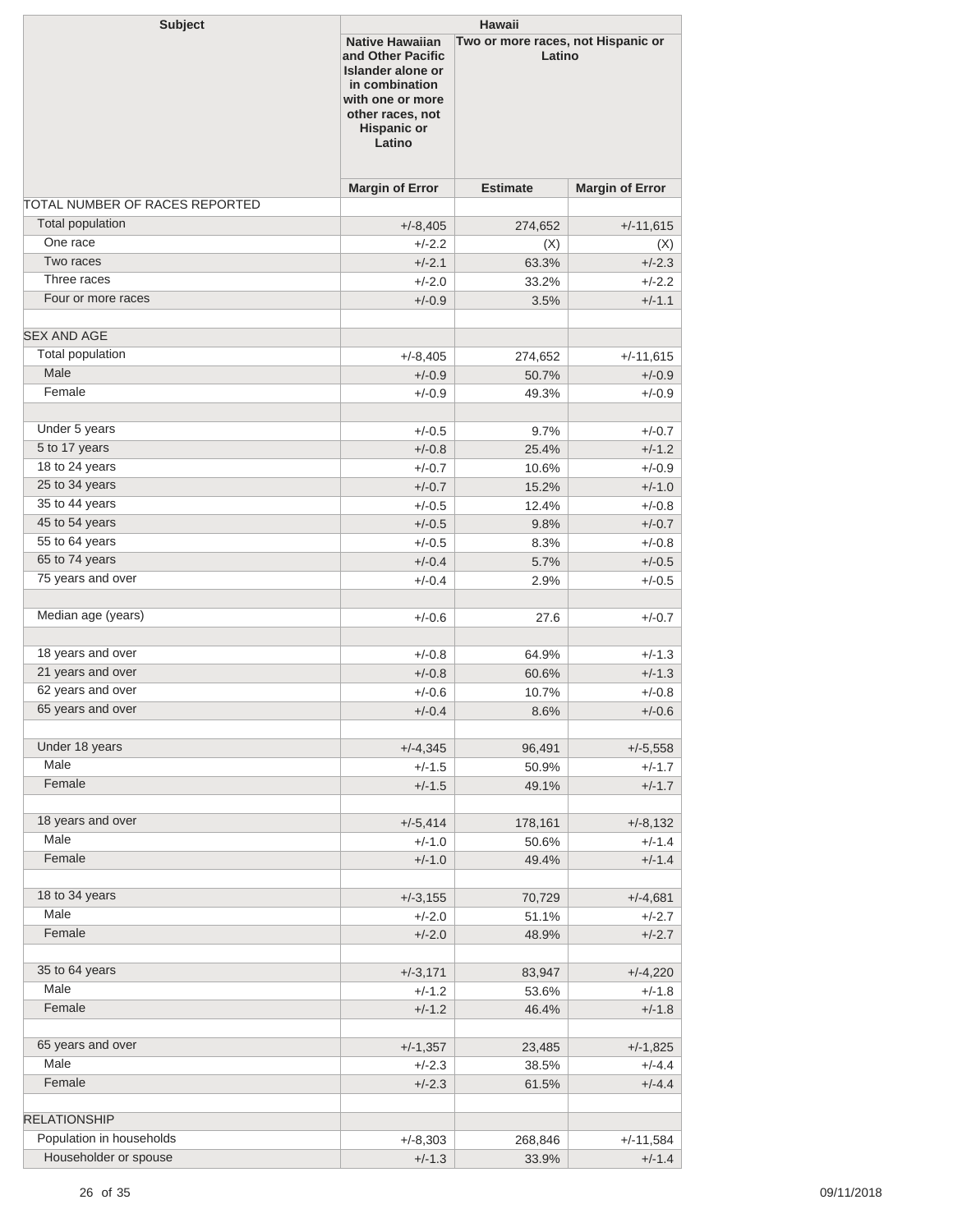| <b>Subject</b>                                         | <b>Hawaii</b>                                                                                                                                              |                                              |                        |  |
|--------------------------------------------------------|------------------------------------------------------------------------------------------------------------------------------------------------------------|----------------------------------------------|------------------------|--|
|                                                        | <b>Native Hawaiian</b><br>and Other Pacific<br>Islander alone or<br>in combination<br>with one or more<br>other races, not<br><b>Hispanic or</b><br>Latino | Two or more races, not Hispanic or<br>Latino |                        |  |
|                                                        | <b>Margin of Error</b>                                                                                                                                     | <b>Estimate</b>                              | <b>Margin of Error</b> |  |
| Child                                                  | +/-1.5                                                                                                                                                     | 41.4%                                        | $+/-1.7$               |  |
| Other relatives                                        | $+/-1.7$                                                                                                                                                   | 18.4%                                        | $+/-1.8$               |  |
| <b>Nonrelatives</b>                                    | $+/-0.9$                                                                                                                                                   | 6.3%                                         | $+/-0.9$               |  |
| Unmarried partner                                      | $+/-0.5$                                                                                                                                                   | 2.6%                                         | $+/-0.5$               |  |
| <b>HOUSEHOLDS BY TYPE</b>                              |                                                                                                                                                            |                                              |                        |  |
| Households                                             | $+/-3,208$                                                                                                                                                 | 62,210                                       | $+/-3,427$             |  |
| Family households                                      | $+/-2.2$                                                                                                                                                   | 71.9%                                        | $+/-2.6$               |  |
| With own children of the householder under 18          | $+/-2.2$                                                                                                                                                   | 31.5%                                        | $+/-2.8$               |  |
| years                                                  |                                                                                                                                                            |                                              |                        |  |
| Married-couple family                                  | $+/-2.4$                                                                                                                                                   | 47.5%                                        | $+/-2.4$               |  |
| With own children of the householder under 18<br>years | $+/-1.9$                                                                                                                                                   | 21.3%                                        | +/-2.2                 |  |
| Female householder, no husband present, family         | $+/-2.1$                                                                                                                                                   | 16.8%                                        | $+/-2.1$               |  |
| With own children of the householder under 18<br>years | $+/-1.6$                                                                                                                                                   | 7.7%                                         | $+/-1.5$               |  |
| Nonfamily households                                   | $+/-2.2$                                                                                                                                                   | 28.1%                                        | $+/-2.6$               |  |
| Male householder                                       | $+/-1.9$                                                                                                                                                   | 15.4%                                        | $+/-2.2$               |  |
| Living alone<br>Not living alone                       | $+/-1.8$                                                                                                                                                   | 11.8%                                        | $+/-2.3$               |  |
| Female householder                                     | $+/-0.8$                                                                                                                                                   | 3.6%                                         | $+/-1.2$               |  |
| Living alone                                           | $+/-1.7$                                                                                                                                                   | 12.7%                                        | $+/-1.8$               |  |
|                                                        | $+/-1.6$                                                                                                                                                   | 9.8%                                         | $+/-1.7$               |  |
| Not living alone                                       | $+/-0.6$                                                                                                                                                   | 2.9%                                         | $+/-0.9$               |  |
| Average household size                                 |                                                                                                                                                            |                                              |                        |  |
| Average family size                                    | $+/-0.15$<br>$+/-0.17$                                                                                                                                     | 3.34<br>3.93                                 | $+/-0.15$<br>$+/-0.19$ |  |
|                                                        |                                                                                                                                                            |                                              |                        |  |
| <b>MARITAL STATUS</b>                                  |                                                                                                                                                            |                                              |                        |  |
| Population 15 years and over                           | $+/-5,650$                                                                                                                                                 | 192,869                                      | $+/-8,468$             |  |
| Now married, except separated                          | +/-1.6                                                                                                                                                     | 39.3%                                        | +/-1.8                 |  |
| Widowed                                                | $+/-0.6$                                                                                                                                                   | 4.0%                                         | $+/-0.6$               |  |
| Divorced                                               | $+/-0.9$                                                                                                                                                   | 9.5%                                         | $+/-1.1$               |  |
| Separated                                              | $+/-0.4$                                                                                                                                                   | 1.5%                                         | $+/-0.6$               |  |
| Never married                                          | $+/-1.7$                                                                                                                                                   | 45.6%                                        | $+/-1.9$               |  |
|                                                        |                                                                                                                                                            |                                              |                        |  |
| Male 15 years and over                                 | $+/-4,093$                                                                                                                                                 | 97,917                                       | $+/-4,983$             |  |
| Now married, except separated                          | $+/-2.2$                                                                                                                                                   | 40.7%                                        | $+/-2.4$               |  |
| Widowed                                                | $+/-0.6$                                                                                                                                                   | 1.3%                                         | $+/-0.6$               |  |
| <b>Divorced</b>                                        | $+/-1.0$                                                                                                                                                   | 7.1%                                         | $+/-1.1$               |  |
| Separated                                              | $+/-0.6$                                                                                                                                                   | 1.4%                                         | $+/-0.7$               |  |
| Never married                                          | $+/-2.1$                                                                                                                                                   | 49.6%                                        | $+/-2.4$               |  |
|                                                        |                                                                                                                                                            |                                              |                        |  |
| Female 15 years and over                               | $+/-3,362$                                                                                                                                                 | 94,952                                       | $+/-4,879$             |  |
| Now married, except separated                          | $+/-2.2$                                                                                                                                                   | 37.9%                                        | $+/-2.3$               |  |
| Widowed<br>Divorced                                    | $+/-1.2$                                                                                                                                                   | 6.7%                                         | $+/-1.2$               |  |
|                                                        | $+/-1.4$                                                                                                                                                   | 12.1%                                        | $+/-1.6$               |  |
| Separated<br>Never married                             | $+/-0.7$                                                                                                                                                   | 1.7%                                         | $+/-0.7$               |  |
|                                                        | $+/-2.2$                                                                                                                                                   | 41.6%                                        | $+/-2.6$               |  |
| <b>SCHOOL ENROLLMENT</b>                               |                                                                                                                                                            |                                              |                        |  |
| Population 3 years and over enrolled in school         | $+/-4,257$                                                                                                                                                 | 93,860                                       | $+/-5,324$             |  |
| Nursery school, preschool                              | +/-1.6                                                                                                                                                     | 8.6%                                         | $+/-1.4$               |  |
| Kindergarten                                           | $+/-1.1$                                                                                                                                                   | 5.5%                                         | $+/-1.2$               |  |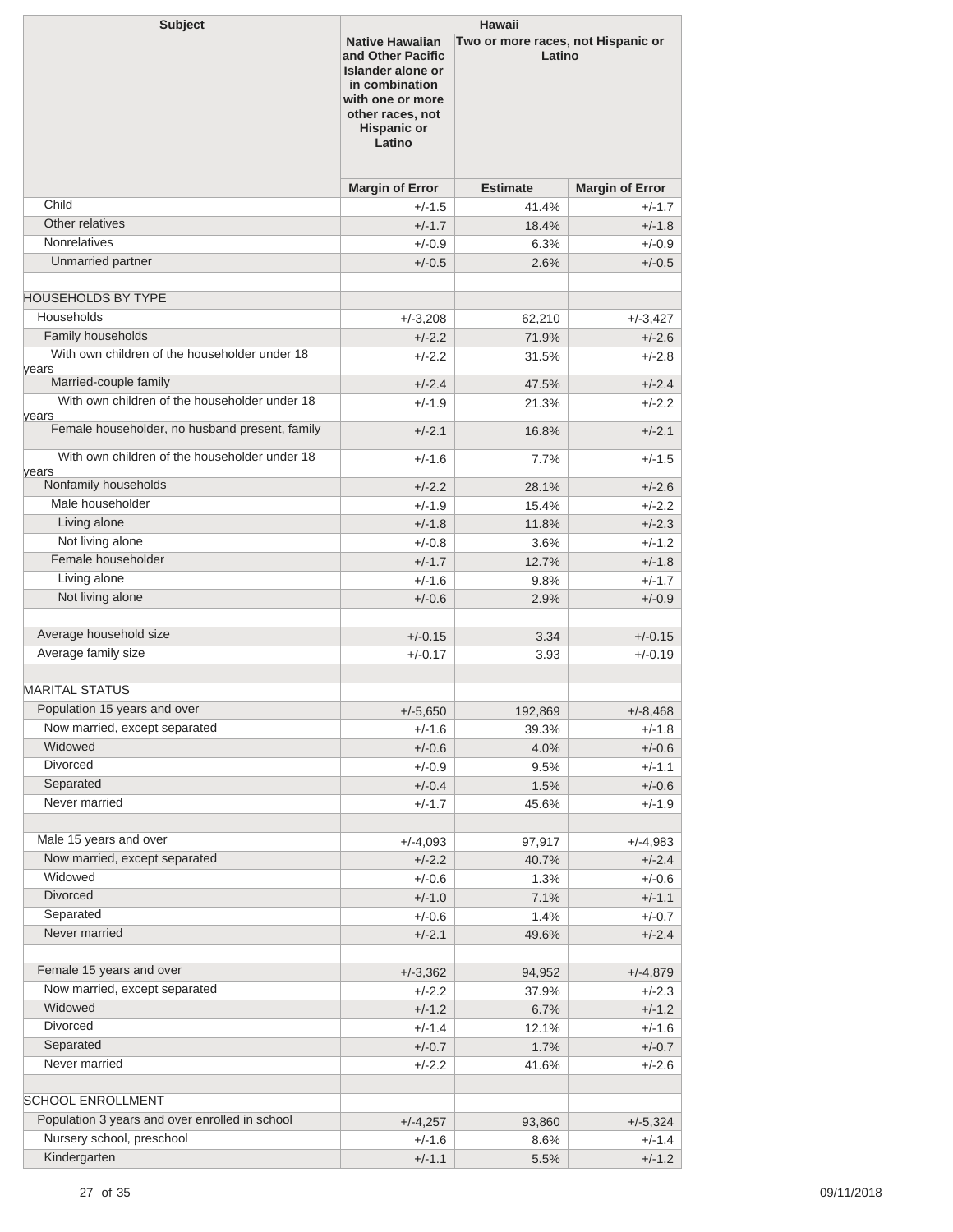| <b>Subject</b><br><b>Hawaii</b>                                                            |                                                                                                                                                                   |                                              |                        |
|--------------------------------------------------------------------------------------------|-------------------------------------------------------------------------------------------------------------------------------------------------------------------|----------------------------------------------|------------------------|
|                                                                                            | <b>Native Hawaiian</b><br>and Other Pacific<br><b>Islander alone or</b><br>in combination<br>with one or more<br>other races, not<br><b>Hispanic or</b><br>Latino | Two or more races, not Hispanic or<br>Latino |                        |
|                                                                                            | <b>Margin of Error</b>                                                                                                                                            | <b>Estimate</b>                              | <b>Margin of Error</b> |
| Elementary school (grades 1-8)                                                             | $+/-2.4$                                                                                                                                                          | 45.5%                                        | $+/-2.3$               |
| High school (grades 9-12)                                                                  | $+/-1.8$                                                                                                                                                          | 19.8%                                        | $+/-1.6$               |
| College or graduate school                                                                 | +/-2.1                                                                                                                                                            | 20.5%                                        | $+/-2.5$               |
|                                                                                            |                                                                                                                                                                   |                                              |                        |
| Male 3 years and over enrolled in school                                                   | $+/-2,659$                                                                                                                                                        | 48,183                                       | $+/-3,072$             |
| Percent enrolled in kindergarten to grade 12                                               | $+/-3.4$                                                                                                                                                          | 70.8%                                        | $+/-3.5$               |
| Percent enrolled in college or graduate school                                             | $+/-2.5$                                                                                                                                                          | 19.3%                                        | $+/-3.2$               |
| Female 3 years and over enrolled in school                                                 | $+/-2,529$                                                                                                                                                        | 45,677                                       | $+/-3,121$             |
| Percent enrolled in kindergarten to grade 12                                               | $+/-3.3$                                                                                                                                                          | 70.9%                                        | $+/-3.5$               |
| Percent enrolled in college or graduate school                                             | $+/-2.7$                                                                                                                                                          | 21.9%                                        | $+/-3.1$               |
|                                                                                            |                                                                                                                                                                   |                                              |                        |
| <b>EDUCATIONAL ATTAINMENT</b>                                                              |                                                                                                                                                                   |                                              |                        |
| Population 25 years and over                                                               | $+/-4,945$                                                                                                                                                        | 149,101                                      | $+/-6,911$             |
| Less than high school diploma                                                              | $+/-1.1$                                                                                                                                                          | 5.5%                                         | $+/-1.0$               |
| High school graduate (includes equivalency)                                                | $+/-2.0$                                                                                                                                                          | 37.7%                                        | $+/-2.4$               |
| Some college or associate's degree                                                         | $+/-1.7$                                                                                                                                                          | 32.9%                                        | $+/-1.8$               |
| Bachelor's degree                                                                          | $+/-1.1$                                                                                                                                                          | 16.1%                                        | $+/-1.2$               |
| Graduate or professional degree                                                            | $+/-1.0$                                                                                                                                                          | 7.9%                                         | $+/-1.2$               |
| High school graduate or higher                                                             | $+/-1.1$                                                                                                                                                          | 94.5%                                        | $+/-1.0$               |
| Male, high school graduate or higher                                                       | $+/-1.6$                                                                                                                                                          | 95.1%                                        | $+/-1.3$               |
| Female, high school graduate or higher                                                     | $+/-1.8$                                                                                                                                                          | 93.9%                                        | $+/-1.5$               |
| Bachelor's degree or higher                                                                | $+/-1.5$                                                                                                                                                          | 24.0%                                        | $+/-1.7$               |
| Male, bachelor's degree or higher                                                          |                                                                                                                                                                   | 21.9%                                        | $+/-2.4$               |
| Female, bachelor's degree or higher                                                        | $+/-2.0$                                                                                                                                                          |                                              |                        |
|                                                                                            | $+/-2.1$                                                                                                                                                          | 26.2%                                        | $+/-2.4$               |
| <b>FERTILITY</b>                                                                           |                                                                                                                                                                   |                                              |                        |
| Women 15 to 50 years                                                                       | $+/-2,751$                                                                                                                                                        | 64,521                                       | $+/-4,245$             |
| Women 15 to 50 years who had a birth in the past 12                                        | $+/-1,031$                                                                                                                                                        | 3,185                                        | $+/-833$               |
| months<br>Unmarried women 15 to 50 years who had a birth in                                | $+/-780$                                                                                                                                                          | 1,461                                        | $+/-625$               |
| the past 12 months                                                                         |                                                                                                                                                                   |                                              |                        |
| As a percent of all women with a birth in the past<br>12 months                            | +/-12.6                                                                                                                                                           | 45.9%                                        | $+/-12.8$              |
| RESPONSIBILITY FOR GRANDCHILDREN UNDER 18                                                  |                                                                                                                                                                   |                                              |                        |
| YEARS                                                                                      |                                                                                                                                                                   |                                              |                        |
| Population 30 years and over                                                               | $+/-4,175$                                                                                                                                                        | 127,063                                      | $+/-5,845$             |
| Grandparents living with grandchild(ren)                                                   | $+/-1.4$                                                                                                                                                          | 6.8%                                         | $+/-1.4$               |
| Grandparents responsible for grandchildren as a<br>percentage of living with grandchildren | $+/-6.8$                                                                                                                                                          | 18.3%                                        | $+/-6.9$               |
| <b>VETERAN STATUS</b>                                                                      |                                                                                                                                                                   |                                              |                        |
| Civilian population 18 years and over                                                      |                                                                                                                                                                   |                                              |                        |
| Civilian veteran                                                                           | $+/-5,448$<br>$+/-0.7$                                                                                                                                            | 176,129                                      | +/-8,199<br>$+/-0.8$   |
|                                                                                            |                                                                                                                                                                   | 6.8%                                         |                        |
| <b>DISABILITY STATUS</b>                                                                   |                                                                                                                                                                   |                                              |                        |
| Total civilian noninstitutionalized population                                             | $+/-8,375$                                                                                                                                                        | 271,345                                      | $+/-11,655$            |
| With a disability                                                                          | $+/-0.9$                                                                                                                                                          | 8.1%                                         | $+/-1.0$               |
|                                                                                            |                                                                                                                                                                   |                                              |                        |
| Civilian noninstitutionalized population under 18 years                                    | $+/-4,346$                                                                                                                                                        | 96,482                                       | $+/-5,560$             |
| With a disability                                                                          | $+/-0.8$                                                                                                                                                          | 3.1%                                         | $+/-0.8$               |
|                                                                                            |                                                                                                                                                                   |                                              |                        |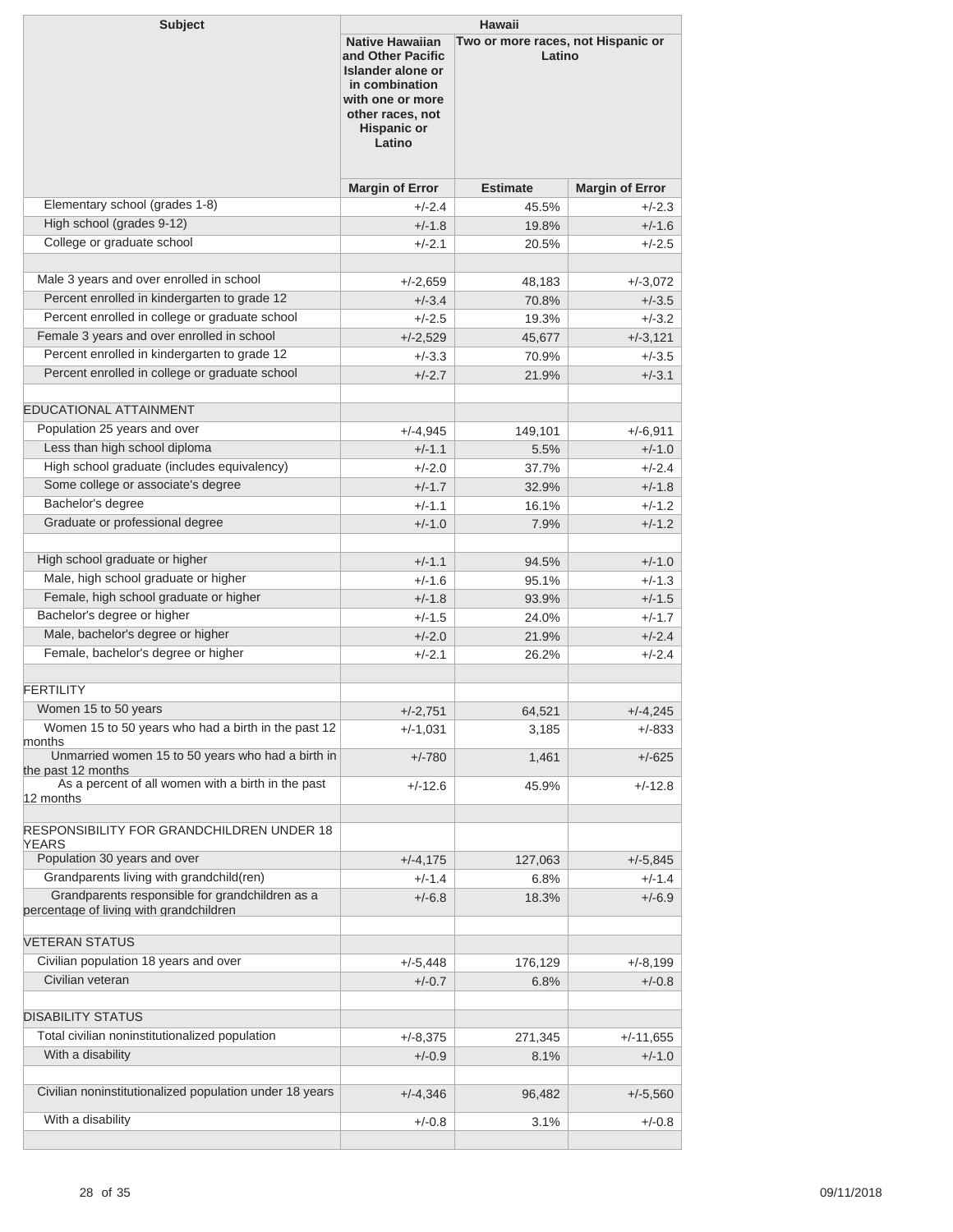| <b>Native Hawaiian</b><br>Two or more races, not Hispanic or<br>Latino<br>and Other Pacific<br>Islander alone or<br>in combination<br>with one or more<br>other races, not<br><b>Hispanic or</b><br>Latino<br><b>Margin of Error</b><br><b>Estimate</b><br><b>Margin of Error</b><br>Civilian noninstitutionalized population 18 to 64 years<br>$+/-4,929$<br>151,402<br>$+/-7,526$<br>With a disability<br>$+/-1.2$<br>$+/-1.3$<br>8.1%<br>Civilian noninstitutionalized population 65 years and<br>$+/-1,364$<br>$+/-1,827$<br>23,461<br>older<br>With a disability<br>$+/-4.5$<br>$+/-4.3$<br>29.4%<br><b>RESIDENCE 1 YEAR AGO</b><br>Population 1 year and over<br>$+/-11,407$<br>$+/-8,357$<br>270,049<br>Same house<br>$+/-1.5$<br>89.3%<br>$+/-1.3$<br>Different house in the U.S.<br>$+/-1.4$<br>$+/-1.3$<br>10.4%<br>Same county<br>$+/-1.3$<br>7.1%<br>$+/-1.1$<br>Different county<br>$+/-0.5$<br>3.3%<br>$+/-0.9$<br>Same state<br>$+/-0.2$<br>0.7%<br>$+/-0.3$<br>Different state<br>$+/-0.9$<br>$+/-0.4$<br>2.7%<br>Abroad<br>$+/-0.4$<br>0.3%<br>$+/-0.2$<br><b>Native</b><br>$+/-9,363$<br>269,857<br>$+/-11,642$<br>Male<br>$+/-1.0$<br>$+/-1.0$<br>50.6%<br>Female<br>$+/-1.0$<br>$+/-1.0$<br>49.4%<br>Foreign born<br>$+/-3,737$<br>4,795<br>$+/-1,135$<br>Male<br>$+/-4.5$<br>55.9%<br>$+/-10.7$<br>Female<br>$+/-4.5$<br>$+/-10.7$<br>44.1%<br>Foreign born; naturalized U.S. citizen<br>2,929<br>$+/-910$<br>$+/-1,568$<br>Male<br>$+/-9.2$<br>59.4%<br>$+/-14.4$<br>Female<br>$+/-9.2$<br>$+/-14.4$<br>40.6%<br>Foreign born; not a U.S. citizen<br>$+/-3,796$<br>1,866<br>$+/-733$<br>Male<br>$+/-6.0$<br>50.3%<br>$+/-16.7$<br>Female<br>$+/-6.0$<br>49.7%<br>$+/-16.7$<br>Population born outside the United States<br>$+/-3,737$<br>4,795<br>$+/-1,135$<br>Entered 2010 or later<br>$+/-9.8$<br>$+/-6.1$<br>24.1%<br>Entered 2000 to 2009<br>$+/-6.5$<br>12.7%<br>$+/-7.6$<br>Entered before 2000<br>$+/-9.0$<br>63.2%<br>$+/-10.7$<br>WORLD REGION OF BIRTH OF FOREIGN BORN<br>Foreign-born population excluding population born at<br>$+/-3,737$<br>$+/-1,135$<br>4,795<br>sea<br>Europe<br>N<br>8.2%<br>$+/-6.7$<br>Asia<br>N<br>$+/-12.0$<br>60.0%<br>Africa<br>1.4%<br>$+/-1.6$<br>N<br>Oceania<br>N<br>$+/-8.1$<br>17.8%<br>Latin America<br>$+/-4.8$<br>N<br>6.9%<br>Northern America<br>N<br>$+/-6.2$<br>5.7%<br><b>SPEAK ENGLISH</b><br>Population 5 years and over<br>$+/-7,469$<br>247,967<br>$+/-10,244$ | <b>Subject</b>                                          | Hawaii |  |  |  |
|-------------------------------------------------------------------------------------------------------------------------------------------------------------------------------------------------------------------------------------------------------------------------------------------------------------------------------------------------------------------------------------------------------------------------------------------------------------------------------------------------------------------------------------------------------------------------------------------------------------------------------------------------------------------------------------------------------------------------------------------------------------------------------------------------------------------------------------------------------------------------------------------------------------------------------------------------------------------------------------------------------------------------------------------------------------------------------------------------------------------------------------------------------------------------------------------------------------------------------------------------------------------------------------------------------------------------------------------------------------------------------------------------------------------------------------------------------------------------------------------------------------------------------------------------------------------------------------------------------------------------------------------------------------------------------------------------------------------------------------------------------------------------------------------------------------------------------------------------------------------------------------------------------------------------------------------------------------------------------------------------------------------------------------------------------------------------------------------------------------------------------------------------------------------------------------------------------------------------------------------------------------------------------------------------------------------------------------------------------------------------------------------------------------------------------------------------|---------------------------------------------------------|--------|--|--|--|
|                                                                                                                                                                                                                                                                                                                                                                                                                                                                                                                                                                                                                                                                                                                                                                                                                                                                                                                                                                                                                                                                                                                                                                                                                                                                                                                                                                                                                                                                                                                                                                                                                                                                                                                                                                                                                                                                                                                                                                                                                                                                                                                                                                                                                                                                                                                                                                                                                                                 |                                                         |        |  |  |  |
|                                                                                                                                                                                                                                                                                                                                                                                                                                                                                                                                                                                                                                                                                                                                                                                                                                                                                                                                                                                                                                                                                                                                                                                                                                                                                                                                                                                                                                                                                                                                                                                                                                                                                                                                                                                                                                                                                                                                                                                                                                                                                                                                                                                                                                                                                                                                                                                                                                                 |                                                         |        |  |  |  |
|                                                                                                                                                                                                                                                                                                                                                                                                                                                                                                                                                                                                                                                                                                                                                                                                                                                                                                                                                                                                                                                                                                                                                                                                                                                                                                                                                                                                                                                                                                                                                                                                                                                                                                                                                                                                                                                                                                                                                                                                                                                                                                                                                                                                                                                                                                                                                                                                                                                 |                                                         |        |  |  |  |
|                                                                                                                                                                                                                                                                                                                                                                                                                                                                                                                                                                                                                                                                                                                                                                                                                                                                                                                                                                                                                                                                                                                                                                                                                                                                                                                                                                                                                                                                                                                                                                                                                                                                                                                                                                                                                                                                                                                                                                                                                                                                                                                                                                                                                                                                                                                                                                                                                                                 |                                                         |        |  |  |  |
|                                                                                                                                                                                                                                                                                                                                                                                                                                                                                                                                                                                                                                                                                                                                                                                                                                                                                                                                                                                                                                                                                                                                                                                                                                                                                                                                                                                                                                                                                                                                                                                                                                                                                                                                                                                                                                                                                                                                                                                                                                                                                                                                                                                                                                                                                                                                                                                                                                                 |                                                         |        |  |  |  |
|                                                                                                                                                                                                                                                                                                                                                                                                                                                                                                                                                                                                                                                                                                                                                                                                                                                                                                                                                                                                                                                                                                                                                                                                                                                                                                                                                                                                                                                                                                                                                                                                                                                                                                                                                                                                                                                                                                                                                                                                                                                                                                                                                                                                                                                                                                                                                                                                                                                 |                                                         |        |  |  |  |
|                                                                                                                                                                                                                                                                                                                                                                                                                                                                                                                                                                                                                                                                                                                                                                                                                                                                                                                                                                                                                                                                                                                                                                                                                                                                                                                                                                                                                                                                                                                                                                                                                                                                                                                                                                                                                                                                                                                                                                                                                                                                                                                                                                                                                                                                                                                                                                                                                                                 |                                                         |        |  |  |  |
|                                                                                                                                                                                                                                                                                                                                                                                                                                                                                                                                                                                                                                                                                                                                                                                                                                                                                                                                                                                                                                                                                                                                                                                                                                                                                                                                                                                                                                                                                                                                                                                                                                                                                                                                                                                                                                                                                                                                                                                                                                                                                                                                                                                                                                                                                                                                                                                                                                                 |                                                         |        |  |  |  |
|                                                                                                                                                                                                                                                                                                                                                                                                                                                                                                                                                                                                                                                                                                                                                                                                                                                                                                                                                                                                                                                                                                                                                                                                                                                                                                                                                                                                                                                                                                                                                                                                                                                                                                                                                                                                                                                                                                                                                                                                                                                                                                                                                                                                                                                                                                                                                                                                                                                 |                                                         |        |  |  |  |
|                                                                                                                                                                                                                                                                                                                                                                                                                                                                                                                                                                                                                                                                                                                                                                                                                                                                                                                                                                                                                                                                                                                                                                                                                                                                                                                                                                                                                                                                                                                                                                                                                                                                                                                                                                                                                                                                                                                                                                                                                                                                                                                                                                                                                                                                                                                                                                                                                                                 |                                                         |        |  |  |  |
|                                                                                                                                                                                                                                                                                                                                                                                                                                                                                                                                                                                                                                                                                                                                                                                                                                                                                                                                                                                                                                                                                                                                                                                                                                                                                                                                                                                                                                                                                                                                                                                                                                                                                                                                                                                                                                                                                                                                                                                                                                                                                                                                                                                                                                                                                                                                                                                                                                                 |                                                         |        |  |  |  |
|                                                                                                                                                                                                                                                                                                                                                                                                                                                                                                                                                                                                                                                                                                                                                                                                                                                                                                                                                                                                                                                                                                                                                                                                                                                                                                                                                                                                                                                                                                                                                                                                                                                                                                                                                                                                                                                                                                                                                                                                                                                                                                                                                                                                                                                                                                                                                                                                                                                 |                                                         |        |  |  |  |
|                                                                                                                                                                                                                                                                                                                                                                                                                                                                                                                                                                                                                                                                                                                                                                                                                                                                                                                                                                                                                                                                                                                                                                                                                                                                                                                                                                                                                                                                                                                                                                                                                                                                                                                                                                                                                                                                                                                                                                                                                                                                                                                                                                                                                                                                                                                                                                                                                                                 |                                                         |        |  |  |  |
|                                                                                                                                                                                                                                                                                                                                                                                                                                                                                                                                                                                                                                                                                                                                                                                                                                                                                                                                                                                                                                                                                                                                                                                                                                                                                                                                                                                                                                                                                                                                                                                                                                                                                                                                                                                                                                                                                                                                                                                                                                                                                                                                                                                                                                                                                                                                                                                                                                                 |                                                         |        |  |  |  |
|                                                                                                                                                                                                                                                                                                                                                                                                                                                                                                                                                                                                                                                                                                                                                                                                                                                                                                                                                                                                                                                                                                                                                                                                                                                                                                                                                                                                                                                                                                                                                                                                                                                                                                                                                                                                                                                                                                                                                                                                                                                                                                                                                                                                                                                                                                                                                                                                                                                 |                                                         |        |  |  |  |
|                                                                                                                                                                                                                                                                                                                                                                                                                                                                                                                                                                                                                                                                                                                                                                                                                                                                                                                                                                                                                                                                                                                                                                                                                                                                                                                                                                                                                                                                                                                                                                                                                                                                                                                                                                                                                                                                                                                                                                                                                                                                                                                                                                                                                                                                                                                                                                                                                                                 |                                                         |        |  |  |  |
|                                                                                                                                                                                                                                                                                                                                                                                                                                                                                                                                                                                                                                                                                                                                                                                                                                                                                                                                                                                                                                                                                                                                                                                                                                                                                                                                                                                                                                                                                                                                                                                                                                                                                                                                                                                                                                                                                                                                                                                                                                                                                                                                                                                                                                                                                                                                                                                                                                                 |                                                         |        |  |  |  |
|                                                                                                                                                                                                                                                                                                                                                                                                                                                                                                                                                                                                                                                                                                                                                                                                                                                                                                                                                                                                                                                                                                                                                                                                                                                                                                                                                                                                                                                                                                                                                                                                                                                                                                                                                                                                                                                                                                                                                                                                                                                                                                                                                                                                                                                                                                                                                                                                                                                 | PLACE OF BIRTH, CITIZENSHIP STATUS AND YEAR<br>OF ENTRY |        |  |  |  |
|                                                                                                                                                                                                                                                                                                                                                                                                                                                                                                                                                                                                                                                                                                                                                                                                                                                                                                                                                                                                                                                                                                                                                                                                                                                                                                                                                                                                                                                                                                                                                                                                                                                                                                                                                                                                                                                                                                                                                                                                                                                                                                                                                                                                                                                                                                                                                                                                                                                 |                                                         |        |  |  |  |
|                                                                                                                                                                                                                                                                                                                                                                                                                                                                                                                                                                                                                                                                                                                                                                                                                                                                                                                                                                                                                                                                                                                                                                                                                                                                                                                                                                                                                                                                                                                                                                                                                                                                                                                                                                                                                                                                                                                                                                                                                                                                                                                                                                                                                                                                                                                                                                                                                                                 |                                                         |        |  |  |  |
|                                                                                                                                                                                                                                                                                                                                                                                                                                                                                                                                                                                                                                                                                                                                                                                                                                                                                                                                                                                                                                                                                                                                                                                                                                                                                                                                                                                                                                                                                                                                                                                                                                                                                                                                                                                                                                                                                                                                                                                                                                                                                                                                                                                                                                                                                                                                                                                                                                                 |                                                         |        |  |  |  |
|                                                                                                                                                                                                                                                                                                                                                                                                                                                                                                                                                                                                                                                                                                                                                                                                                                                                                                                                                                                                                                                                                                                                                                                                                                                                                                                                                                                                                                                                                                                                                                                                                                                                                                                                                                                                                                                                                                                                                                                                                                                                                                                                                                                                                                                                                                                                                                                                                                                 |                                                         |        |  |  |  |
|                                                                                                                                                                                                                                                                                                                                                                                                                                                                                                                                                                                                                                                                                                                                                                                                                                                                                                                                                                                                                                                                                                                                                                                                                                                                                                                                                                                                                                                                                                                                                                                                                                                                                                                                                                                                                                                                                                                                                                                                                                                                                                                                                                                                                                                                                                                                                                                                                                                 |                                                         |        |  |  |  |
|                                                                                                                                                                                                                                                                                                                                                                                                                                                                                                                                                                                                                                                                                                                                                                                                                                                                                                                                                                                                                                                                                                                                                                                                                                                                                                                                                                                                                                                                                                                                                                                                                                                                                                                                                                                                                                                                                                                                                                                                                                                                                                                                                                                                                                                                                                                                                                                                                                                 |                                                         |        |  |  |  |
|                                                                                                                                                                                                                                                                                                                                                                                                                                                                                                                                                                                                                                                                                                                                                                                                                                                                                                                                                                                                                                                                                                                                                                                                                                                                                                                                                                                                                                                                                                                                                                                                                                                                                                                                                                                                                                                                                                                                                                                                                                                                                                                                                                                                                                                                                                                                                                                                                                                 |                                                         |        |  |  |  |
|                                                                                                                                                                                                                                                                                                                                                                                                                                                                                                                                                                                                                                                                                                                                                                                                                                                                                                                                                                                                                                                                                                                                                                                                                                                                                                                                                                                                                                                                                                                                                                                                                                                                                                                                                                                                                                                                                                                                                                                                                                                                                                                                                                                                                                                                                                                                                                                                                                                 |                                                         |        |  |  |  |
|                                                                                                                                                                                                                                                                                                                                                                                                                                                                                                                                                                                                                                                                                                                                                                                                                                                                                                                                                                                                                                                                                                                                                                                                                                                                                                                                                                                                                                                                                                                                                                                                                                                                                                                                                                                                                                                                                                                                                                                                                                                                                                                                                                                                                                                                                                                                                                                                                                                 |                                                         |        |  |  |  |
|                                                                                                                                                                                                                                                                                                                                                                                                                                                                                                                                                                                                                                                                                                                                                                                                                                                                                                                                                                                                                                                                                                                                                                                                                                                                                                                                                                                                                                                                                                                                                                                                                                                                                                                                                                                                                                                                                                                                                                                                                                                                                                                                                                                                                                                                                                                                                                                                                                                 |                                                         |        |  |  |  |
|                                                                                                                                                                                                                                                                                                                                                                                                                                                                                                                                                                                                                                                                                                                                                                                                                                                                                                                                                                                                                                                                                                                                                                                                                                                                                                                                                                                                                                                                                                                                                                                                                                                                                                                                                                                                                                                                                                                                                                                                                                                                                                                                                                                                                                                                                                                                                                                                                                                 |                                                         |        |  |  |  |
|                                                                                                                                                                                                                                                                                                                                                                                                                                                                                                                                                                                                                                                                                                                                                                                                                                                                                                                                                                                                                                                                                                                                                                                                                                                                                                                                                                                                                                                                                                                                                                                                                                                                                                                                                                                                                                                                                                                                                                                                                                                                                                                                                                                                                                                                                                                                                                                                                                                 |                                                         |        |  |  |  |
|                                                                                                                                                                                                                                                                                                                                                                                                                                                                                                                                                                                                                                                                                                                                                                                                                                                                                                                                                                                                                                                                                                                                                                                                                                                                                                                                                                                                                                                                                                                                                                                                                                                                                                                                                                                                                                                                                                                                                                                                                                                                                                                                                                                                                                                                                                                                                                                                                                                 |                                                         |        |  |  |  |
|                                                                                                                                                                                                                                                                                                                                                                                                                                                                                                                                                                                                                                                                                                                                                                                                                                                                                                                                                                                                                                                                                                                                                                                                                                                                                                                                                                                                                                                                                                                                                                                                                                                                                                                                                                                                                                                                                                                                                                                                                                                                                                                                                                                                                                                                                                                                                                                                                                                 |                                                         |        |  |  |  |
|                                                                                                                                                                                                                                                                                                                                                                                                                                                                                                                                                                                                                                                                                                                                                                                                                                                                                                                                                                                                                                                                                                                                                                                                                                                                                                                                                                                                                                                                                                                                                                                                                                                                                                                                                                                                                                                                                                                                                                                                                                                                                                                                                                                                                                                                                                                                                                                                                                                 |                                                         |        |  |  |  |
|                                                                                                                                                                                                                                                                                                                                                                                                                                                                                                                                                                                                                                                                                                                                                                                                                                                                                                                                                                                                                                                                                                                                                                                                                                                                                                                                                                                                                                                                                                                                                                                                                                                                                                                                                                                                                                                                                                                                                                                                                                                                                                                                                                                                                                                                                                                                                                                                                                                 |                                                         |        |  |  |  |
|                                                                                                                                                                                                                                                                                                                                                                                                                                                                                                                                                                                                                                                                                                                                                                                                                                                                                                                                                                                                                                                                                                                                                                                                                                                                                                                                                                                                                                                                                                                                                                                                                                                                                                                                                                                                                                                                                                                                                                                                                                                                                                                                                                                                                                                                                                                                                                                                                                                 |                                                         |        |  |  |  |
|                                                                                                                                                                                                                                                                                                                                                                                                                                                                                                                                                                                                                                                                                                                                                                                                                                                                                                                                                                                                                                                                                                                                                                                                                                                                                                                                                                                                                                                                                                                                                                                                                                                                                                                                                                                                                                                                                                                                                                                                                                                                                                                                                                                                                                                                                                                                                                                                                                                 |                                                         |        |  |  |  |
|                                                                                                                                                                                                                                                                                                                                                                                                                                                                                                                                                                                                                                                                                                                                                                                                                                                                                                                                                                                                                                                                                                                                                                                                                                                                                                                                                                                                                                                                                                                                                                                                                                                                                                                                                                                                                                                                                                                                                                                                                                                                                                                                                                                                                                                                                                                                                                                                                                                 |                                                         |        |  |  |  |
|                                                                                                                                                                                                                                                                                                                                                                                                                                                                                                                                                                                                                                                                                                                                                                                                                                                                                                                                                                                                                                                                                                                                                                                                                                                                                                                                                                                                                                                                                                                                                                                                                                                                                                                                                                                                                                                                                                                                                                                                                                                                                                                                                                                                                                                                                                                                                                                                                                                 |                                                         |        |  |  |  |
|                                                                                                                                                                                                                                                                                                                                                                                                                                                                                                                                                                                                                                                                                                                                                                                                                                                                                                                                                                                                                                                                                                                                                                                                                                                                                                                                                                                                                                                                                                                                                                                                                                                                                                                                                                                                                                                                                                                                                                                                                                                                                                                                                                                                                                                                                                                                                                                                                                                 |                                                         |        |  |  |  |
|                                                                                                                                                                                                                                                                                                                                                                                                                                                                                                                                                                                                                                                                                                                                                                                                                                                                                                                                                                                                                                                                                                                                                                                                                                                                                                                                                                                                                                                                                                                                                                                                                                                                                                                                                                                                                                                                                                                                                                                                                                                                                                                                                                                                                                                                                                                                                                                                                                                 |                                                         |        |  |  |  |
|                                                                                                                                                                                                                                                                                                                                                                                                                                                                                                                                                                                                                                                                                                                                                                                                                                                                                                                                                                                                                                                                                                                                                                                                                                                                                                                                                                                                                                                                                                                                                                                                                                                                                                                                                                                                                                                                                                                                                                                                                                                                                                                                                                                                                                                                                                                                                                                                                                                 |                                                         |        |  |  |  |
|                                                                                                                                                                                                                                                                                                                                                                                                                                                                                                                                                                                                                                                                                                                                                                                                                                                                                                                                                                                                                                                                                                                                                                                                                                                                                                                                                                                                                                                                                                                                                                                                                                                                                                                                                                                                                                                                                                                                                                                                                                                                                                                                                                                                                                                                                                                                                                                                                                                 |                                                         |        |  |  |  |
|                                                                                                                                                                                                                                                                                                                                                                                                                                                                                                                                                                                                                                                                                                                                                                                                                                                                                                                                                                                                                                                                                                                                                                                                                                                                                                                                                                                                                                                                                                                                                                                                                                                                                                                                                                                                                                                                                                                                                                                                                                                                                                                                                                                                                                                                                                                                                                                                                                                 |                                                         |        |  |  |  |
|                                                                                                                                                                                                                                                                                                                                                                                                                                                                                                                                                                                                                                                                                                                                                                                                                                                                                                                                                                                                                                                                                                                                                                                                                                                                                                                                                                                                                                                                                                                                                                                                                                                                                                                                                                                                                                                                                                                                                                                                                                                                                                                                                                                                                                                                                                                                                                                                                                                 |                                                         |        |  |  |  |
|                                                                                                                                                                                                                                                                                                                                                                                                                                                                                                                                                                                                                                                                                                                                                                                                                                                                                                                                                                                                                                                                                                                                                                                                                                                                                                                                                                                                                                                                                                                                                                                                                                                                                                                                                                                                                                                                                                                                                                                                                                                                                                                                                                                                                                                                                                                                                                                                                                                 |                                                         |        |  |  |  |
|                                                                                                                                                                                                                                                                                                                                                                                                                                                                                                                                                                                                                                                                                                                                                                                                                                                                                                                                                                                                                                                                                                                                                                                                                                                                                                                                                                                                                                                                                                                                                                                                                                                                                                                                                                                                                                                                                                                                                                                                                                                                                                                                                                                                                                                                                                                                                                                                                                                 |                                                         |        |  |  |  |
|                                                                                                                                                                                                                                                                                                                                                                                                                                                                                                                                                                                                                                                                                                                                                                                                                                                                                                                                                                                                                                                                                                                                                                                                                                                                                                                                                                                                                                                                                                                                                                                                                                                                                                                                                                                                                                                                                                                                                                                                                                                                                                                                                                                                                                                                                                                                                                                                                                                 | LANGUAGE SPOKEN AT HOME AND ABILITY TO                  |        |  |  |  |
|                                                                                                                                                                                                                                                                                                                                                                                                                                                                                                                                                                                                                                                                                                                                                                                                                                                                                                                                                                                                                                                                                                                                                                                                                                                                                                                                                                                                                                                                                                                                                                                                                                                                                                                                                                                                                                                                                                                                                                                                                                                                                                                                                                                                                                                                                                                                                                                                                                                 |                                                         |        |  |  |  |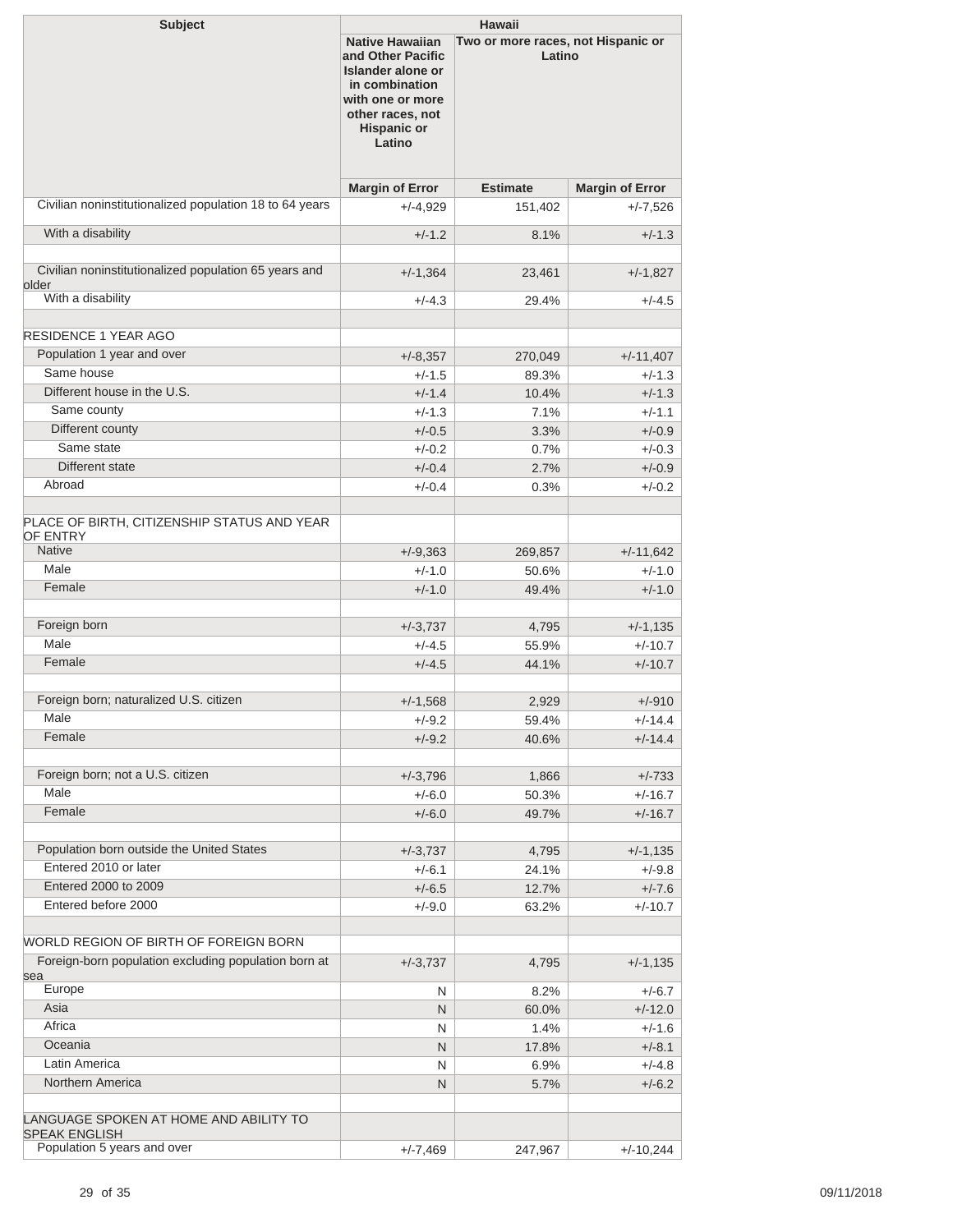| <b>Subject</b>                                                                                                                                             | <b>Hawaii</b>          |                                              |                        |  |
|------------------------------------------------------------------------------------------------------------------------------------------------------------|------------------------|----------------------------------------------|------------------------|--|
| <b>Native Hawaiian</b><br>and Other Pacific<br>Islander alone or<br>in combination<br>with one or more<br>other races, not<br><b>Hispanic or</b><br>Latino |                        | Two or more races, not Hispanic or<br>Latino |                        |  |
|                                                                                                                                                            | <b>Margin of Error</b> | <b>Estimate</b>                              | <b>Margin of Error</b> |  |
| English only                                                                                                                                               | $+/-1.8$               | 90.5%                                        | $+/-1.1$               |  |
| Language other than English                                                                                                                                | $+/-1.8$               | 9.5%                                         | $+/-1.1$               |  |
| Speak English less than "very well"                                                                                                                        | $+/-1.3$               | 1.8%                                         | $+/-0.5$               |  |
| <b>EMPLOYMENT STATUS</b>                                                                                                                                   |                        |                                              |                        |  |
| Population 16 years and over                                                                                                                               | $+/-5,638$             | 188,152                                      | $+/-8,363$             |  |
| In labor force                                                                                                                                             | $+/-1.5$               | 70.4%                                        | $+/-1.6$               |  |
| Civilian labor force                                                                                                                                       | $+/-1.5$               | 69.3%                                        | $+/-1.7$               |  |
| Employed                                                                                                                                                   | $+/-1.5$               | 66.1%                                        | $+/-1.9$               |  |
| Unemployed                                                                                                                                                 | $+/-0.6$               | 3.2%                                         | $+/-0.7$               |  |
| <b>Unemployment Rate</b>                                                                                                                                   | $+/-0.9$               | 4.6%                                         | $+/-1.1$               |  |
| <b>Armed Forces</b>                                                                                                                                        | $+/-0.2$               | 1.1%                                         | $+/-0.4$               |  |
| Not in labor force                                                                                                                                         | $+/-1.5$               | 29.6%                                        | $+/-1.6$               |  |
|                                                                                                                                                            |                        |                                              |                        |  |
| Females 16 years and over                                                                                                                                  | $+/-3,368$             | 92,529                                       | $+/-4,848$             |  |
| In labor force                                                                                                                                             | $+/-2.5$               | 65.5%                                        | $+/-2.3$               |  |
| Civilian labor force                                                                                                                                       | $+/-2.5$               | 65.2%                                        | $+/-2.2$               |  |
| Employed                                                                                                                                                   | $+/-2.4$               | 62.3%                                        | $+/-2.2$               |  |
| Unemployed                                                                                                                                                 | $+/-0.9$               | 2.8%                                         | $+/-1.0$               |  |
| <b>Unemployment Rate</b>                                                                                                                                   | $+/-1.4$               | 4.3%                                         | $+/-1.5$               |  |
|                                                                                                                                                            |                        |                                              |                        |  |
| COMMUTING TO WORK                                                                                                                                          |                        |                                              |                        |  |
| Workers 16 years and over                                                                                                                                  | $+/-5,445$             | 122,926                                      | $+/-7.219$             |  |
| Car, truck, or van - drove alone                                                                                                                           | $+/-2.4$               | 71.7%                                        | +/-2.1                 |  |
| Car, truck, or van - carpooled                                                                                                                             | $+/-1.7$               | 13.2%                                        | $+/-1.5$               |  |
| Public transportation (excluding taxicab)<br>Walked                                                                                                        | $+/-1.2$               | 5.2%                                         | $+/-1.2$               |  |
| Other means                                                                                                                                                | $+/-0.9$               | 4.3%                                         | $+/-1.1$               |  |
| Worked at home                                                                                                                                             | $+/-0.8$               | 2.4%                                         | $+/-0.5$               |  |
| Mean travel time to work (minutes)                                                                                                                         | $+/-0.6$               | 3.1%                                         | $+/-0.7$               |  |
|                                                                                                                                                            | $+/-1.1$               | 27.9                                         | $+/-1.0$               |  |
| <b>OCCUPATION</b>                                                                                                                                          |                        |                                              |                        |  |
| Civilian employed population 16 years and over                                                                                                             | $+/-5,556$             | 124,450                                      | $+/-7,382$             |  |
| Management, business, science, and arts                                                                                                                    | $+/-1.8$               | 29.2%                                        | $+/-2.0$               |  |
| occupations                                                                                                                                                |                        |                                              |                        |  |
| Service occupations                                                                                                                                        | $+/-2.1$               | 22.7%                                        | $+/-2.1$               |  |
| Sales and office occupations                                                                                                                               | $+/-1.7$               | 26.8%                                        | $+/-2.0$               |  |
| Natural resources, construction, and maintenance<br>occupations                                                                                            | $+/-1.6$               | 11.4%                                        | $+/-1.6$               |  |
| Production, transportation, and material moving                                                                                                            | $+/-1.3$               | 9.9%                                         | $+/-1.5$               |  |
| occupations                                                                                                                                                |                        |                                              |                        |  |
| Male civilian employed population 16 years and over                                                                                                        | $+/-4,182$             | 66,778                                       | $+/-4,782$             |  |
| Management, business, science, and arts<br>occupations                                                                                                     | $+/-2.4$               | 24.3%                                        | $+/-2.7$               |  |
| Service occupations                                                                                                                                        | $+/-2.9$               | 26.0%                                        | $+/-3.0$               |  |
| Sales and office occupations                                                                                                                               | $+/-2.1$               | 15.6%                                        | $+/-2.3$               |  |
| Natural resources, construction, and maintenance<br>occupations                                                                                            | $+/-2.7$               | 20.6%                                        | $+/-2.7$               |  |
| Production, transportation, and material moving<br>occupations                                                                                             | $+/-2.3$               | 13.5%                                        | $+/-2.4$               |  |
| Female civilian employed population 16 years and<br>over                                                                                                   | $+/-3,447$             | 57,672                                       | $+/-3,792$             |  |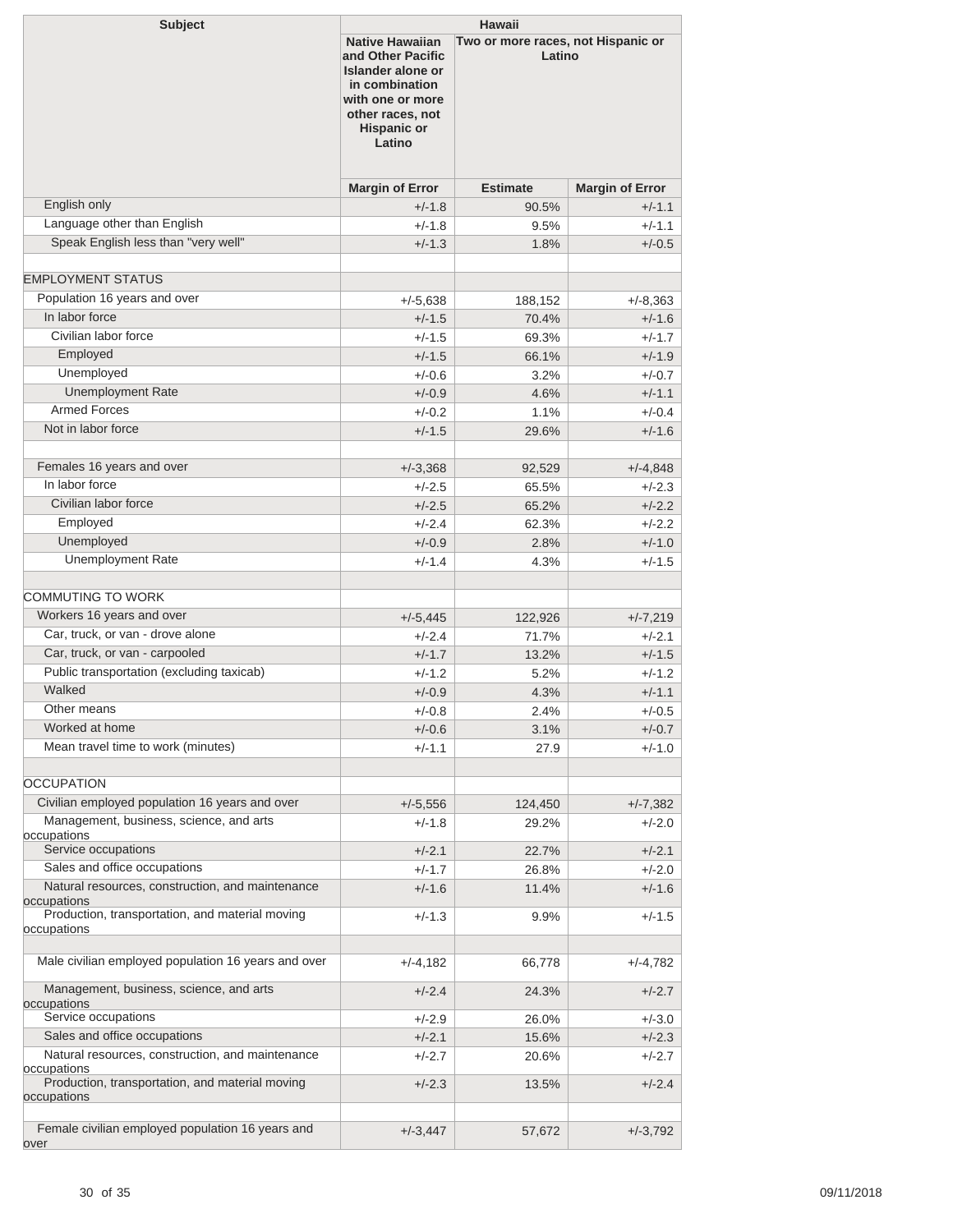| <b>Subject</b>                                                                                           | <b>Hawaii</b>                                                                                                                                              |                                              |                        |
|----------------------------------------------------------------------------------------------------------|------------------------------------------------------------------------------------------------------------------------------------------------------------|----------------------------------------------|------------------------|
|                                                                                                          | <b>Native Hawaiian</b><br>and Other Pacific<br>Islander alone or<br>in combination<br>with one or more<br>other races, not<br><b>Hispanic or</b><br>Latino | Two or more races, not Hispanic or<br>Latino |                        |
|                                                                                                          | <b>Margin of Error</b>                                                                                                                                     | <b>Estimate</b>                              | <b>Margin of Error</b> |
| Management, business, science, and arts<br>occupations                                                   | $+/-2.4$                                                                                                                                                   | 34.9%                                        | +/-2.9                 |
| Service occupations                                                                                      | $+/-3.2$                                                                                                                                                   | 19.0%                                        | $+/-2.9$               |
| Sales and office occupations                                                                             | $+/-2.9$                                                                                                                                                   | 39.8%                                        | $+/-3.3$               |
| Natural resources, construction, and maintenance                                                         | $+/-0.7$                                                                                                                                                   | 0.7%                                         | $+/-0.4$               |
| occupations<br>Production, transportation, and material moving<br>occupations                            | $+/-1.4$                                                                                                                                                   | 5.6%                                         | $+/-1.6$               |
|                                                                                                          |                                                                                                                                                            |                                              |                        |
| <b>INDUSTRY</b>                                                                                          |                                                                                                                                                            |                                              |                        |
| Civilian employed population 16 years and over<br>Agriculture, forestry, fishing and hunting, and mining | $+/-5.556$                                                                                                                                                 | 124,450                                      | $+/-7,382$             |
|                                                                                                          | $+/-0.6$                                                                                                                                                   | 1.0%                                         | $+/-0.5$               |
| Construction                                                                                             | $+/-1.5$                                                                                                                                                   | 9.0%                                         | $+/-1.4$               |
| Manufacturing                                                                                            | $+/-0.6$                                                                                                                                                   | 3.3%                                         | $+/-0.8$               |
| Wholesale trade                                                                                          | $+/-0.7$                                                                                                                                                   | 2.3%                                         | $+/-0.7$               |
| Retail trade                                                                                             | $+/-1.2$                                                                                                                                                   | 12.1%                                        | $+/-1.5$               |
| Transportation and warehousing, and utilities                                                            | $+/-1.0$                                                                                                                                                   | 5.2%                                         | $+/-1.1$               |
| Information                                                                                              | $+/-0.6$                                                                                                                                                   | 1.8%                                         | $+/-0.7$               |
| Finance and insurance, and real estate and rental<br>and leasing                                         | $+/-1.2$                                                                                                                                                   | 6.7%                                         | $+/-1.0$               |
| Professional, scientific, and management, and<br>administrative and waste management services            | $+/-1.3$                                                                                                                                                   | 9.2%                                         | $+/-1.1$               |
| Educational services, and health care and social<br>assistance                                           | $+/-1.7$                                                                                                                                                   | 19.5%                                        | $+/-1.9$               |
| Arts, entertainment, and recreation, and<br>accommodation and food services                              | $+/-1.7$                                                                                                                                                   | 15.6%                                        | $+/-2.0$               |
| Other services (except public administration)                                                            | $+/-1.0$                                                                                                                                                   | 4.3%                                         | $+/-1.1$               |
| Public administration                                                                                    | $+/-1.2$                                                                                                                                                   | 9.9%                                         | $+/-1.7$               |
| <b>CLASS OF WORKER</b>                                                                                   |                                                                                                                                                            |                                              |                        |
| Civilian employed population 16 years and over                                                           |                                                                                                                                                            |                                              |                        |
| Private wage and salary workers                                                                          | $+/-5,556$                                                                                                                                                 | 124,450<br>74.4%                             | $+/-7,382$             |
| Government workers                                                                                       | $+/-2.0$<br>$+/-1.8$                                                                                                                                       | 21.1%                                        | +/-2.2<br>+/-2.1       |
| Self-employed workers in own not incorporated                                                            | $+/-0.8$                                                                                                                                                   | 4.4%                                         | $+/-0.9$               |
| business                                                                                                 |                                                                                                                                                            |                                              |                        |
| Unpaid family workers                                                                                    | $+/-0.1$                                                                                                                                                   | 0.1%                                         | $+/-0.1$               |
| INCOME IN THE PAST 12 MONTHS (IN 2017<br><b>INFLATION-ADJUSTED DOLLARS)</b>                              |                                                                                                                                                            |                                              |                        |
| Households                                                                                               | $+/-3,208$                                                                                                                                                 | 62,210                                       | $+/-3,427$             |
| Median household income (dollars)                                                                        | $+/-3,099$                                                                                                                                                 | 80,954                                       | $+/-2,971$             |
| With earnings                                                                                            | $+/-1.9$                                                                                                                                                   | 86.1%                                        | $+/-2.1$               |
| Mean earnings (dollars)                                                                                  | $+/-5,805$                                                                                                                                                 | 93,918                                       | $+/-4,023$             |
| With Social Security income                                                                              | $+/-2.5$                                                                                                                                                   | 29.2%                                        | +/-2.6                 |
| Mean Social Security income (dollars)                                                                    | +/-981                                                                                                                                                     | 18,017                                       | $+/-1,218$             |
| With Supplemental Security Income                                                                        | $+/-1.6$                                                                                                                                                   | 5.2%                                         | +/-1.3                 |
| Mean Supplemental Security Income (dollars)                                                              | $+/-933$                                                                                                                                                   | 9,763                                        | $+/-1,351$             |
| With cash public assistance income                                                                       | $+/-1.1$                                                                                                                                                   | 4.0%                                         | $+/-1.2$               |
| Mean cash public assistance income (dollars)                                                             | +/-692                                                                                                                                                     | 4,329                                        | $+/-950$               |
| With retirement income                                                                                   | $+/-2.2$                                                                                                                                                   | 19.7%                                        | $+/-2.3$               |
| Mean retirement income (dollars)                                                                         | $+/-3,018$                                                                                                                                                 | 26,089                                       | $+/-5,108$             |
| With Food Stamp/SNAP benefits<br>Families                                                                | $+/-2.4$                                                                                                                                                   | 15.2%                                        | $+/-2.0$               |
| Median family income (dollars)                                                                           | $+/-2,707$                                                                                                                                                 | 44,725                                       | $+/-2,657$             |
| Married-couple family                                                                                    | $+/-5,964$                                                                                                                                                 | 90,254                                       | $+/-4,675$             |
| Median income (dollars)                                                                                  | $+/-3.0$<br>$+/-7,149$                                                                                                                                     | 66.1%<br>102,228                             | +/-2.6<br>$+/-8,053$   |
| Male householder, no spouse present, family                                                              | $+/-2.2$                                                                                                                                                   | 10.5%                                        | $+/-2.1$               |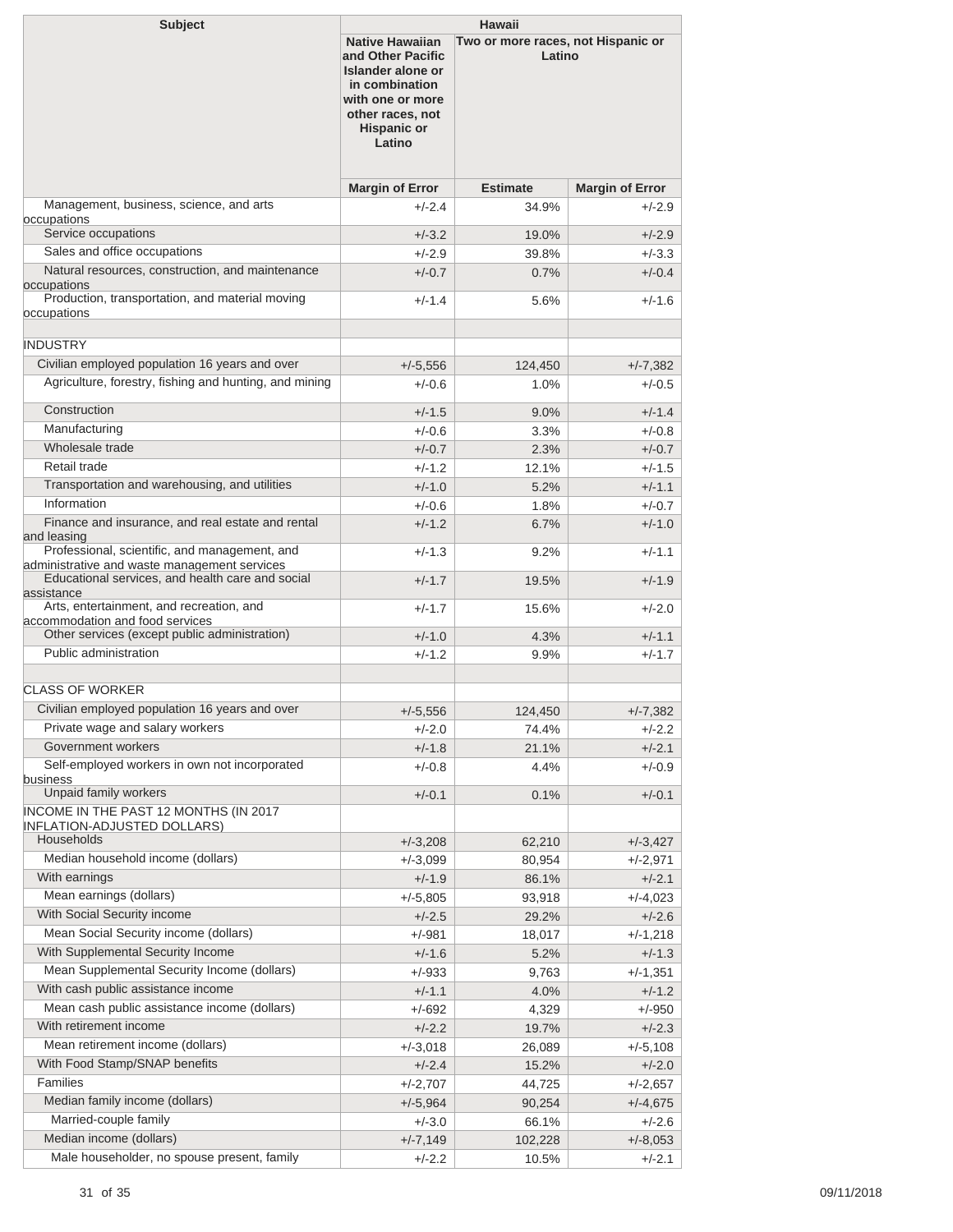| <b>Subject</b>                                                                                                 | <b>Hawaii</b>                                                                                                                                              |                                              |                        |  |
|----------------------------------------------------------------------------------------------------------------|------------------------------------------------------------------------------------------------------------------------------------------------------------|----------------------------------------------|------------------------|--|
|                                                                                                                | <b>Native Hawaiian</b><br>and Other Pacific<br>Islander alone or<br>in combination<br>with one or more<br>other races, not<br><b>Hispanic or</b><br>Latino | Two or more races, not Hispanic or<br>Latino |                        |  |
|                                                                                                                | <b>Margin of Error</b>                                                                                                                                     | <b>Estimate</b>                              | <b>Margin of Error</b> |  |
| Median income (dollars)                                                                                        | $+/-10,935$                                                                                                                                                | 56,414                                       | $+/-17,642$            |  |
| Female householder, no husband present, family                                                                 | $+/-2.6$                                                                                                                                                   | 23.4%                                        | +/-2.6                 |  |
| Median income (dollars)                                                                                        | $+/-8,082$                                                                                                                                                 | 55,386                                       | $+/-8,630$             |  |
| Individuals                                                                                                    | $+/-8,405$                                                                                                                                                 | 274,652                                      | $+/-11.615$            |  |
| Per capita income (dollars)<br>With earnings for full-time, year-round workers:                                | $+/-1,230$                                                                                                                                                 | 26,385                                       | $+/-1,410$             |  |
| Male                                                                                                           | $+/-3,816$                                                                                                                                                 | 50,889                                       | $+/-4,482$             |  |
| Female                                                                                                         | +/-2,906                                                                                                                                                   | 39,739                                       | $+/-2,811$             |  |
| Mean earnings (dollars) for full-time, year-round<br>workers:                                                  |                                                                                                                                                            |                                              |                        |  |
| Male                                                                                                           | +/-3,443                                                                                                                                                   | 61,732                                       | $+/-3,316$             |  |
| Female<br>Median earnings (dollars) full-time, year-round                                                      | $+/-1,910$                                                                                                                                                 | 48.624                                       | $+/-2.087$             |  |
| workers:<br>Male                                                                                               | $+/-2,615$                                                                                                                                                 | 50,984                                       | $+/-1,567$             |  |
| Female                                                                                                         | $+/-2,279$                                                                                                                                                 | 41,059                                       | $+/-1,142$             |  |
| <b>HEALTH INSURANCE COVERAGE</b>                                                                               |                                                                                                                                                            |                                              |                        |  |
| Civilian noninstitutionalized population                                                                       | +/-8,375                                                                                                                                                   | 271,345                                      | $+/-11.655$            |  |
| With private health insurance                                                                                  | $+/-2.2$                                                                                                                                                   | 76.9%                                        | $+/-1.9$               |  |
| With public coverage                                                                                           | $+/-1.9$                                                                                                                                                   | 30.9%                                        | $+/-1.8$               |  |
| No health insurance coverage                                                                                   | $+/-0.8$                                                                                                                                                   | 3.2%                                         | $+/-0.7$               |  |
| POVERTY RATES FOR FAMILIES AND PEOPLE FOR<br>WHOM POVERTY STATUS IS DETERMINED                                 |                                                                                                                                                            |                                              |                        |  |
| All families                                                                                                   | $+/-2.4$                                                                                                                                                   | 8.2%                                         | $+/-2.3$               |  |
| With related children of the householder under 18<br>years                                                     | $+/-3.6$                                                                                                                                                   | 10.6%                                        | $+/-3.4$               |  |
| With related children of the householder under 5<br>years only                                                 | $+/-11.3$                                                                                                                                                  | 11.0%                                        | $+/-7.5$               |  |
| Married-couple family                                                                                          | $+/-2.3$                                                                                                                                                   | 4.1%                                         | +/-2.3                 |  |
| With related children of the householder under 18<br>years<br>With related children of the householder under 5 | $+/-3.6$                                                                                                                                                   | 4.7%                                         | $+/-4.0$               |  |
| years only                                                                                                     | N                                                                                                                                                          | N                                            | N                      |  |
| Female householder, no husband present, family                                                                 | $+/-5.6$                                                                                                                                                   | 16.2%                                        | $+/-5.8$               |  |
| With related children of the householder under 18<br>years                                                     | $+/-7.4$                                                                                                                                                   | 19.6%                                        | $+/-8.2$               |  |
| With related children of the householder under 5<br>years only                                                 | $+/-25.3$                                                                                                                                                  | 25.4%                                        | $+/-24.3$              |  |
| All people                                                                                                     | $+/-1.9$                                                                                                                                                   | 8.5%                                         | $+/-1.3$               |  |
| Under 18 years                                                                                                 | $+/-3.5$                                                                                                                                                   | 9.3%                                         | $+/-2.2$               |  |
| Related children of the householder under 18 years                                                             | $+/-3.6$                                                                                                                                                   | 8.7%                                         | +/-2.2                 |  |
| Related children of the householder under 5 years                                                              | $+/-5.7$                                                                                                                                                   | 12.5%                                        | $+/-3.2$               |  |
| Related children of the householder 5 to 17 years<br>18 years and over                                         | $+/-3.9$                                                                                                                                                   | 7.3%                                         | $+/-2.4$               |  |
| 18 to 64 years                                                                                                 | $+/-1.6$                                                                                                                                                   | 8.0%                                         | $+/-1.2$               |  |
| 65 years and over                                                                                              | $+/-1.7$<br>$+/-2.9$                                                                                                                                       | 7.8%<br>9.4%                                 | $+/-1.3$<br>$+/-3.2$   |  |
| People in families                                                                                             | $+/-2.0$                                                                                                                                                   | 6.2%                                         | +/-1.4                 |  |
| Unrelated individuals 15 years and over                                                                        | $+/-4.2$                                                                                                                                                   | 23.6%                                        | $+/-3.5$               |  |
| <b>HOUSING TENURE</b>                                                                                          |                                                                                                                                                            |                                              |                        |  |
| Occupied housing units                                                                                         | $+/-3,208$                                                                                                                                                 | 62,210                                       | $+/-3,427$             |  |
| Owner-occupied housing units                                                                                   | $+/-2.7$                                                                                                                                                   | 54.8%                                        | +/-3.2                 |  |
| Renter-occupied housing units                                                                                  | $+/-2.7$                                                                                                                                                   | 45.2%                                        | $+/-3.2$               |  |
| Average household size of owner-occupied unit                                                                  | $+/-0.18$                                                                                                                                                  | 3.63                                         | $+/-0.19$              |  |
| Average household size of renter-occupied unit                                                                 | $+/-0.19$                                                                                                                                                  | 3.00                                         | $+/-0.20$              |  |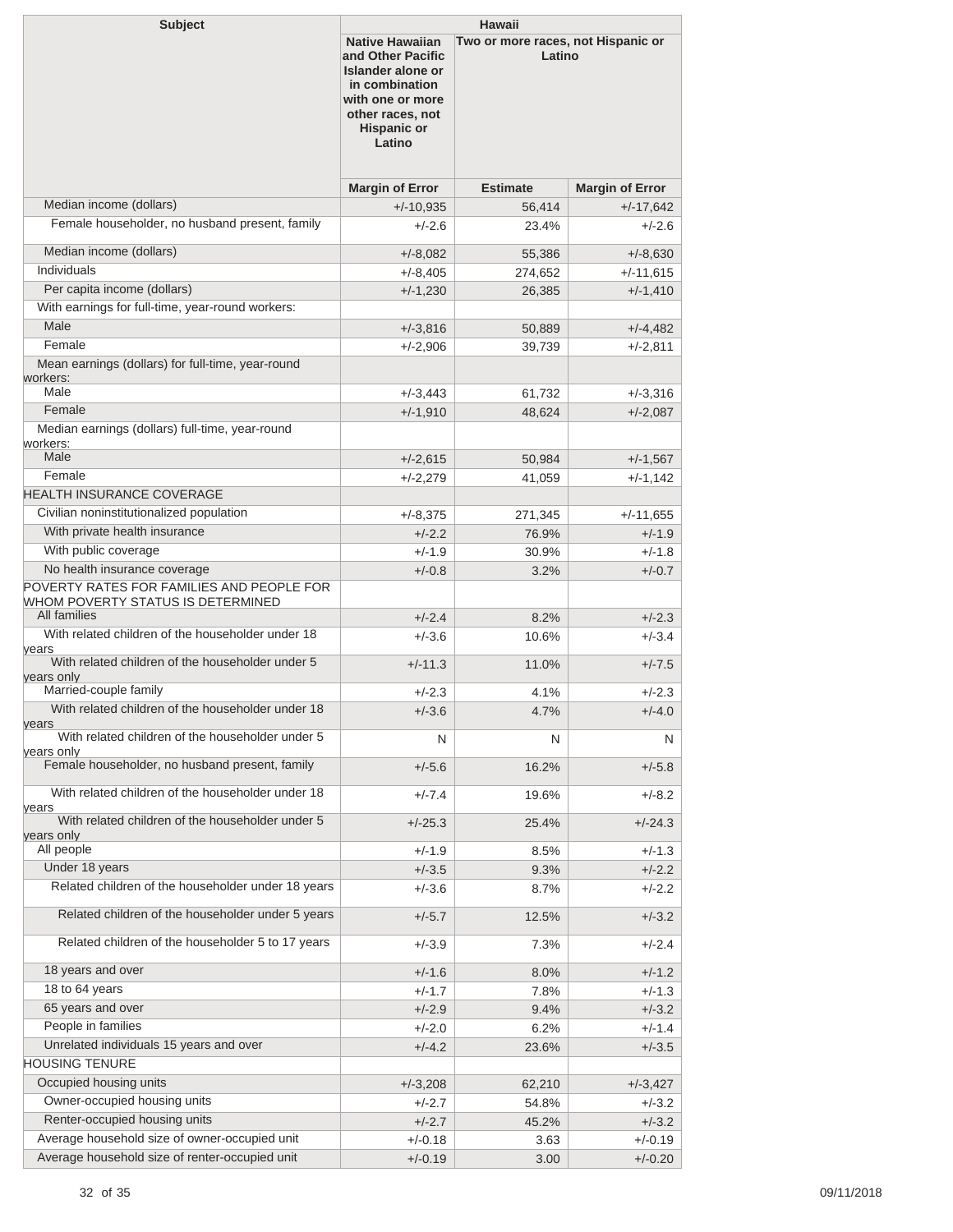| <b>Subject</b>                                                                                                                                            | <b>Hawaii</b>                                                                                                                                              |                                              |                        |  |
|-----------------------------------------------------------------------------------------------------------------------------------------------------------|------------------------------------------------------------------------------------------------------------------------------------------------------------|----------------------------------------------|------------------------|--|
|                                                                                                                                                           | <b>Native Hawaiian</b><br>and Other Pacific<br>Islander alone or<br>in combination<br>with one or more<br>other races, not<br><b>Hispanic or</b><br>Latino | Two or more races, not Hispanic or<br>Latino |                        |  |
|                                                                                                                                                           | <b>Margin of Error</b>                                                                                                                                     | <b>Estimate</b>                              | <b>Margin of Error</b> |  |
| UNITS IN STRUCTURE                                                                                                                                        |                                                                                                                                                            |                                              |                        |  |
| Occupied housing units                                                                                                                                    | $+/-3,208$                                                                                                                                                 | 62,210                                       | $+/-3,427$             |  |
| 1-unit, detached or attached                                                                                                                              | $+/-2.5$                                                                                                                                                   | 67.5%                                        | $+/-3.0$               |  |
| 2 to 4 units                                                                                                                                              | $+/-1.4$                                                                                                                                                   | 7.6%                                         | $+/-1.8$               |  |
| 5 or more units                                                                                                                                           | $+/-2.4$                                                                                                                                                   | 24.2%                                        | $+/-2.9$               |  |
| Mobile home, boat, RV, van, etc.                                                                                                                          | $+/-0.4$                                                                                                                                                   | 0.7%                                         | $+/-0.5$               |  |
| YEAR STRUCTURE BUILT                                                                                                                                      |                                                                                                                                                            |                                              |                        |  |
| Occupied housing units                                                                                                                                    | $+/-3,208$                                                                                                                                                 | 62.210                                       | $+/-3,427$             |  |
| Built 2014 or later                                                                                                                                       | $+/-0.7$                                                                                                                                                   | 1.3%                                         | $+/-0.6$               |  |
| Built 2010 to 2013                                                                                                                                        | $+/-1.3$                                                                                                                                                   | 3.8%                                         | $+/-1.4$               |  |
| Built 2000 to 2009                                                                                                                                        | $+/-1.3$                                                                                                                                                   | 11.7%                                        | $+/-1.8$               |  |
| Built 1980 to 1999                                                                                                                                        | $+/-2.2$                                                                                                                                                   | 29.7%                                        | $+/-2.5$               |  |
| Built 1960 to 1979                                                                                                                                        | $+/-2.7$                                                                                                                                                   | 34.7%                                        | $+/-2.5$               |  |
| Built 1940 to 1959                                                                                                                                        | $+/-1.8$                                                                                                                                                   | 14.6%                                        | $+/-2.2$               |  |
| Built 1939 or earlier                                                                                                                                     | $+/-1.0$                                                                                                                                                   | 4.1%                                         | $+/-1.3$               |  |
| <b>VEHICLES AVAILABLE</b>                                                                                                                                 |                                                                                                                                                            |                                              |                        |  |
| Occupied housing units                                                                                                                                    | $+/-3,208$                                                                                                                                                 | 62,210                                       | $+/-3,427$             |  |
| <b>None</b>                                                                                                                                               | $+/-1.6$                                                                                                                                                   | 7.8%                                         | $+/-2.0$               |  |
| 1 or more                                                                                                                                                 | $+/-1.6$                                                                                                                                                   | 92.2%                                        | $+/-2.0$               |  |
| <b>HOUSE HEATING FUEL</b>                                                                                                                                 |                                                                                                                                                            |                                              |                        |  |
| Occupied housing units                                                                                                                                    | $+/-3,208$                                                                                                                                                 | 62,210                                       | $+/-3,427$             |  |
| Gas                                                                                                                                                       | $+/-1.1$                                                                                                                                                   | 4.6%                                         | $+/-1.3$               |  |
| Electricity                                                                                                                                               | $+/-2.0$                                                                                                                                                   | 28.7%                                        | $+/-2.5$               |  |
| All other fuels                                                                                                                                           |                                                                                                                                                            | 4.6%                                         | $+/-1.0$               |  |
| No fuel used                                                                                                                                              | $+/-0.8$                                                                                                                                                   |                                              |                        |  |
| SELECTED CHARACTERISTICS                                                                                                                                  | $+/-2.2$                                                                                                                                                   | 62.1%                                        | $+/-2.7$               |  |
| Occupied housing units                                                                                                                                    |                                                                                                                                                            |                                              |                        |  |
| No telephone service available                                                                                                                            | $+/-3,208$                                                                                                                                                 | 62,210                                       | $+/-3,427$             |  |
|                                                                                                                                                           | $+/-0.9$                                                                                                                                                   | 1.1%                                         | $+/-0.5$               |  |
| 1.01 or more occupants per room<br>SELECTED MONTHLY OWNER COSTS AS A<br>PERCENTAGE OF HOUSEHOLD INCOME IN THE<br><b>PAST 12 MONTHS</b>                    | $+/-2.0$                                                                                                                                                   | 11.3%                                        | $+/-1.8$               |  |
| Housing units with a mortgage (excluding units where<br>SMOC cannot be computed)                                                                          | $+/-2,147$                                                                                                                                                 | 25,757                                       | $+/-2,160$             |  |
| Less than 30 percent                                                                                                                                      | $+/-4.3$                                                                                                                                                   | 61.9%                                        | $+/-4.2$               |  |
| 30 percent or more                                                                                                                                        | $+/-4.3$                                                                                                                                                   | 38.1%                                        | $+/-4.2$               |  |
| <b>OWNER CHARACTERISTICS</b>                                                                                                                              |                                                                                                                                                            |                                              |                        |  |
| Owner-occupied housing units                                                                                                                              | $+/-2,260$                                                                                                                                                 | 34,091                                       | $+/-2,282$             |  |
| Median value (dollars)                                                                                                                                    | $+/-25,618$                                                                                                                                                | 587,700                                      | $+/-21,330$            |  |
| Median selected monthly owner costs with a                                                                                                                | +/-129                                                                                                                                                     | 2,243                                        | +/-96                  |  |
| mortgage (dollars)<br>Median selected monthly owner costs without a                                                                                       | $+/-44$                                                                                                                                                    | 478                                          | $+/-48$                |  |
| mortgage (dollars)<br>GROSS RENT AS A PERCENTAGE OF HOUSEHOLD<br><b>INCOME IN THE PAST 12 MONTHS</b><br>Occupied units paying rent (excluding units where |                                                                                                                                                            |                                              |                        |  |
| <b>GRAPI</b> cannot be computed)<br>Less than 30 percent                                                                                                  | $+/-2,825$                                                                                                                                                 | 25,724                                       | $+/-2,842$             |  |
| 30 percent or more                                                                                                                                        | +/-4.5                                                                                                                                                     | 53.0%                                        | +/-4.8                 |  |
| <b>GROSS RENT</b>                                                                                                                                         | $+/-4.5$                                                                                                                                                   | 47.0%                                        | $+/-4.8$               |  |
|                                                                                                                                                           |                                                                                                                                                            |                                              |                        |  |
| Occupied units paying rent                                                                                                                                | $+/-2,825$                                                                                                                                                 | 26,128                                       | +/-2,829               |  |
| Median gross rent (dollars)<br>COMPUTERS AND INTERNET USE                                                                                                 | $+/-58$                                                                                                                                                    | 1,348                                        | +/-75                  |  |
| <b>Total households</b>                                                                                                                                   |                                                                                                                                                            |                                              |                        |  |
| With a computer                                                                                                                                           | $+/-3,208$                                                                                                                                                 | 62,210                                       | $+/-3,427$             |  |
|                                                                                                                                                           | $+/-1.6$                                                                                                                                                   | 91.3%                                        | $+/-1.7$               |  |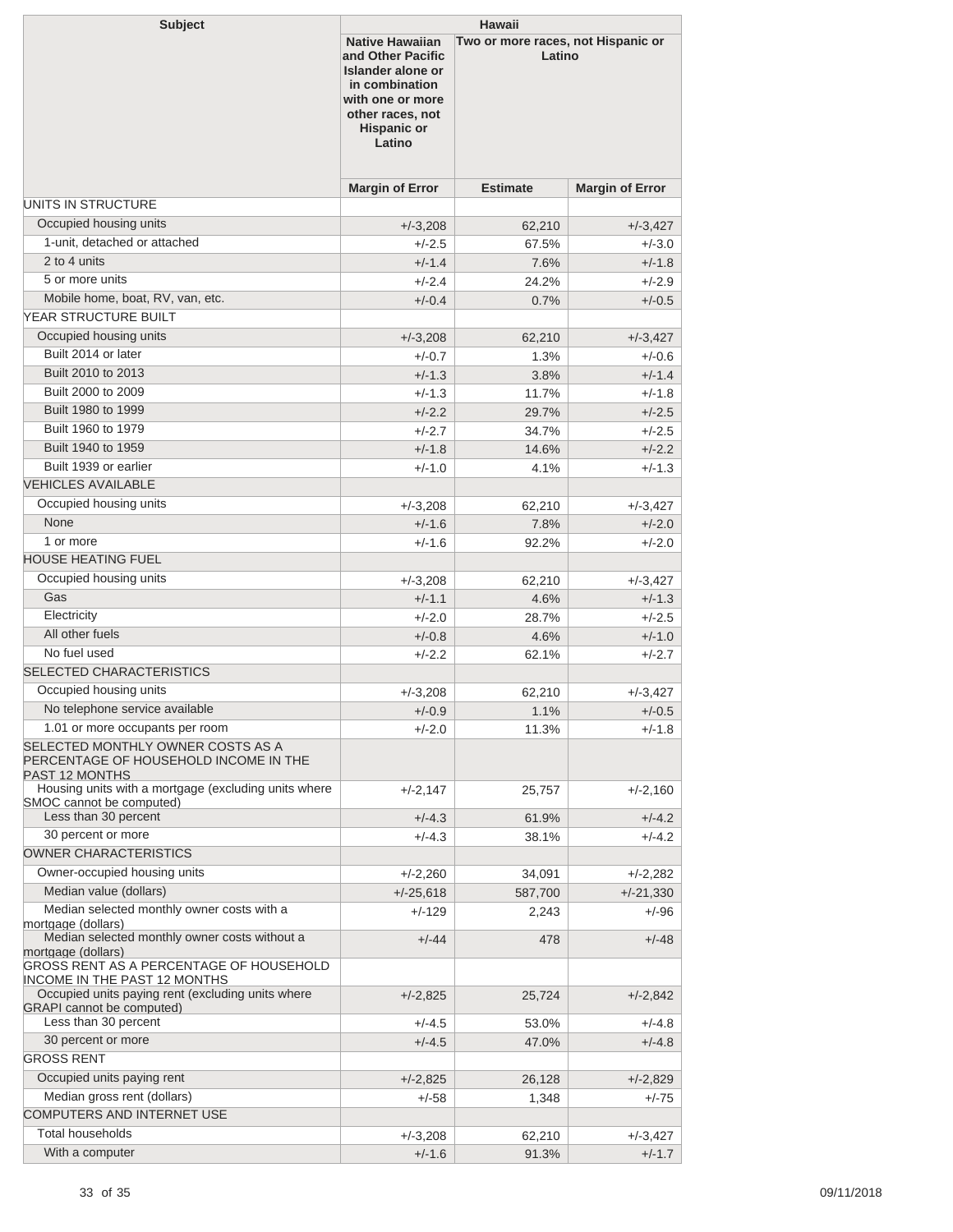| <b>Subject</b>                         | Hawaii                                                                                                                                                     |                                              |                        |  |
|----------------------------------------|------------------------------------------------------------------------------------------------------------------------------------------------------------|----------------------------------------------|------------------------|--|
|                                        | <b>Native Hawaiian</b><br>and Other Pacific<br>Islander alone or<br>in combination<br>with one or more<br>other races, not<br><b>Hispanic or</b><br>Latino | Two or more races, not Hispanic or<br>Latino |                        |  |
|                                        | <b>Margin of Error</b>                                                                                                                                     | <b>Estimate</b>                              | <b>Margin of Error</b> |  |
| With a broadband Internet subscription | $+/-2.5$                                                                                                                                                   | 84.5%                                        | $+/-2.0$               |  |

Data are based on a sample and are subject to sampling variability. The degree of uncertainty for an estimate arising from sampling variability is represented through the use of a margin of error. The value shown here is the 90 percent margin of error. The margin of error can be interpreted roughly as providing a 90 percent probability that the interval defined by the estimate minus the margin of error and the estimate plus the margin of error (the lower and upper confidence bounds) contains the true value. In addition to sampling variability, the ACS estimates are subject to nonsampling error (for a discussion of nonsampling variability, see [Accuracy of the Data\)](https://www.census.gov/programs-surveys/acs/technical-documentation.html/). The effect of nonsampling error is not represented in these tables.

Data for the households, families, occupied housing units, owner-occupied housing units, and renter-occupied housing units lines refer to the specified race, Hispanic or Latino, American Indian or Alaska Native, or ancestry of the householder shown in the table. Data in the "Total population" column are shown regardless of the race, Hispanic or Latino, American Indian or Alaska Native, or ancestry of the person.

The Census Bureau introduced a new set of disability questions in the 2008 ACS questionnaire. Accordingly, comparisons of disability data from 2008 or later with data from prior years are not recommended. For more information on these questions and their evaluation in the 2006 ACS Content Test, see the [Evaluation Report Covering Disability.](https://www.census.gov/content/dam/Census/library/working-papers/2007/acs/2007_Brault_01.pdf)

Employment and unemployment estimates may vary from the official labor force data released by the Bureau of Labor Statistics because of differences in survey design and data collection. For guidance on differences in employment and unemployment estimates from different sources go to [Labor Force Guidance](https://www.census.gov/hhes/www/laborfor/laborguidance092209.html).

Industry codes are 4-digit codes and are based on the North American Industry Classification System 2012. The Industry categories adhere to the guidelines issued in Clarification Memorandum No. 2, "NAICS Alternate Aggregation Structure for Use By U.S. Statistical Agencies," issued by the Office of Management and Budget.

Occupation codes are 4-digit codes and are based on Standard Occupational Classification 2010.

Telephone service data are not available for certain geographic areas due to problems with data collection of this question that occurred in 2015 and 2016. Both ACS 1-year and ACS 5-year files were affected. It may take several years in the ACS 5-year files until the estimates are available for the geographic areas affected.

Logical coverage edits applying a rules-based assignment of Medicaid, Medicare and military health coverage were added as of 2009 -- please see [https://www.census.gov/library/working-papers/2010/demo/coverage\\_edits\\_final.html](https://www.census.gov/library/working-papers/2010/demo/coverage_edits_final.html) for more details. The 2008 data table in American FactFinder does not incorporate these edits. Therefore, the estimates that appear in these tables are not comparable to the estimates in the 2009 and later tables. Select geographies of 2008 data comparable to the 2009 and later tables are available at [https://www.census.gov/data/tables/time](https://www.census.gov/data/tables/time-series/acs/1-year-re-run-health-insurance.html)[series/acs/1-year-re-run-health-insurance.html](https://www.census.gov/data/tables/time-series/acs/1-year-re-run-health-insurance.html). The health insurance coverage category names were modified in 2010. See [https://www.census.gov/topics/health/health-insurance/about/glossary.html#par\\_textimage\\_18](https://www.census.gov/topics/health/health-insurance/about/glossary.html#par_textimage_18) for a list of the insurance type definitions.

Data about computer and Internet use were collected by asking respondents to select "Yes" or "No" to each type of computer and each type of Internet subscription. Therefore, respondents were able to select more than one type of computer and more than one type of Internet subscription.

The category "with a broadband Internet subscription" refers to those who said "Yes" to at least one of the following types of Internet subscriptions: Broadband such as cable, fiber optic, or DSL; a cellular data plan; satellite; or a fixed wireless subscription.

An Internet "subscription" refers to a type of service that someone pays for to access the Internet such as a cellular data plan, broadband such as cable, fiber optic or DSL, or other type of service. This will normally refer to a service that someone is billed for directly for Internet alone or sometimes as part of a bundle.

"With a computer" includes those who said "Yes" to at least one of the following types of computers: Desktop or laptop; smartphone; tablet or other portable wireless computer; or some other type of computer.